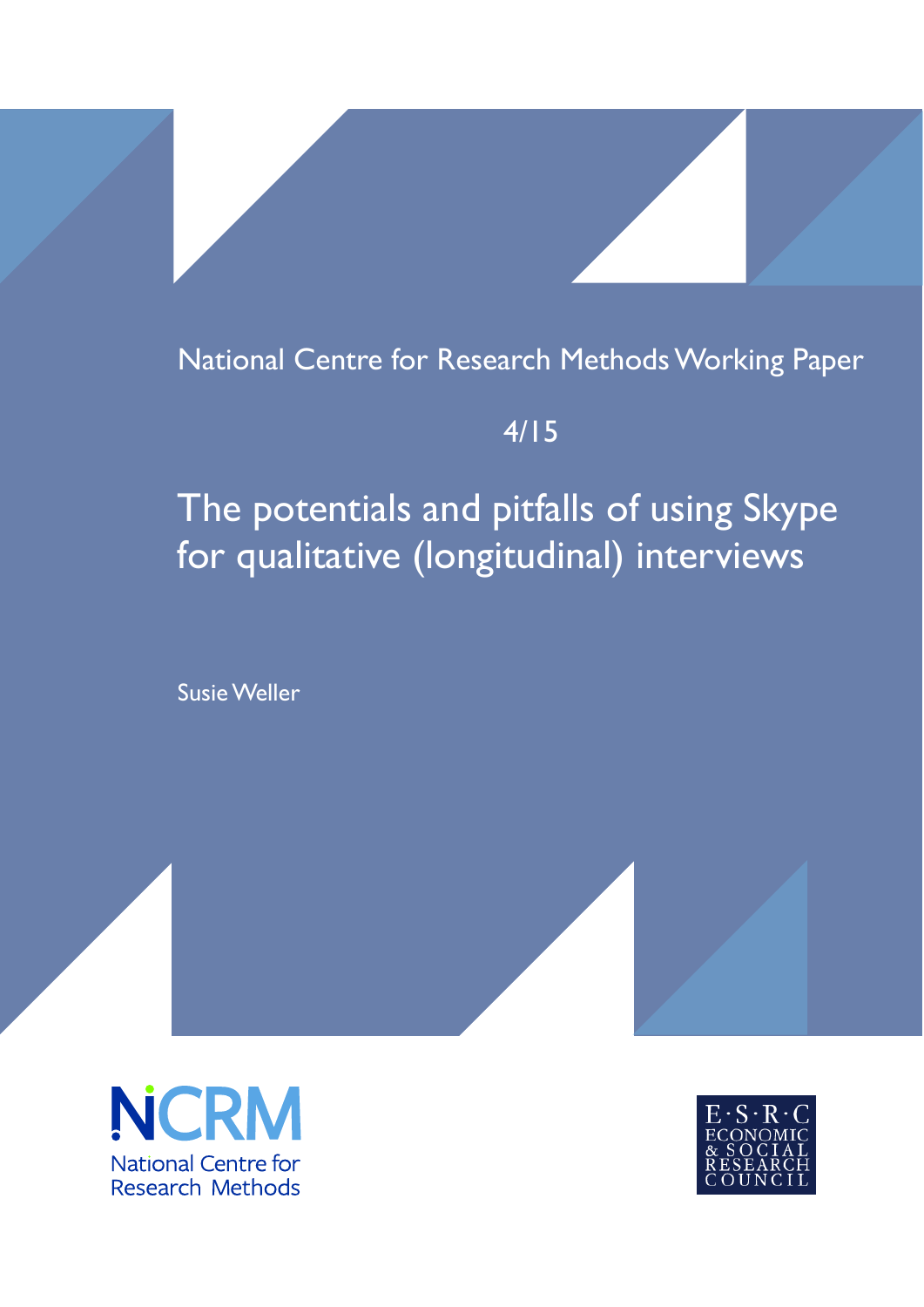# **The potentials and pitfalls of using Skype for qualitative (longitudinal) interviews**

Dr Susie Weller

# **Abstract**

The use of digital communication technologies has become increasingly commonplace in social research. Yet, sparse attention has been paid to the potential of such technologies in Qualitative Longitudinal Research (QLR). This paper explores the implications of introducing one such technology, internet video calls (e.g. Skype, FaceTime, Google Hangouts), as a new mode of data collection into an established QLR study that has primarily generated data using biographical interviews conducted in participants' homes. The paper draws on the 'Your Space' project; a decade-long study following the lives of up to 52 young people from across Britain. Funded as one of eleven ESRC National Centre for Research Method's 'Methodological Innovation Projects' the most recent phase of the project investigates the implications of shifting from physical co-present interviewing to remote modes on key issues for QLR research such as sample maintenance, research relationship continuity, and rapport. In doing so, it assesses whether internet video calls might be a useful means of conducting short 'catch-up' interviews between the main waves of data collection, or as an alternative way of carrying out case study intensive interviews.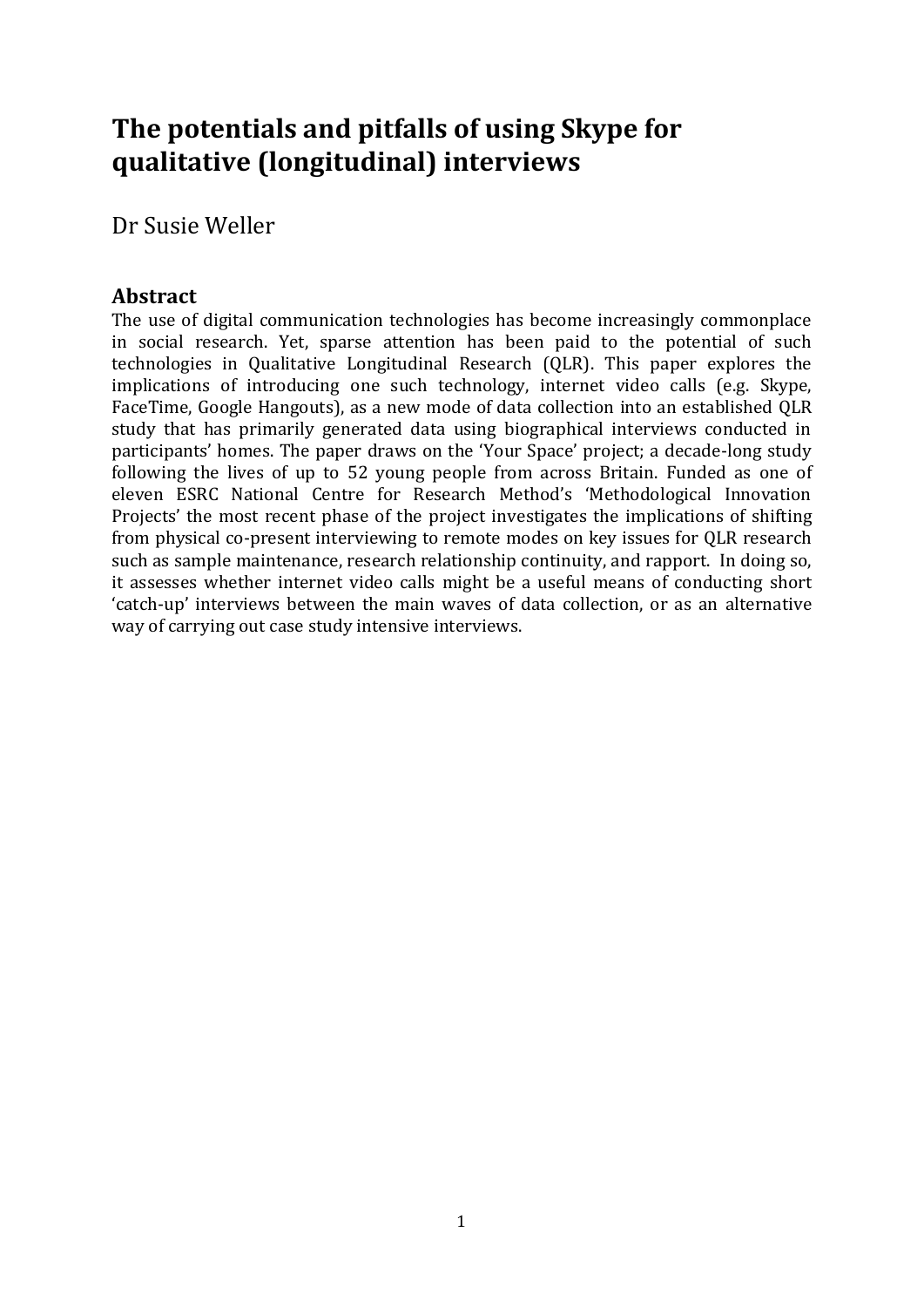# **Contents**

| Introduction                                                     | 3                   |
|------------------------------------------------------------------|---------------------|
| Part I: Contextual background                                    | 4                   |
| Case study: Your Space                                           | $\overline{4}$<br>6 |
| Key issues for qualitative (longitudinal) interviewing           | 6                   |
| Frameworks for assessing the differences between interview modes |                     |
| Part II: Practical issues                                        | 8                   |
| Technicalities                                                   | 8                   |
| Communication modes and flows of contact in QLR                  | 9                   |
| Mode preferences for 'digital natives'                           | 10                  |
| Resourcing modes                                                 | 11                  |
| Accessibility and flexibility                                    | 12                  |
| Reliability and quality                                          | 14                  |
| Part III: Interactional issues                                   | 15                  |
| Rapport                                                          | 15                  |
| Involvement and shared frame                                     | 19                  |
| Expressions 'given off'                                          | 23                  |
| Willingness to divulge                                           | 25                  |
| Disclosure of sensitive issues                                   | 28                  |
| Breaking rules and remedial interchanges                         | 31                  |
| Supportive interchanges                                          | 33                  |
| Settings                                                         | 35                  |
| From artefacts to props                                          | 38                  |
| The value of an audio-visual analytic lens                       | 41                  |
| Conclusions                                                      | 43                  |
| References                                                       | 45                  |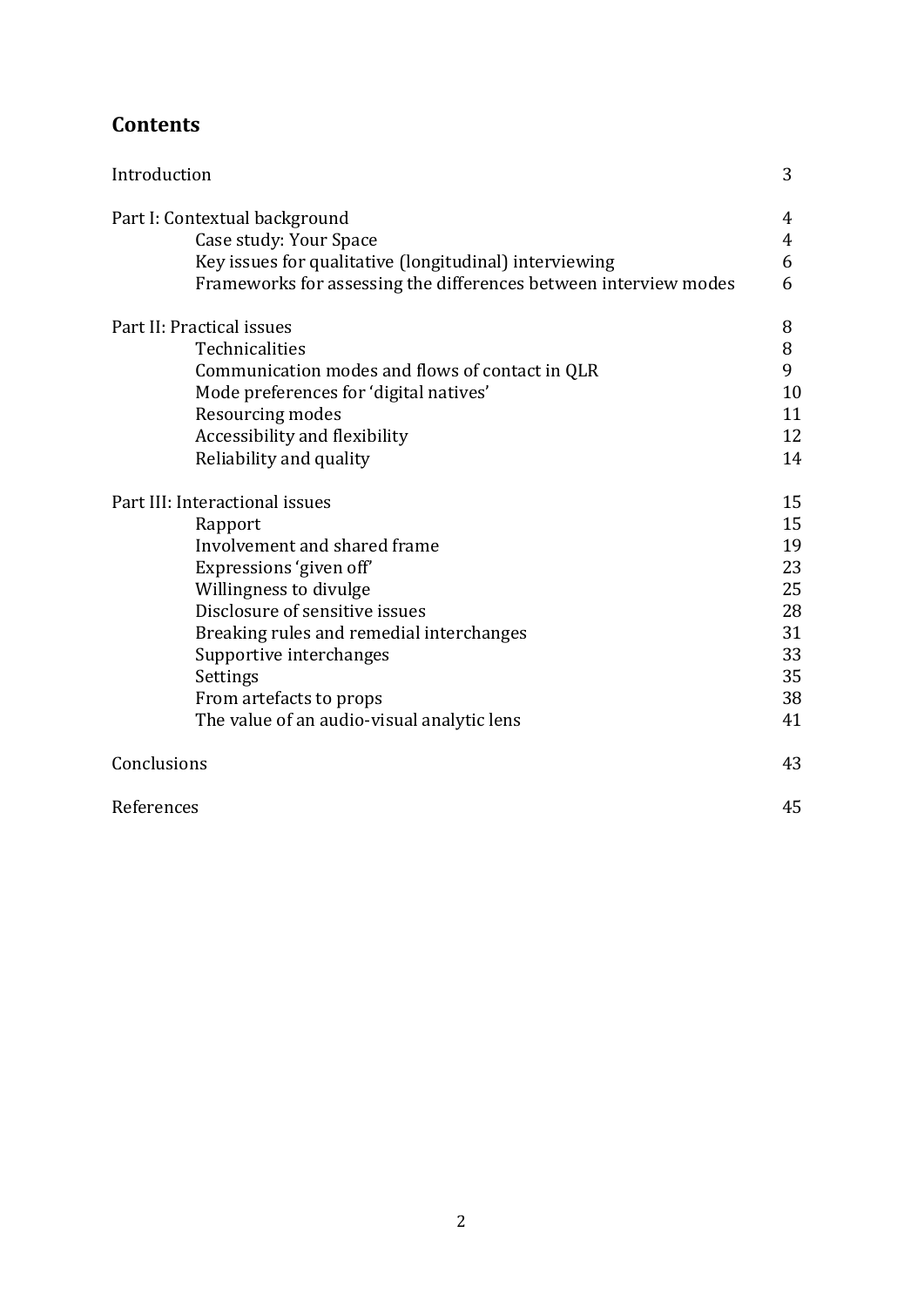# **Introduction**

**.** 

The way we communicate in both our professional and personal lives has changed in recent years; digital technologies are now a feature of everyday interaction. Similarly such technologies are starting to form an integral part of the toolkit of many social scientists (Hine 2000, 2005, 2008, Mann and Stewart 2000, Murthy 2008, Gibson 2010, Seitz 2015). Whilst the use of audio-only online interviews and asynchronous means of communicating online has been discussed for over two decades (Deakin and Wakefield 2014), video capabilities; being able to see a participant face-to-face online is a much more recent phenomenon that has undoubtedly been aided by the vast increase in internet usage and the reliability of broadband connections (Saumure and Given n.d.). The increasing availability of a multiplicity of digital communication technologies coupled with technological advances in recent years present new and exciting opportunities for recruiting participants, carrying out fieldwork and publicising research findings (Murthy 2008, Sullivan 2012, Deakin and Wakefield 2014). Online interviewing or mediated interaction is commonly regarded as part of the new 'methodological frontier' (Deakin and Wakefield 2014: 605). Yet, physical co-present interviewing has generally remained the accepted practice; the 'gold standard' of qualitative research as it is said to afford 'thicker information, body talk and communication efficiency' (Rettie 2009: p. 422; see also Boden and Molotch 1994, Norvick 2008, Hay-Gibson 2009, Deakin and Wakefield 2014). Nonetheless, as Rosalind Edwards and Janet Holland (2013) argue '… there have been dramatic changes in communication technology and qualitative interviewing must adapt if it is to survive' (p. 95).

Sparse attention has also been paid to the potential of such technologies in Qualitative Longitudinal Research (QLR), beyond maintaining contact, in part due to concerns about accessibility and confidentiality. Yet, the possibilities of digital media in QLR are starting to emerge (Thomson and McLeod 2015). This paper assesses the transformative potential (and pitfalls) of introducing an established technology – internet video calls or real-time audio/video link-up using Voice over Internet Protocol (VoIP) applications such as Skype or FaceTime<sup>1</sup> - into an established QLR study that has, to date, generated data using in-depth interviews and activities, with the researcher regularly visiting participant's homes. Working with the same sample of young people presents a unique opportunity to compare experiences of conducting interviews using different modes on the interview encounter. In doing so the paper focuses on what is a largely uncharted methodological territory and aims to address the lack of critical reflection on the implications of mediated interview modes on factors that matter to qualitative researchers - such as sampling, rapport, disclosure, data quality, interaction and the research relationship (see also Rettie 2009, Sullivan 2012). Indeed, Jessica R Sullivan (2012) argues for the validation of such 'new' methods. Whilst considering technicalities and practicalities the paper seeks to move beyond an empiricist perspective to look in detail at the implications of mediated communication on interaction in the interview encounter.

The paper is divided into three sections. Part I begins by outlining the QLR study on which I draw. It then summarises what are commonly regarded as the key issues of

<sup>1</sup>'The potential of video telephony in qualitative longitudinal research: A participatory and interactionist approach to assessing remoteness and rapport' is one of 11 Methodological Innovation Projects funded by the ESRC National Centre for Research Methods (2013 – 2015).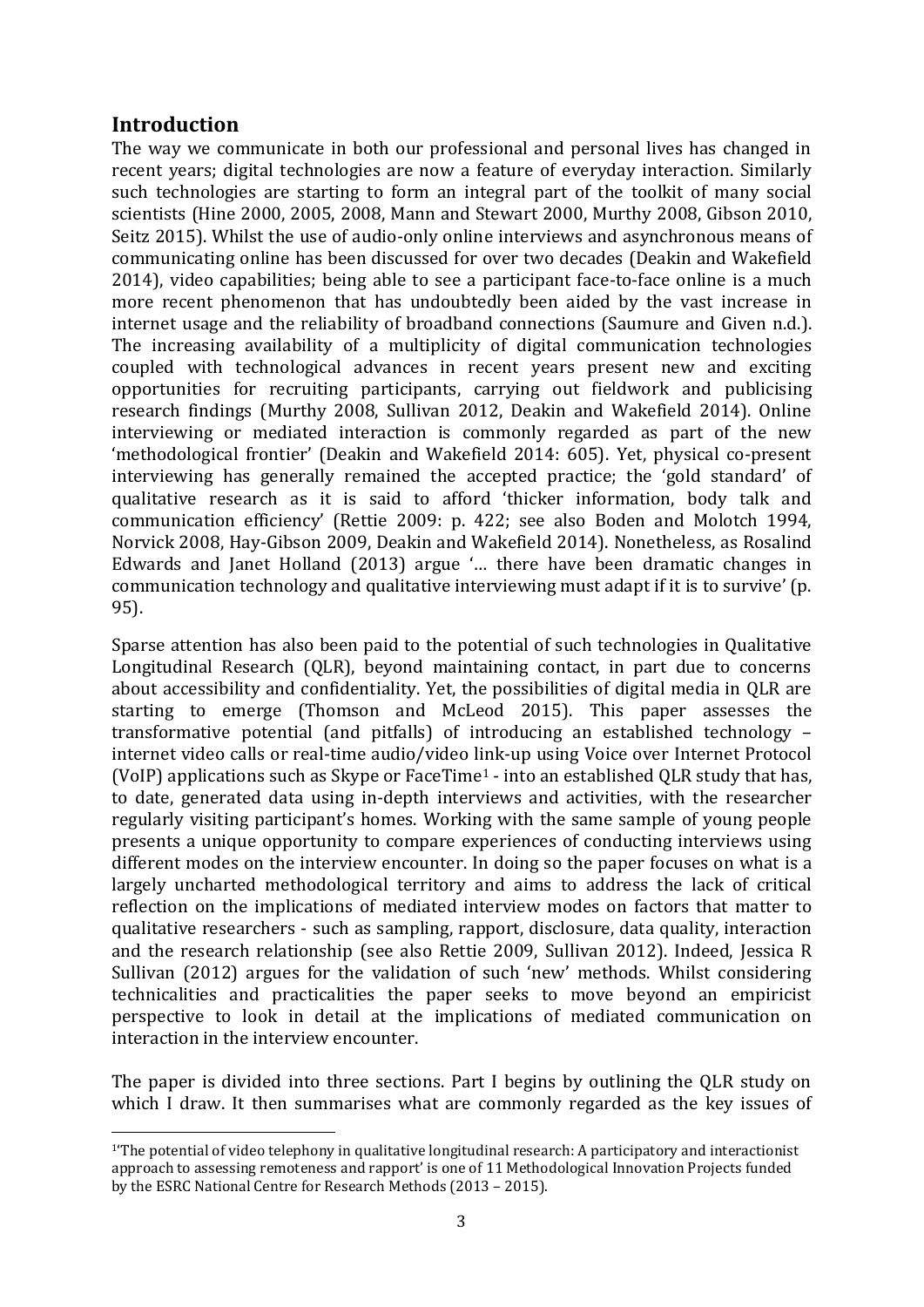concern for qualitative (longitudinal) researchers before detailing the analytic frameworks that shaped the project. Part II focuses on practical issues, including technicalities, flows of contact, mode preferences, resources, accessibility, flexibility and reliability. Part III is concerned with the implications of shifting from physical copresent to mediated communication on interactional issues including rapport, shared frame and involvement, non-verbal gestures, disclosure, breaking rules, supportive interchanges, settings, props and analysis. The paper draws to a close offering reflections for those considering incorporating internet video calls into both short-term and longitudinal work.

# **PART I: CONTEXTUAL BACKGROUND**

Part I sets the scene for the paper detailing the study's approach to data collection and analysis. It also summarises what are commonly regarded as key issues of concern for QLR researchers.

# **Case study: Your Space**

The 'Your Space: Siblings and Friends' project ([www.yourspaceproject.co.uk\)](http://www.yourspaceproject.co.uk/) has been following the lives of up to 52 young people from across Britain for over 10 years2. Participants come from a diverse range of backgrounds and live in a variety of family circumstances that have shifted for some over the course of the study. Throughout, the substantive focus has been on the meanings, experiences and flows of prescribed and chosen relationships, and how these relate to young people's sense of self as their individual and family biographies unfold. Participants were originally recruited to take part in one of three studies that formed part of the Families & Social Capital ESRC Research Group programme of work (2003-2007). Your Space then became part of the ESRC Timescapes Programme (2007-2011), a major UK QLR initiative [\(www.timescapes.leeds.ac.uk\)](http://www.timescapes.leeds.ac.uk/) which enabled a further two Waves of data to be generated. Most recently it has been funded as a methodological innovation project by the ESRC National Centre for Research Methods (2013-2015). For further details about previous phases of the project please see Weller and Edwards, with Stephenson (2011).

Participants, born between 1989 and 1996, were interviewed in 2003/5 (wave 1; aged 6 to 13), 2007 (wave 2; aged 10 to 17), 2009 (wave 3; aged 12 to 19) and 2013 (wave 4; aged 17 to 23). Methods used in waves 1 to 3 comprised a flexible range of tools including photography, network mapping, timelines, and vignettes, consolidated by an in-depth, semi-structured interview (Weller and Edwards, with Stephenson 2011). These interviews, in the main, took place in participant's homes<sup>3</sup>. Participants could opt to be interviewed individually or with their sibling(s). Each discussion explored: significant life events; change and continuity in participant's relationships with family members; the significance of friends; and hopes for the future, all within the context of everyday life at home, at school/college/work and in the local community. Between interviews participants were invited to take part in a range of interim activities to help maintain contact and to collect more data. These included online and public engagement activities (for further details see Weller 2012).

**.** 

<sup>2</sup>Conducted with Prof. Rosalind Edwards, University of Southampton.

<sup>3</sup> During wave 3 two participants chose to be interviewed outside the family home; one in her mother's workplace and another in her local community centre.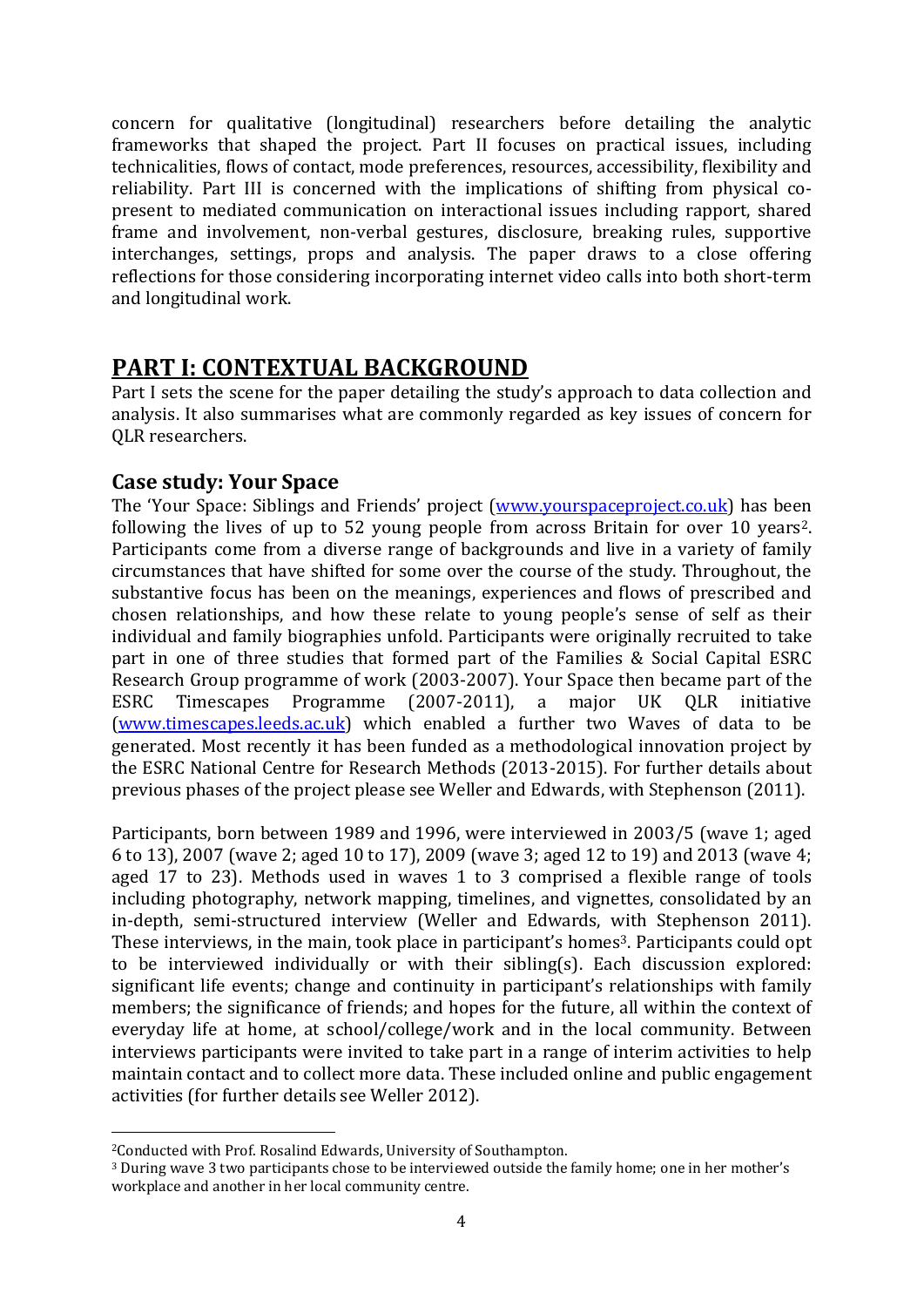The focus of the fourth wave of interviews signalled a methodological departure for the project incorporating mediated and remote communication rather than physical copresent interviewing. Using widely available VoIP platforms (e.g. Skype or FaceTime) that have the potential to mirror physical co-present conversations through the use of two-way real-time communication comprising both audio and video, this phase of the project had two foci. First the study sought to explore the potential of internet video calls for providing 'catch up' data about participants' lives between researcher visits, thereby helping to ensure their long-term engagement. Second the project considered the implications for using such interviews as a time-efficient and cost-effective alternative to, or augmentation of, face-to-face co-present interviews. Drawing on an established QLR study provides a unique opportunity to compare two different interview modes with the same sample of young people.

Whilst it is not my intention to engage in well-rehearsed debates about ethics in QLR (for summaries see Holland, Thomson and Henderson 2006, Neale 2013) there are some supplementary elements that I will explore and weave into the methodological discussion in this paper. The Your Space project has been framed by an ethic of care (see also Neale and Hanna 2012) with emphasis placed on the situated and evolving nature of research ethics over time (see also Edwards and Mauthner 2002). In QLR ventures potential ethical concerns are similar to those facing the wider social research community but over the course of time and as emotional connections generally grow issues such as the negotiation of consent, the maintenance of anonymity and confidentiality, intrusion and privacy, and power and caring relations generally become more complex and involved (Holland, Thomson and Henderson 2006, Edwards and Weller 2012, Weller 2012, Thomson and McLeod 2015). Such issues are further amplified in QLR work that involves children and young people (Holland, Thomson and Henderson 2006). The introduction of mediated modes of communication into the project also necessitated a new focus on online research adding a further layer of ethical consideration, particularly in relation to the safeguarding of young people online (Battles 2010, Jones 2011, Markham and Buchanan 2012, Janghorban, Latifnejad Roudsari and Taghipour 2014, YoungDigital 2015).

Throughout the course of the Your Space project participants have been assured of confidentiality with one caveat; should a child protection issue or another similar concern be voiced then the researcher would have to disclose this to a third party in consultation with the participant. Although the majority are now over the age of 18 a similar approach has continued to be taken. Consent has been continuously negotiated and not viewed as a one-off discussion and/or signing of consent forms. This is wellestablished best practice in both childhood and youth studies and QLR (e.g. France, Bendelow and Williams 2000, Birch and Miller 2002, Holland, Thomson and Henderson 2006, Murphy and Dingwall 2007, Edwards and Weller 2012, Neale and Hanna 2012, Neale 2013). Prior to each new interview participants and their parents were sent information letters and leaflets detailing the purpose, process and potential outcomes of the project. Consent was then gained from both parents and the young people involved. For participants it was recorded verbally at the beginning of the interview and then reaffirmed at the end, once the young people are aware of what they have divulged. For this most recent phase participants were informed of the new methodological focus. Only two were under the age of 18. In these cases parents were given the opportunity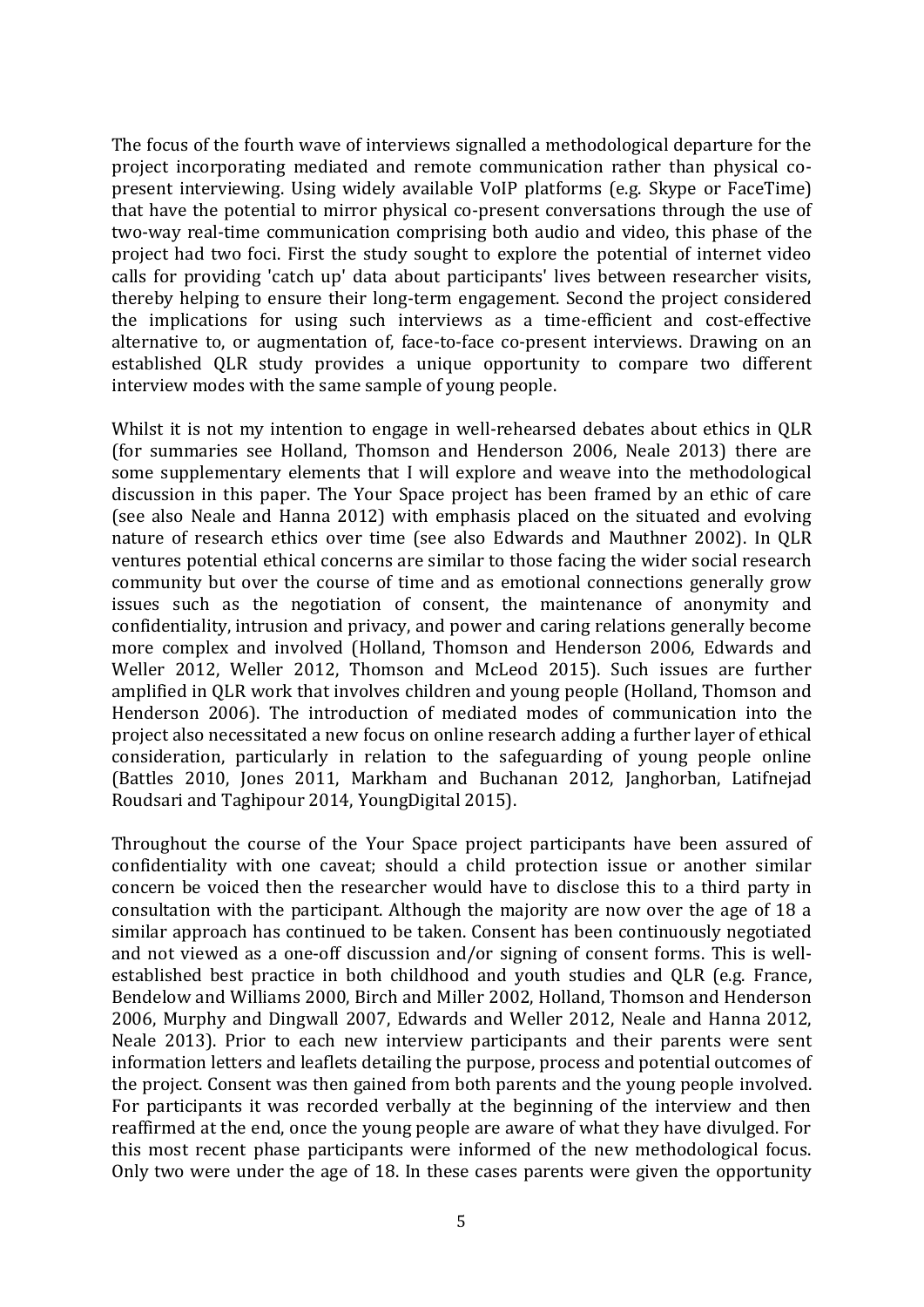opt out on behalf of their children. Our approach to gaining consent to participate in an interview has, on the whole, been verbal and this was not altered by the shift to remote interview modes.

#### **Key issues for qualitative (longitudinal) interviewing**

There is a gap in methodological discussion of and knowledge about the possibilities and drawbacks in mediated data collection and using internet video calls in QLR. Debates about remote modes in longitudinal research take place in the large scale survey field around the implications for retaining and working with an established sample, while considerations of data collection by phone/online in the qualitative field have not addressed longitudinal studies. Key areas of concern in relation to longitudinal surveys involve cost efficiency as against sample maintenance and data quality (see Dex and Gurney 2011, Groves 2011, Couper 2012). The cost of research per respondent can be considerably reduced by using remote rather than co-present collection, in travel and subsistence and researcher time. Remote techniques reduce expenditure in working with large nationally distributed samples allowing the flexibility to break and/or resume discussions thus overcoming the challenges of one-off visits, particularly to isolated areas (Hewson, Yule, Laurent and Vogel 2003). For longitudinal survey research, however, there are concerns about retaining sample members over time; participants have prior experience of, or are familiar with a particular sort of involvement in the survey, running the risk of falling online uptake rates and data quality. An element of this debate is to do with 'rapport'; that it is the social relationship and interaction between field interviewers and survey participants that supports survey participation and the collection of quality data (Carley-Baxter 2012).

Rapport, conceived conceptually as an orientation towards 'euphoria' or 'ease' in interaction and a 'working consensus', is an aim and established element of quality in qualitative interviews (Oakley 1981, Duncombe and Jessop 2012, Kvale and Brinkman 2009). Debates about what constitutes quality are often related to the realist or constructionist approach adopted (Hammersley 2012). Most qualitative researchers regard rapport as a crucial aspect of interviews. Researcher efforts to minimize social distance, establish trust and being 'insiders together' during the interview, are regarded as important for participant disclosure and thus data quality (Oakley 1981, Duncombe and Jessop 2012). Assessments of the use of mediated as against physical co-presence in qualitative research then, largely focus on the establishment of rapport, quality of disclosure and concerns about the potential lack of paralinguistic cues (Markham 2006). Sparse attention has been paid to the introduction of such methods into studies with an established history of physical co-presence in repeat interviews, with discussion often confined to one-off or snapshot studies. Moreover, little is known about whether prior establishment of personal research rapport might feed into and shape the continued involvement of participants in a longitudinal study. What matters then, for QLR is the fostering of a long-term connection with participants in which the relationship, various forms of interaction, and rapport are in mutually supportive relationships that enable the detailed discussion of their lives. This paper addresses whether this might be achieved through remote interviews and via mediated communication.

## **Frameworks for assessing the differences between interview modes**

The project adopted two approaches in tandem to assessing the implications of introducing internet video calls. The first was a participatory approach taking into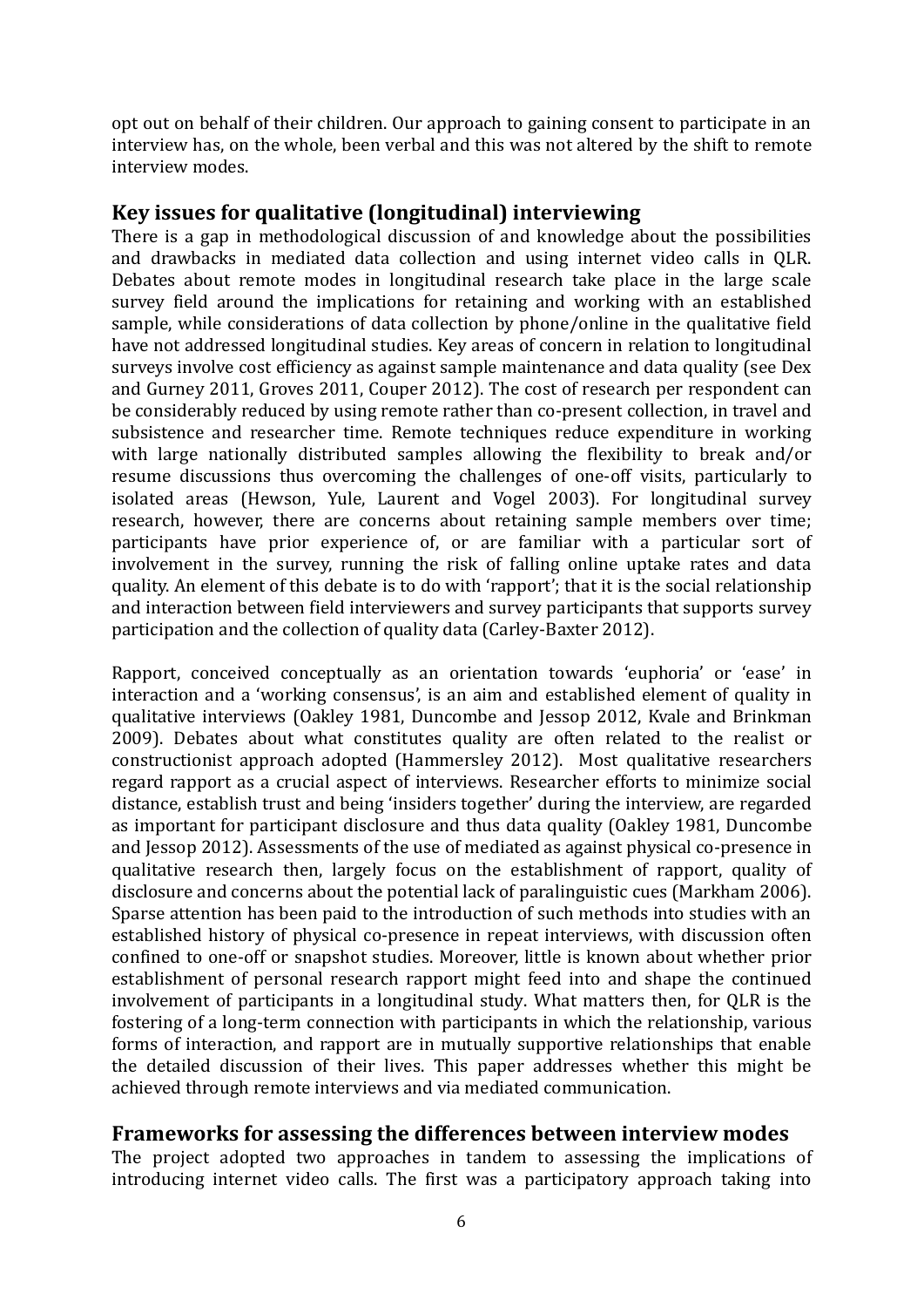account the views of Your Space participants. Comparisons of mediated as against physical co-present modes in the literature tend to rely on researchers' judgments of the successes and drawbacks of the interview interaction in terms of data quality. Participants' experiences and assessments of the process have received far less attention. In youth research, however, participatory approaches have become common practice with some studies involving children and young people in both analysis and project evaluation (e.g. Kellet 2005, Coad and Evans 2007, van Blerk and Ansell 2007, Coppock 2010, Percy-Smith and Thomas 2010). Your Space has, from the outset, involved participants in the research process to some degree. In the first wave of data collection participants could shape their interview by selecting from a menu of activities each designed to help them communicate their views and experiences. From wave 2 onwards a Panel of Advisors was established with four young people actively involved in consultations over project design. Feedback on the interview experience and involvement in the project was garnered at the end of waves 3 and 4 (Weller and Edwards, with Stephenson 2011).

For wave 4 the entire sample were invited to take part in a short 'catch-up' interview, up to 30 minutes in duration, the purpose of which was to assess the implications on relational issues (e.g. rapport, willingness to divulge) and practical issues (e.g. quality of online connection, ease of use of technology). The substantive focus of the catch-up discussions was on trajectories to adulthood during economic change. In addition all participants were invited to provide their own assessment of video telephony compared to past encounters in terms of the effects of the shift in mode on: (i) interview experience; (ii) disclosure; (iii) imagined future engagement; and (iv) relationship with the researcher. Verbal feedback was garnered at the end of each interview in a similar way to the wave 3 interviews. Participant's views were also invited anonymously via an online survey. All such material was analysed thematically across the cases.

The second phase of analysis was framed by Erving Goffman's interactionist conceptual tools (1972, 1974, 1983), extending his work beyond a focus on everyday interactions, to include mediated communication (Rettie 2009). Goffman's aim was to develop a theory of everyday social interaction by documenting and classifying, as well as, highlighting the significance of the seemingly mundane or banal, the subtleties and nuances, the minutiae of everyday life and challenging us to re-consider the taken-forgranted (Manning 1992). An interactionist approach regards social life as accomplished through everyday actions in which participants uphold certain shared definitions of reality through coordination and mutual monitoring. In his 1956 work '*The Presentation of Self in Everyday Life'* Goffman argued that what we do and say is shaped by an abiding sets of assumptions and rules or instructions that we generally take-for-granted. In his analysis and reflections on Goffman's writings Philip Manning (1992) helpfully elucidates the four main assumptions underpinning everyday life: (i) 'situational propriety' or an everyday understanding of how to carry on in social situations including how this is determined by context; (ii) 'involvement' or the predilection to be engaged in or disengaged from an activity; (iii) 'accessibility' or what we permit others to know of ourselves; and (iv) 'civil inattention' or the respect afforded to or expected from strangers.

Aspects of interaction as framed by these assumptions were explored across the Your Space interviews both those using physical co-present and mediated modes to see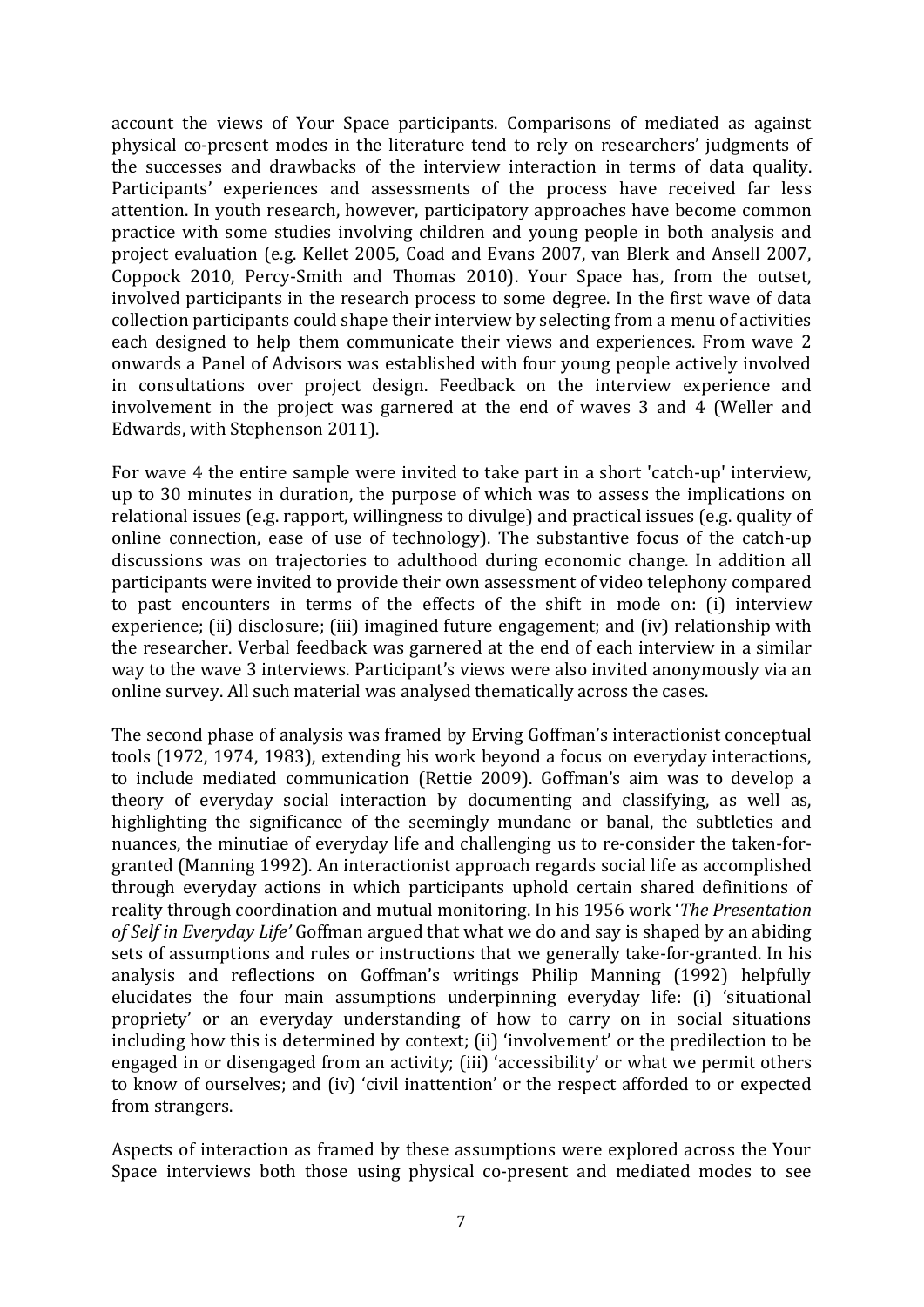whether speech acts and non-verbal interactions are manifest and interpreted in different ways (see Roberts 2012) and if, in certain contexts, the researcher and/or participant exert agency and consciously manipulate and shape social interactions (Manning 1992). Using Goffman's interactional tools it is possible to view the interview as a 'focused gathering' (see Manning 1992). For this element of the assessment, ten participants, selected on the basis of age, gender, geographical location, class, were asked to take part in an in-depth interview, akin to those conducted for waves 1-3. Lasting up to 1½ hours the interview explored in-depth, change and continuity in the course of their trajectories to adulthood. These interviews were then explored alongside each participant's wave 2 and 3 interviews<sup>4</sup>. A key issue in comparing the nature of rapport and content in mediated communication as against previous physical co-present interviews was that difference may be due to age, as participants were up to 4 years older than for their previous interview. This was addressed by selecting both younger and older participants, so that any age implications could be identified crosssectionally, across waves. The extended interviews comprised equal numbers of young women and men aged 17-22. Seven in ten came from Black and Minority Ethnic backgrounds with four in ten classified as working-class.

# **PART II: PRACTICAL ISSUES**

This section focuses on the technicalities and practicalities of both using internet video calls in remote interviewing and of introducing such technologies as a new mode of interviewing into an established QLR study.

# **Technicalities**

**.** 

The fourth wave of data collection for Your Space focused on the use of free, accessible VoIP platforms that enabled synchronous communication (see also Bertrand and Bourdeau 2010), with video capabilities rather than commercial video conferencing facilities. Participants were offered a choice over their preferred mode being able to elect for a FaceTime, Skype or phone interview. With functionality ever increasing both FaceTime and Skype offer the possibility of audio or video calls, instant messaging, video-conferencing/group discussions and file transfer. Skype is more universal as it is accessible to participants with Apple, Linux and Windows systems. Since completing these interviews the availability of new platforms and multiple mobile devices has burgeoned, offering social researchers many more possibilities. For example, FaceTime, Google+ Hangouts and Skype all enable audio and/or video interviews with individuals or a group of individuals located in up to 10 different places making collective interaction with a disparate sample a possibility. The sheer pace of technological change offers researchers an increasing range of possibilities for incorporating digital communication technologies into different phases of the research process, not just data collection. At the same time this presents challenges particularly for QLR researchers as such technologies and their popularity in the public domain are likely to shift between waves meaning that researchers must not only keep abreast of change but continually reflect on the implications of different modes on interactions within the encounter.

The wave 4 interviews mainly comprised Skype-to-Skype, or Skype-to-mobile calls. Using Skype to contact participants via their mobile or landline phone enabled me to

<sup>4</sup> In my analysis I have re-visited waves 2 and 3 only as I was not the only field researcher for wave 1.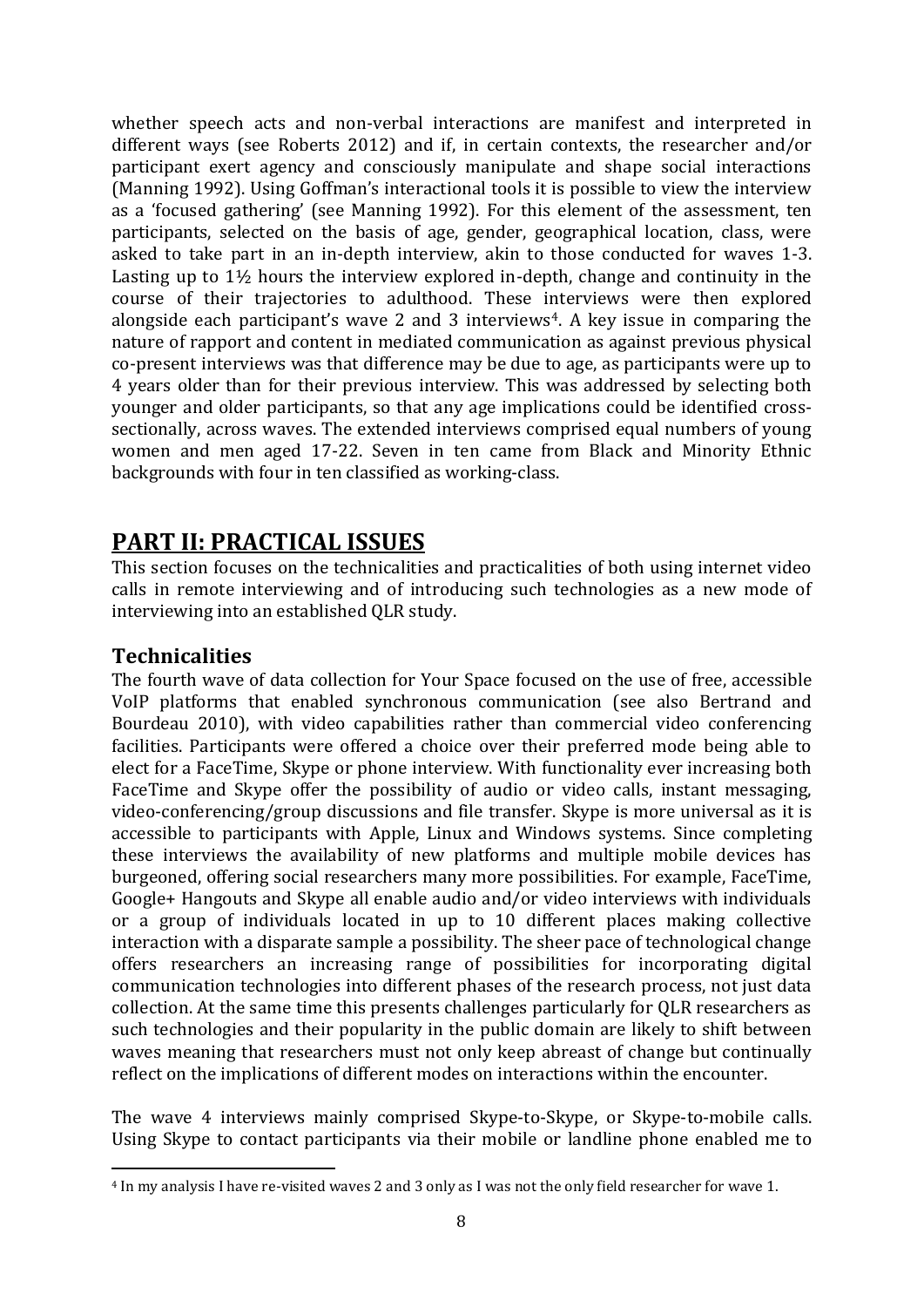use the same recording software to capture all of the conversations, regardless of mode. The introduction of remote modes presented participants with new responsibilities such as setting up and checking equipment with the onus on them having access to a good broadband internet connection, a webcam and a microphone, or a mobile phone or tablet with a sufficient mobile data package, along with the latest version of the software required (Seitz 2015). The shift to remote modes, therefore, presented many participants with additional preparation work prior to the interview.

The means of recording the interview is dependent on whether the capture of video as well as audio material is desired. There are many free or low-cost apps that enable the recording of audio-only although care must be taken over limits to data file size and that the app is capable of recording long interviews to a high standard. I used 'Pamela for Skype' (www.pamela.biz) to record Skype-to-Skype calls and Skype-to-phone/mobile calls (see also Bertrand and Bourdeau 2010). Alternative packages include IM Capture (www.imcapture.com) or Evaer (www.evaer.com). These software packages enable the audio and visual recording of both the researcher and participant. 'Pamela for Skype', for instance, can be set to work in sync with Skype commencing recording as soon as a connection is made between the two (or more) parties. In tandem I also used a quality digital recorder to back up the audio material as an unreliable internet connection can result in the failure of the recording software, although this was a rare occurrence. I tested all equipment and software before each interview including: the alignment of the webcam to the screen; microphone, speaker and headphone settings; and the recording software. As Sullivan (2012) outlines likely technical challenges include '… issues with sound quality, microphones, webcam malfunctions, and probably most common, a lag in the live feed. Things like internet connection speeds and the quality of the computer also come into play. To conduct this type of research, a person needs to be aware of this and have backup plans prepared in advance' (p. 59). The main challenge then is the lack of control the researcher has over some of the equipment and, in the event of technical difficulties, the lack of opportunity to take remedial action.

## **Communication modes and flows of contact in QLR**

Sample retention and attrition are key concerns of any longitudinal endeavour (Weller 2010, 2012, Patrick 2012, Farrall, Hunter, Sharpe and Calverley 2015). Yet the emphasis on retention rates as an indicator of the 'success' of a project fails to take into account the ebb and flow of participation. In Henderson, Holland, McGrellis, Sharpe and Thomson's (2007) ground-breaking qualitative longitudinal study 'Inventing Adulthoods' it was not uncommon for young people to withdraw from one phase of the project only to participate again during subsequent interviews. Similarly, one Your Space participant, Jim, declined to take part in the third wave and, given his response, appeared to withdraw from the project completely only to enthusiastically take part in a phone interview for the most recent wave. As will be discussed shortly the shift to using remote modes of interviewing both enabled and encouraged his re-engagement with the project. Offering participants a choice over their preferred mode of communication seemed key to catching up with a significant proportion of the original sample (see also Hanna 2012, Deakin and Wakefield 2014). Some flows of contact were not directly with the young person. In three cases I caught up with their lives via their mothers either over the phone or through email correspondence, offering a new form of remote communication that at least permitted me to re-connect with participant's lives even if I did not interact with them directly. The long-term research relationship I had with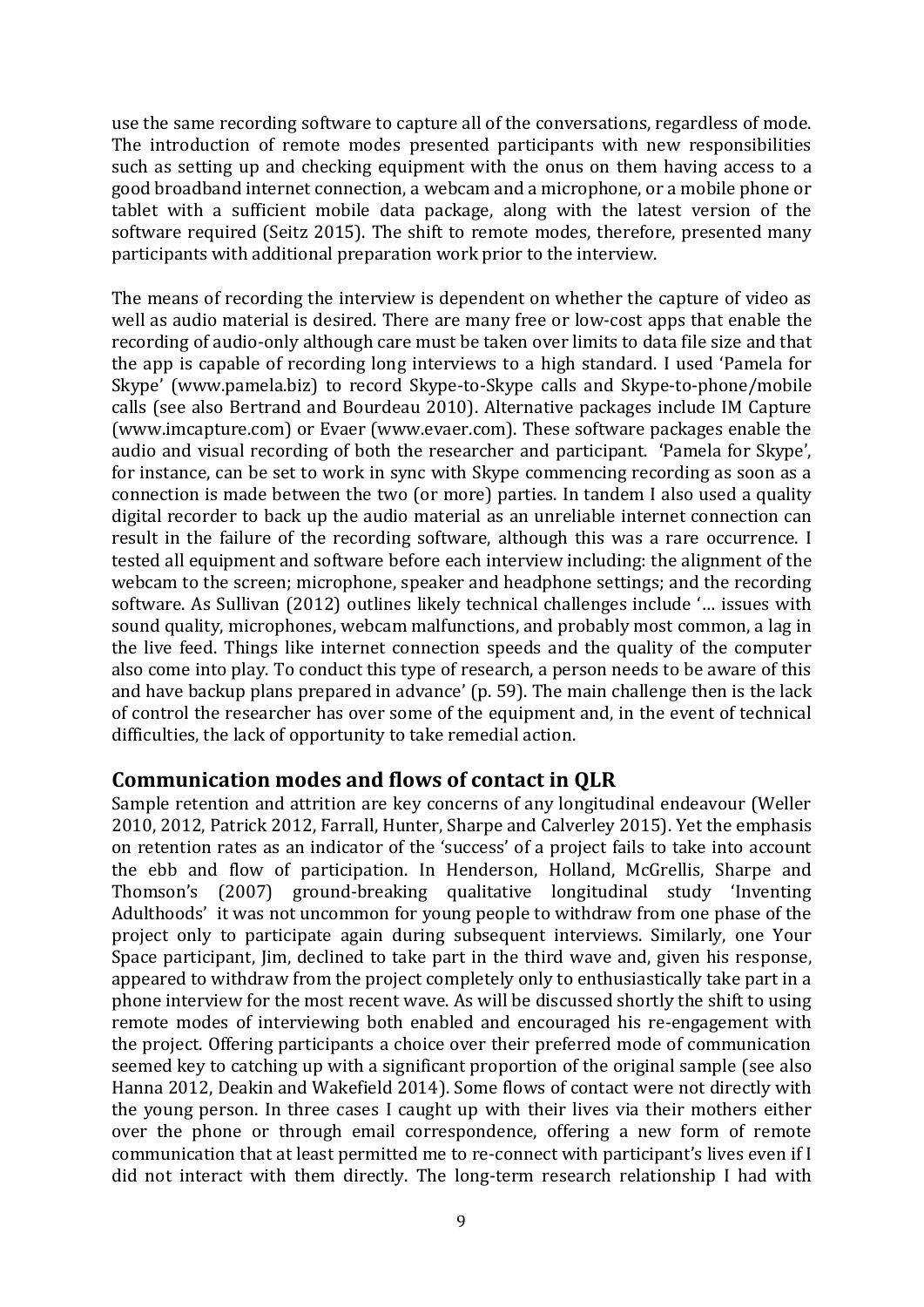family members seem to afford them a sense of obligation to the project even if their children were not in a position to take part themselves. Regardless of interview mode then it is important to acknowledge that QLR research is about much more than a series of interview encounters but encompasses wide-ranging interactions between interviews and with other family members, something the current conceptualisation of retention in longitudinal work fails to capture.

As part of the project's remit, and in line with current drives in social research to preserve material for re-use and secondary analysis, the dataset was intended, with participants' permission, to be archived. As in previous phases of the study written consent was sought for the archiving of participants' materials. Authors such as Sullivan (2012) have noted the challenges of obtaining written consent online. At the end of the third interview participants were invited to consent to the archiving of anonymised versions of all of their previous interviews and accompanying materials with 96 per cent agreeing to do so. Participants had a foregrounding in the process in the lead up to the third wave and were sent information leaflets and a copy of the consent form in advance, which was then discussed in the physical co-present setting at the end of the interview with signatures obtained at the time if participants were willing. A similar approach was adopted for the fourth wave but with the omission of physical copresence and the opportunity to gather signed forms in person. Only 44 per cent (16/36) of the sample returned completed 'consent to archive' forms for wave 4. The physical co-presence of a home visit enabled a degree of negotiation between the researcher and participant and perhaps a greater sense of obligation on the part of the latter. The expectation placed on participants not just to complete but return the form, by post or email, entailed a far greater commitment and offered the opportunity to withhold consent either intentionally or through non-response.

# **Mode preferences for 'digital natives'**

Youth researchers have been particularly active in developing new ways of working with young people, honing in on popular methods of communication (e.g. Alderson 2001, Punch 2002, Barker and Weller 2003, Kellet 2005, Weller 2006, Croghan, Griffen, Hunter and Phoenix 2008, Coppock, 2010, Gillies and Robinson 2012, Mand 2012, Weller 2012). In order to help sustain long-term engagement in the Your Space study it seemed apt to consider using digital communication technologies with a sample that might be regarded as 'digital natives'; young people who have never known life without such technologies. Following Sullivan's (2012) reflections on samples for which online interviewing might not be so appropriate it was important not to make assumptions about young people's interest and confidence in, and engagement with such technologies.

Feedback from Your Space participants was very diverse in terms of their mode preferences. Some were willing to participate in a remote interview using mediated communication but would have preferred a physical co-present meeting, as stated by Alannah5:

'To be honest I was quite nervous. It really sounds silly but I was quite nervous speaking to be interviewed on the phone. I'm not really a phone person'.

**<sup>.</sup>** <sup>5</sup> Participants chose their own pseudonyms.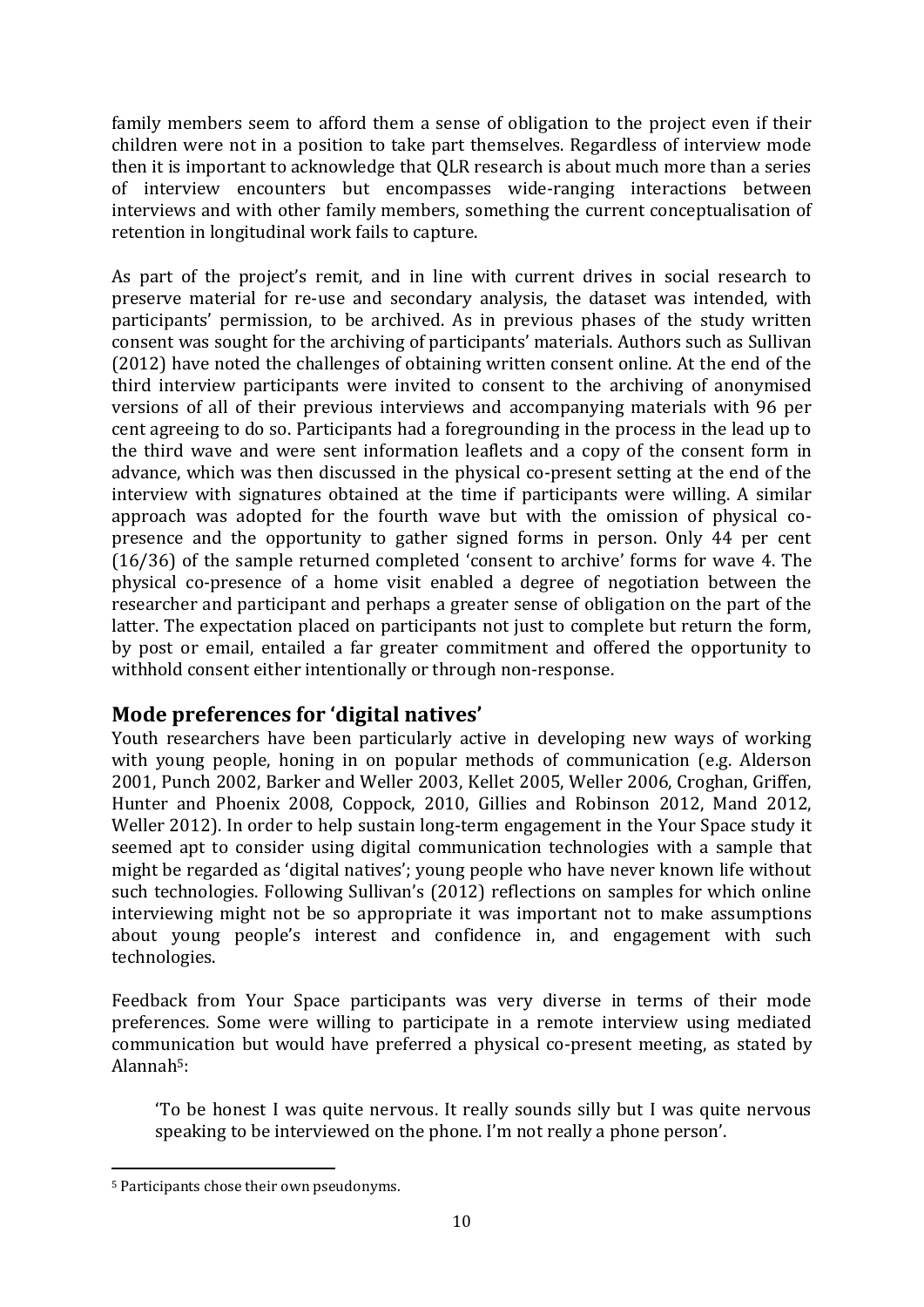Some were apprehensive about communicating remotely, but opted to take part on the basis of the strength of the research relationship and connection felt to the project, whilst others valued the flexibility and convenience offered by an online or phone interview (Janghorban et al. 2014).

Two young women were deterred from taking part; they simply felt too shy to talk online thereby contradicting other recent suggestions that such forms of interaction may be more suited to those of an introverted character (Seitz 2015). Others expressed nervousness at the new interview mode although the levels of rapport and disclosure suggested that their apprehension impacted on initial willingness to participate rather than the interview encounter in its entirety. Despite then common assumptions about young people as 'digital natives' it was important to provide the Your Space sample with a range of communication options.

In terms of preferences 12 of the 36 elected to be interviewed using Skype. Three originally chose FaceTime but technical challenges (in two instances concerning the participants' own devices and in one case the Wi-Fi connection in my institution) prevented us from doing so. Six were interviewed using a Skype-to-landline call and a further 15 a Skype-to-mobile call. There did not appear to be major differences between the interview mode preferences of the young women and men involved. Participants from middle-class backgrounds were more likely to be interviewed via Skype or by mobile phone, whereas those from working-class backgrounds tended to elect to be interviewed either by mobile or landline phone. Young people willing to take part in an extended interview were more likely to opt for Skype. Those preferring to participate in a short catch-up discussion expressed a preference for speaking via the phone, often their own mobile. Preferences were generally determined by practical considerations such as convenience rather than necessarily being the participant's most favoured mode of communication. Survey respondents were asked to select a preferred interview mode for (potential) future interviews. A quarter requested a home visit; half expressed a preference for an online interview; whilst a further 25 per cent stated that a phone interview would be most appropriate. These findings, therefore, alluded to a general but not wholly universal preference for mediated communication.

## **Resourcing modes**

For longitudinal research – both qualitative and quantitative – issues of cost efficiency are considered against sample maintenance and data quality (see, Dex and Gurney 2011, Groves 2011, Couper 2012). As previously mentioned, the cost of research, in terms of expenditure on travel and subsistence and researcher time can be reduced by using remote rather than co-present interviews (Hay-Gibson 2009, Cater 2011, Deakin and Wakefield 2014, Janghorban et al. 2014, Seitz 2015). It may also result in a more environmentally sustainable approach to fieldwork eradicating the need to travel. Remote techniques reduce expenditure in working with large nationally distributed samples allowing the flexibility to break or resume discussions thus overcoming the challenges of one-off visits, particularly to isolated areas (Hewson et al. 2003). Your Space comprises a nationally distributed sample dispersed across the length and breadth of England, Scotland and Wales, with few clustered in the same neighbourhoods. The primary residence of many shifted over time. By wave 4 twentytwo per cent were living independently, and a further 17 per cent were living between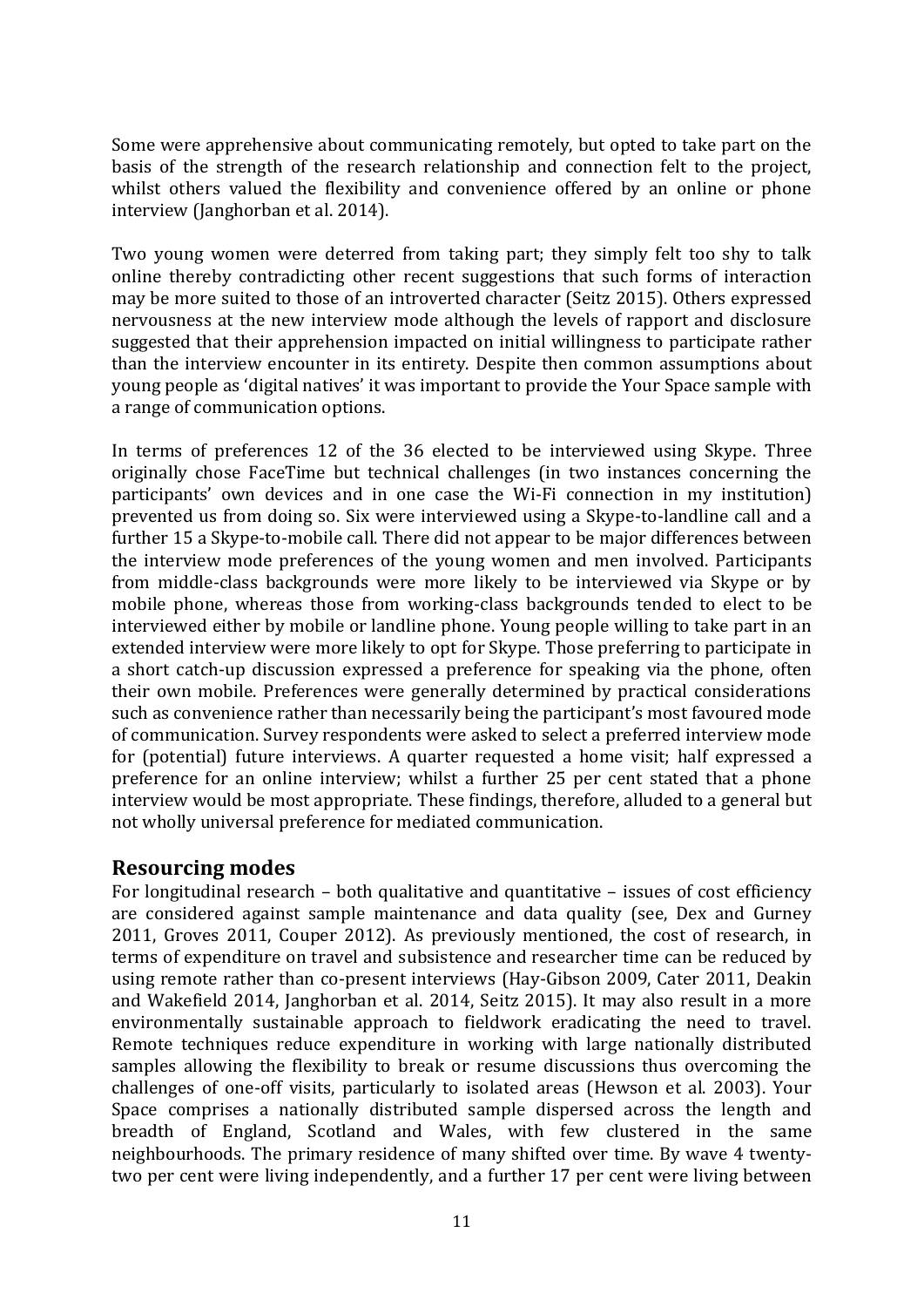places, often the parental home and university, visiting each to varying degrees. Costs for (public) transport, accommodation and subsistence for this latest phase of interviews, had they been completed in or near participants' current homes, was calculated at just under £3500. Weighing up the implications of shifting from physical co-present to remote modes on researchers' time is, however, more complex. The wave 3 interviews were completed at an average rate of 2 per week during a period of 6 months (working on a full-time basis), whilst the wave 4 interviews were completed at a rate of 1 per day over a three month period (working on a part-time basis), although the majority of the wave 4 interviews were more brief. That said preparation time for QLR interviewing increases exponentially over time with more data to re-visit with each new round of interviews. Studying in detail participants' past accounts is vital to (re)understanding aspects of their lives, to construct questions that enable them to reflect on the past, and to help foster rapport. The period of fieldwork for the remote mode was far more intensive with interviews completed in greater succession. The possibility of carrying out more interviews in the course of a day meant that I was often switching between accounts having to not only recall the experiences of several participants within a short space of time but also having to remember points raised across three previous in-depth interviews. This coupled with other aspects of fieldwork preparation such as the completion of field notes, and follow-up administration (e.g. thank you letters, consent forms, feedback survey) suggests that the use of remote modes do result in a saving in researcher time in 'the field' but that this is offset to some degree by the cumulative nature of preparation of QLR with each new wave of data collection and, as will be discussed later in this paper, the greater propensity for participants to alter the arrangement.

# **Accessibility and flexibility**

A major advantage of using remote interviews for both one-off and longitudinal studies is the potential they provide for widening participation through time-space compression. Sullivan (2012) talks of the enhancement and widening of access through the possibilities of conducting remote modes of interviewing on a multitude of mobile devices. The nationally distributed nature of the Your Space sample leant itself to remote interviewing, as would studies located in multiple regions or countries (Deakin and Wakefield 2014, Janghorban et al. 2014, Seitz 2015). Convenient times can be agreed to suit a group whose members might be based in different time zones. Remote modes are, therefore, valuable in over-coming both time and distance and may be suited to carrying out research with those living in isolated or challenging environments, as well as those leading busy lives or considered 'harder to reach' (see also Hewson et al. 2003, Sedgwick and Spiers 2009, Cater 2011, Sullivan 2012, Deakin and Wakefield 2014, Seitz 2015, Saumure and Given n.d.). Internet video calls are incredibly versatile as discussions can be broken off and resumed at a time appropriate for all parties. One Your Space survey respondent suggested that a remote interview could be completed in sections rather than one long discussion.

As noted above the introduction of internet video calls appears to have deterred selfconscious participants from taking part. A Skype-to-mobile interview also proved challenging for one young man who disclosed a hearing impairment after we had begun, that had not been brought to light in previous interviews even though he had been candid about other disabilities. For the majority using remote modes made it easier for them to continue being a part the project, especially those leading busy or transient lives residing between two places such as their parental home and university or college,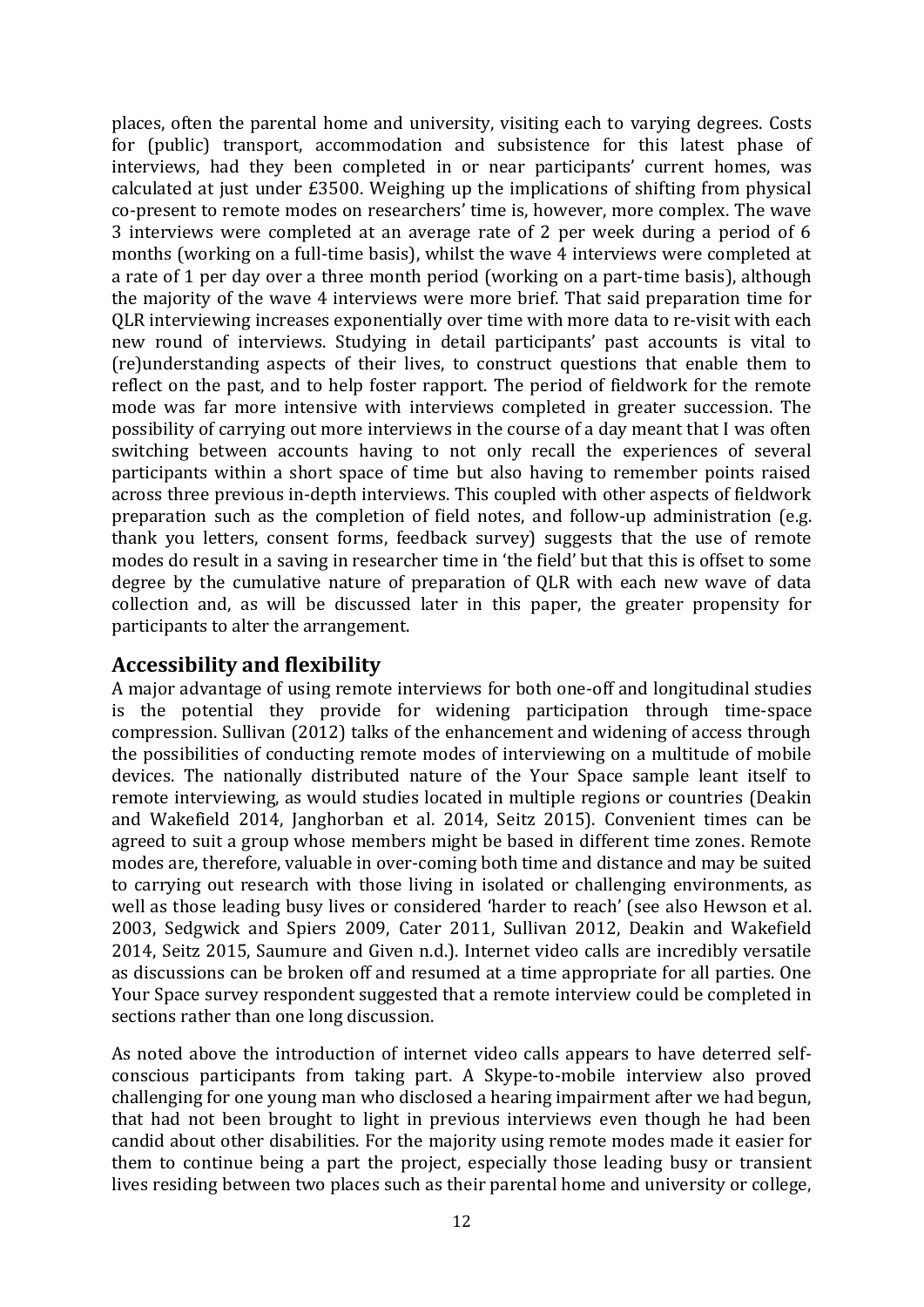or in temporary accommodation. During wave 4 participants were aged between 17 and 23 and two-thirds were studying in Further or Higher Education Institutions, with 14 per cent in full-time work and a further 20 per cent unemployed. For a small minority, remote modes were the only means by which they could take part (see also Deakin and Wakefield 2014). Those staying temporarily with parents were more likely to use Skype than those in more precarious or short-term arrangements.

A benefit then of remote over physical co-present modes is the flexibility and versatility they provide for both researcher and participant (Hanna 2012). Convenience was very important for many Your Space participants, as the following extracts highlight:

'Skype is something it's easier for us like I mean I am really busy so just being able to still be in my pyjamas or have dinner and be able to talk to you is much better than actually arranging a date because I might not be free because a lot of things crop up' (Izzy).

'You can be anywhere and still take part in the project' (Anon, survey).

The need for flexibility and versatility in the project were important to considerations of continued participation given the uncertainty of where their futures lie in terms of both time and geography, as these two short extracts from two young women living away from home at the time of the fourth interview illustrate:

'[Future participation] It depends where I will be but Skype and the phone would probably be better' (Holly).

'Phone or Skype… I don't mind any of them to be honest. It just depends. Obviously in the future I might be working shifts … sort of night shifts or something in veterinary nursing so it depends where I am at the time'(Daisy).

The ease and efficiency of remote modes was emphasised by one survey respondent who noted how, by using remote modes, we had been able to instantaneously schedule an interview for the same day that I had made the initial enquiry (see also Hay-Gibson 2009).

With flexibility comes the increased likelihood of alterations, sometimes at short notice, or absenteeism, as participants are aware that I have not travelled to visit them. I experienced a period of demoralisation with a spate of 'no shows' towards the latter stages of the fieldwork. Hannah Deakin and Kelly Wakefield (2014) too found a greater incidence of absenteeism but argued that this was less likely where there was a preexisting research relationship (see also Janghorban et al. 2014). Even though during a small minority of home visits participants had sometimes been late or had, despite reminders, overlooked our arrangement I felt more in control of the situation standing at their doorstep than I did sitting at work looking at a blank screen. I soon grew to be more flexible and to accommodate changes with little notice. Your Space participant, Alisha, for instance, had been invited at the last minute to a lecture and requested that we bring the interview forward by one hour prompting me to have to set up the equipment in a makeshift manner as our dedicated video conferencing room was already in use. Another participant DJ Kizzel simply forgot our arrangement and had not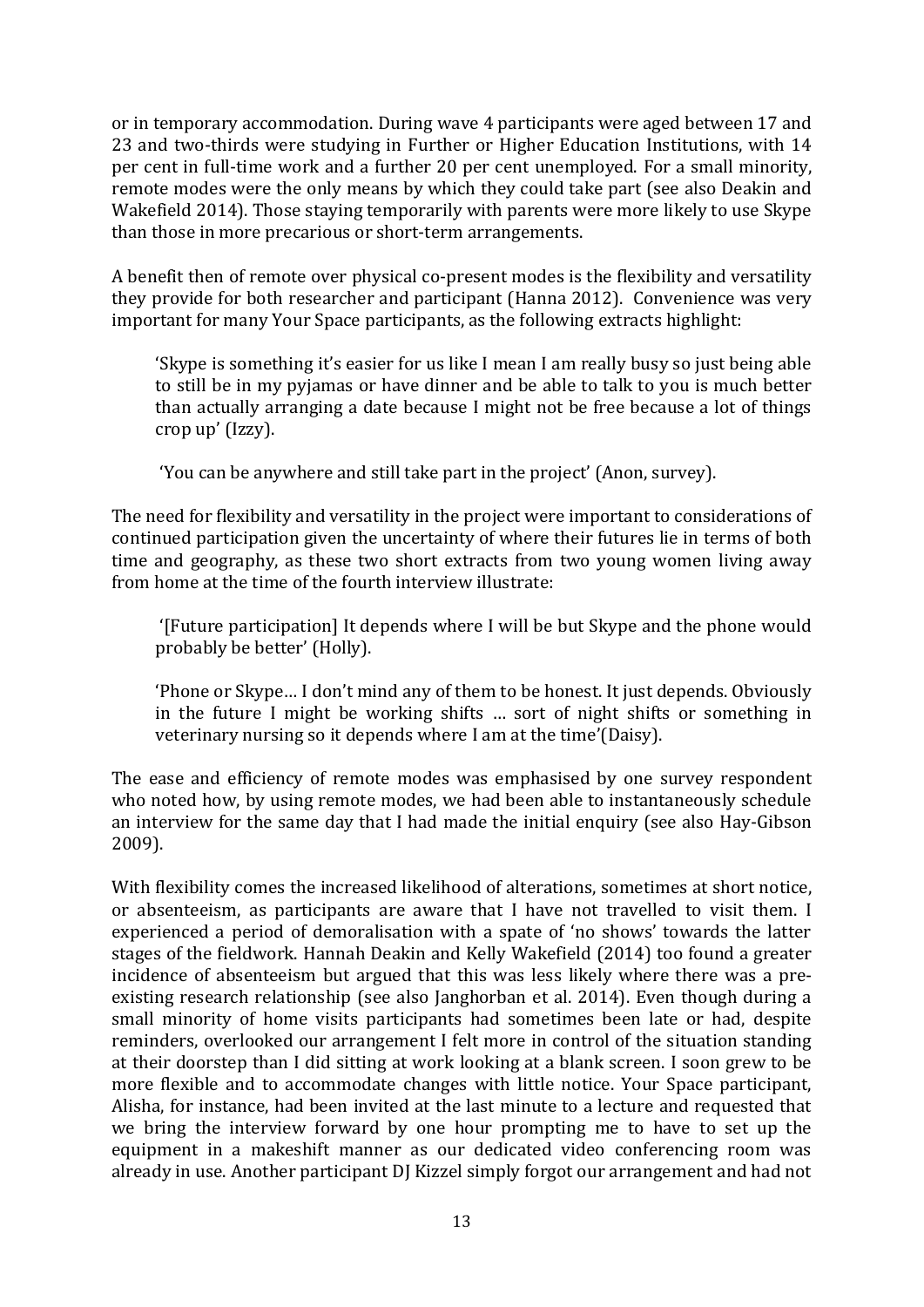woken early enough. We re-scheduled for the following week. The greater propensity to alter the arrangement and the implications for this on researcher time offset some of the savings made from not having to travel to visit participants. The lack of physical proximity perhaps meant that some participants feel less personal accountability or social pressure.

# **Reliability and quality**

Skype generally proved to be more reliable than FaceTime. That said the uptake of internet video calls (as opposed to a phone interview) was very much dependent on the participant's perceptions of the reliability of internet access where they were living and of the general dependability of the application. A number of participants assumed Skype would not work and opted for a phone interview. Even those who elected to be interviewed by Skype had some concerns about the potential unreliability:

'…meeting up would have been more suitable because 'cos ... I dunno you're able to sort out your equipment beforehand you know what's going to happen whereas with Skype you never know what's going to happen. You never know if you're going to hear each other. You never know if the recording's going to turn out as …' (Daniel B).

'It's been fine actually but the only problem is usually my Skype' (Danielle).

Two interviews commenced as video calls but were completed as audio-only interactions as we could not stream the video effectively. Participants were not always forthcoming in pointing out technical problems, for instance that they had lost the video connection and had not be able to view me for all or part of the interview as this extract from the latter stages of Malaky's interview illustrates:

'I think Skype's just as easy really. It's nice to be face-to-face with someone in any situation but it's pretty good. It's pretty fine. I haven't been able to see you at all …'.

Such issues highlight the importance of regularly checking all equipment and seeking feedback from participants as to their experience of the quality of the audio, and if appropriate video during the interview. Doing so undoubtedly has implications for the flow of conversation and interaction order in the interview. It also represents another departure from the physical co-present interview where the researcher generally has more control over the 'successes' of the technology.

Poor quality audio really does make the task of both the researcher and participant difficult with much energy consumed carefully listening to responses. Sally Seitz (2015) refers to 'dropped calls' and 'pauses' as potential breaks in the flow of conversation caused by technical problems. A strong and sustained connection is essential to the flow of conversation, for rapport and for avoiding misunderstandings. Half of all survey respondents stated that they had experienced some form of technical problem either before or during the interview. Most were able to see me all of the time, with only a small minority able to see me 'hardly at all'. In terms of audibility, half reported being able to hear me all of the time whilst a similar number could hear me for the much part. In a small number of interviews we experienced false starts, occasions where initially it was difficult to either establish an audio and video connection or to sustain one. At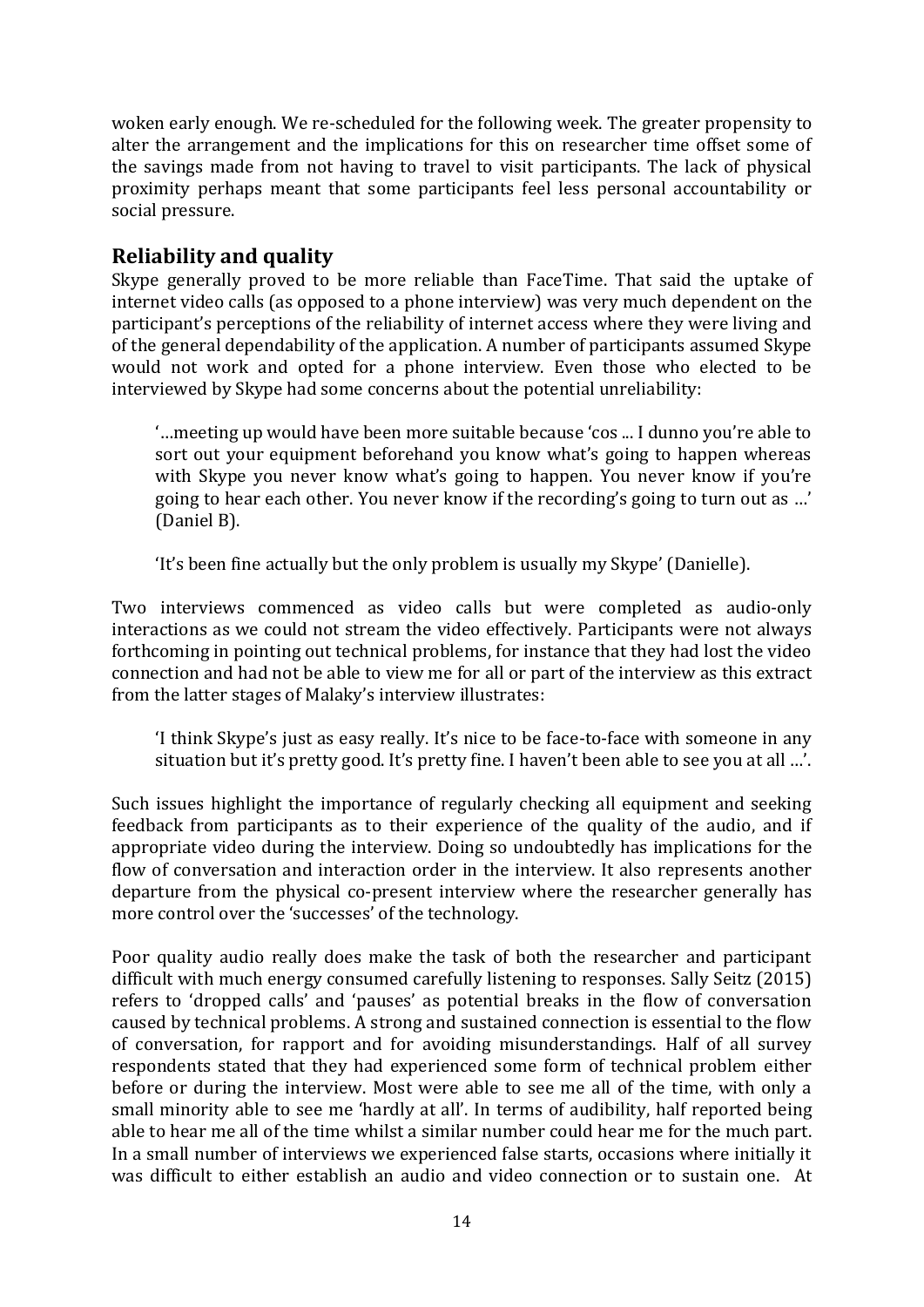times I had to physically re-position myself closer to the microphone or terminate the call in an attempt to establish a clearer connection. Participants familiar with Skype were well-versed in the technical challenges and we worked together to alleviate the problem, often terminating the video call and starting again. In a very small minority of instances, primarily using FaceTime, we had to shift to another technology and were able to do so at short notice. Some of the Skype-to-mobile interviews were plagued by an echo on the audio, but this was only in a very small minority of cases and both parties were able to hear one another. The echo just proved to be a distraction that required both researcher and participant to listen more intently. Two participants experienced a flat mobile or cordless phone battery. Whilst some of these technical challenges might appear mundane they do, on the whole, represent quite different problems to those faced during physical co-present interviews and, as will be discussed later in this paper, are implicated in disrupting the flow of conversation and in reshaping the focus of the interview from substantive aims to technicalities.

# **PART III: INTERACTIONAL ISSUES**

This section moves away from an empiricist approach to consider the implications of introducing mediated communication and remote interview modes on the interaction between researcher and participant when both are accustomed to physical co-present encounters. In doing so attention is paid to issues that matter to QLR researchers including the maintenance of a long-term research relationship, rapport, non-verbal gestures, disclosure, disruptions, settings, props and analysis. These reflections are shaped by the writings of Goffman.

# **Rapport**

Judy Y Chu (2014) argues that '…the quality of collected data depends, in part on qualities of the research-participant relationship' (p. 4). For QLR work rapport is fundamentally important and regarded as salient for disclosure and the long-term research relationship. Building rapport in mediated interaction without having met a participant can prove challenging although there is evidence to suggest that much work can be done prior to the interview by, for example exchanging emails or photographs (Deakin and Wakefield 2014, Seitz 2015). I have a long-term relationship with the Your Space participants and we had met in person on at least two occasions. The majority asserted that they were comfortable with the shift to online interviewing and deemed it suitable for the project. Nonetheless, only 42 per cent of survey respondents stated that they would have agreed to take part online had we not shared a pre-existing research relationship inferring some degree of reluctance or hesitation amongst the remaining participants about engaging in a research project using mediated forms of communication. It is perhaps then during the physical co-present encounter that rapport is more readily established and that positive experiences and a strong sense of connection in such meetings enables the successful incorporation of mediated interview modes into a study.

A key concern for qualitative work is whether both the researcher and participant interact differently in internet video interviews compared to physical co-present discussions. Whilst Seitz (2015) suggests that a loss of intimacy is a potential hazard in Skype interviews, Deakin and Wakefield (2014) have argued that 'online interviews can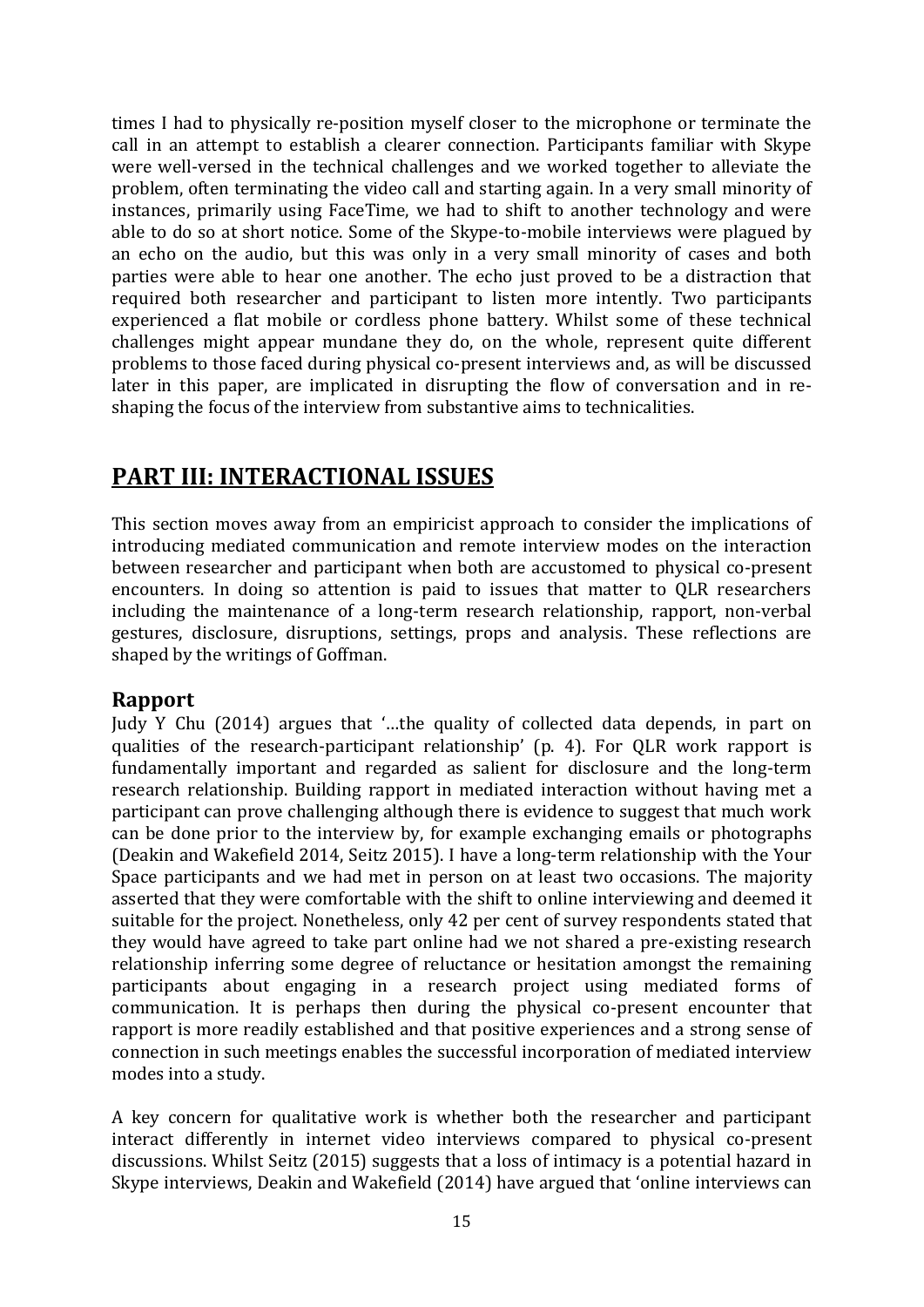produce data as reliable and in-depth as that produced during face-to-face encounters' (p. 604). Yet little attention has been paid to the minutiae of the interaction. As previously asserted rapport is essential to minimizing social distance and establishing trust in qualitative interviews shaping what the respondent is prepared to say and the richness of the stories they narrate (Oakley 1981, Kvale and Brinkman 2009, Duncombe and Jessop 2012). Through participant feedback and diachronic analysis studying cases over time I sought to understand differences in the sense in which both researcher and participants felt at ease during the encounter. The majority of Your Space survey respondents rated the experience as 'good' with 83 per cent regarding it as 'good as a home visit' and all described feeling comfortable with being interviewed remotely.

The following detailed exemplar is illustrative of continuity of rapport regardless of interview mode. It also highlights the distinct nature of some QLR relationships and the dangers that mediated communication bring to re-shaping the frame. Your Space participant Daniel had been involved in the study since 2003 and I had visited him in his parental home on three occasions; believing there to have been good rapport between us each time. We had kept in touch between interviews as Daniel was a member of the project's Panel of Advisors. During the fourth wave he was in his final year at University, and still living with his mother and father in East London. He elected to be interviewed via Skype, which for the most part was clear and audible. The interview lasted for just under one and a half hours. Daniel sat at his PC in his bedroom in close proximity to his webcam and I could view his head and torso. For me, his positioning made the encounter more intimate than in instances where the participant sat further away. Christian Licoppe and Julien Morel (2012) describe internet video and mobile calls as '… patterned, often alternating between a 'talking heads' arrangement, in which both participants are on screen and facing the camera, and moments in which they are producing various shots of their environment in line with their current interactional purposes' (p. 400). They argue that this orientation is the closest replication of Goffman's 'eye-to-eye huddle'. For some interviews then, mediated forms of communication can facilitate a more intimate connection providing a feeling of being in close proximity. They also suggest that this varies with the device used with mobile technologies often focusing on the 'headshot' and laptop computers the head and torso.

Daniel dressed in a similar manner and had the same demeanour – very friendly, polite and happy to take part – as he had done in previous interviews. Aside from adjusting his computer screen several times and swinging on his chair he was very focused on the conversation. He seemed pleased when I showed great interest in his achievements and was not afraid to talk about things that had not gone so well for him. I interpreted his approach to 'impression management' (Goffman 1956) as one of openness, honesty and reciprocity, of talking as an equal; as a friend. His body language gave a real sense of accessibility; that he was involved (and excited to be involved) in a way that was not radically different from my home visits. For the most part I could not view his hand gestures unless he raised them to his face - often when he was recounting less 'successful' elements of his life or when he was feeling partly expressive. The raising of his hands to cover parts of his face may be considered in Goffman's (1963) terms 'involvement shields' - or the propensity to avoid interaction physically or verbally - as signs of discomfort and a lack of confidence in the encounter.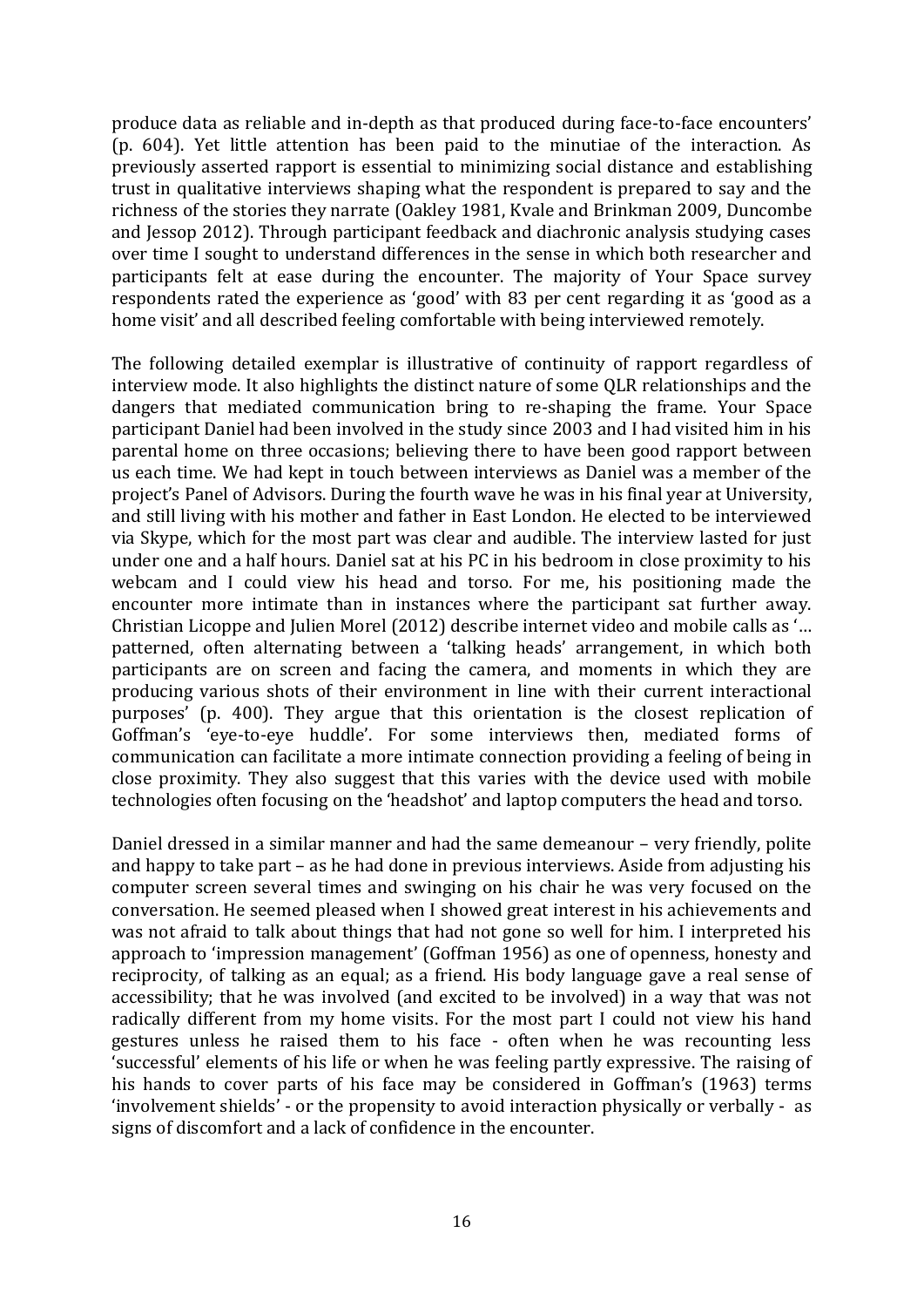We did discuss the challenges of establishing and maintaining eye contact during our Skype interview. From my perspective I was looking at Daniel the entire time but I was aware that my screen, fixed high on the meeting room wall, and webcam set to one side of the screen, were not in alignment. Whilst I felt I was making eye contact this was not necessarily what he experienced. Daniel commented on this saying:

'That's another thing as well ... you're not talking eye-to-eye' (see also Seitz 2015).

Through the lens of the webcam(s) then eye-to-eye contact becomes refracted giving the recipient a different impression to that perceived by the giver. That said, in the case of a small minority of the physical co-present interviews the space and location of seating was also not conducive to eye contact.

Daniel was, by his own admission, well-versed in sustaining connections with others online and the setting - his bedroom, his own space - and mode meant he felt under less pressure. Previous interviews have been conducted in the family's lounge, where on one occasion he had been uncomfortable with the disruptions and the possibility that others might overhear. This time the mode and setting seemed to afford him greater privacy.

What he divulged and the way in which this was articulated did not appear vastly different from our encounters in his home. What did differ was our experiences and view of the setting in which the interaction occurred, and Daniel's feelings of ease. The interview did not feel like a simple flow of questions and answers but was more akin to a conversation between friends with Daniel enquiring after my life; an albeit asymmetrical exchange as I asked more of him than he did of me. Good quality audio and video, along with the participant's ease and experience of communicating online and his proximity to the webcam made for an intimate research encounter; one in which he was afforded greater privacy from intrusion by family members and one in which the rapport between us was reminiscent and not vastly different to that experienced during home visits. Likening it to a home visit Daniel said:

'… it's just like you are in front of me, so it's cool'.

Akin to Daniel's reflections one of the most striking observations made by participants was that whilst remote online interviews felt less formal or personal they were also experienced as 'less daunting'. One participant Carl coined the term 'pressure of presence', he commented:

'… there's less of a pressure of presence if you like … nothing against you or anything (laughs). It's like when you doing interviews for unis… when you're sitting in a room with someone opposite you you feel a lot more under pressure than when it's over the computer, so I guess it does give you the freedom to sit back and actually think so in that way I think it was quite nice actually as pressure does get to me a little'.

Others also likened the formality of a home visit to a 'professional interview', experienced as more intrusive, anxiety-inducing or pressurised. Alternatively, the remote interview was conceived as a more informal, and indeed flexible, contribution to the research project akin to communicating with friends or peers. Ideas around the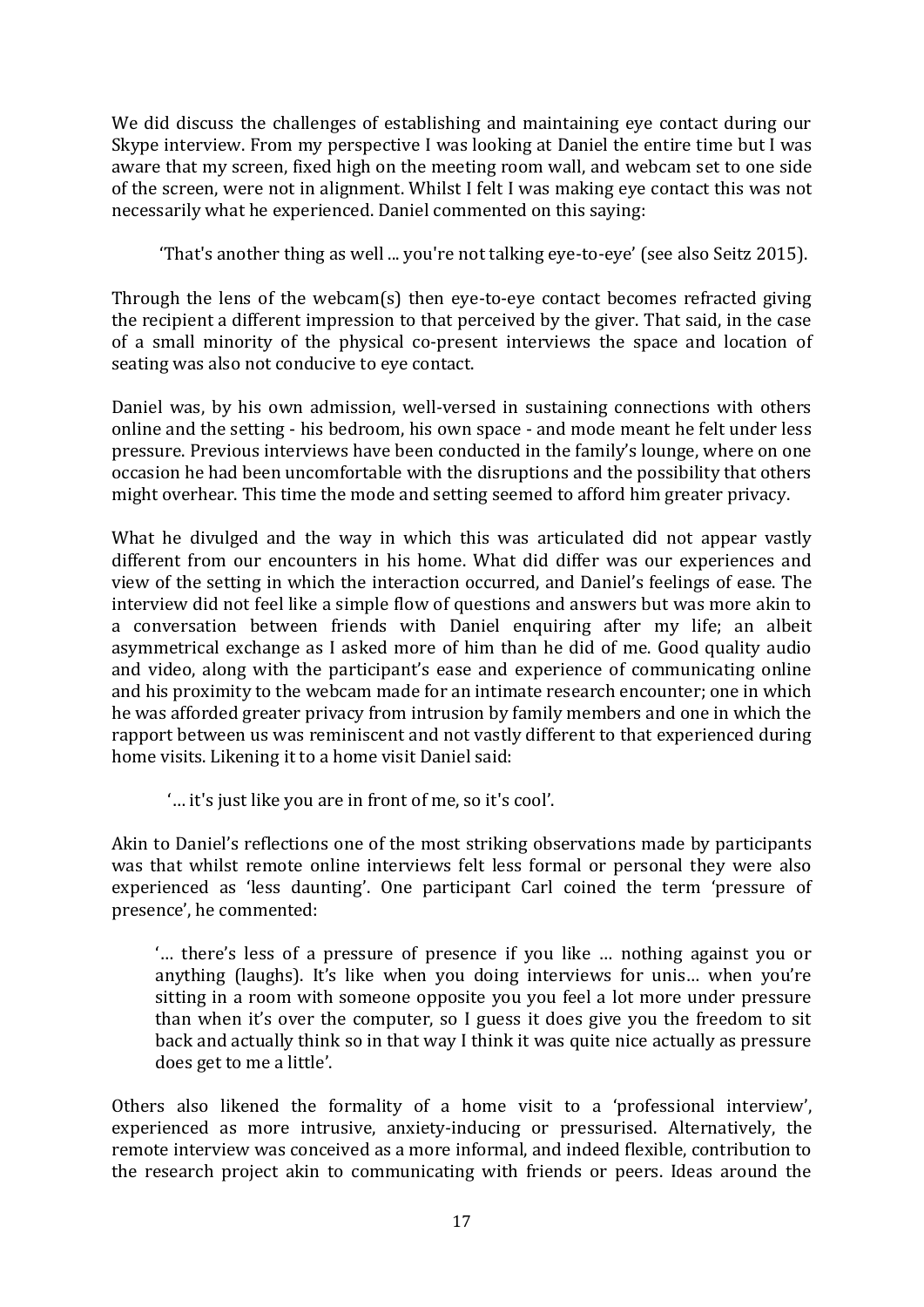'pressure of presence' were located in the spatiality of the encounter with many feeling more relaxed that they were in their own space separate from the researcher as articulated by Izzy:

'I'm in my own room and I'm on my own'.

In his work '*Relations in Public'* Goffman (1971) differentiated between alternative 'territories of self' referring to 'personal space' which Manning (1992) defines as surrounding '…individuals, marking an encroachment zone (p. 168). For many Your Space participants mediated forms of communication reduced encroachment into their own physical, personal spaces which aided their sense of ease in the encounter.

In remote interviews the encounter almost exclusively revolved around 'talk', rather than a home visit that was laden with other types of expectation such as being a good host, highlighted by Jessie:

'Someone coming to your house you have to sort of be a good hostess … fetch a drink … this is just easier to talk'.

Less pressure was also felt because the props of the research encounter, the interview schedule and recording equipment for instance, were hidden. This sentiment, echoed by other participants, chimes with Goffman's (1967) argument that physical co-presence runs the risk of exposure or embarrassment, and clearly shows how a different interview mode can shape the resultant conversation (see also Rettie 2009), thereby highlighting one of the greatest potentials of remote methods. Whilst this raises some interesting issues for qualitative research it is important to note that fostering rapport during the remote interviews is hinged, in part, on the long-term nature of the research relationships I had with participants. Whilst the character of these connections was/is diverse, ranging from more regular correspondence and exchange of news to intermittent communication tied solely to the purpose of the project and the organisation and completion of each interview, my understanding and experience of their (shifting) lives, relationships and personalities undoubtedly aided rapport. In these terms the QLR nature of the project facilitated the acceptance of the introduction of a new mode of interviewing.

Goffman was renowned for his use of metaphors (Manning 1992). In '*The Presentation of Self*' (1956) he outlined his dramaturgical approach, likening everyday interaction to a theatrical performance. Similarly, the qualitative interview scenario may be likened to a production with scripts (questions and responses) and roles with the interviewer and participant each interpreting the script and presenting themselves accordingly. Each may show a different side of themselves on stage and behind the scenes. This tunes the ear to considering the interview encounter as a performance and in considering the potentials and pitfalls of remote interviewing using mediated communication it is important to explore any differences in the performances of interlocutors between modes and how participants interpret the stage and present themselves (Roberts 2012). In reflecting on my own experiences I often felt more at ease during the remote interviews, able to sit comfortably without paying as much attention to my posture and body language, particularly in the audio-only interviews. Similarly I was also more able to study the interview schedule as we spoke - or following Goffman's dramaturgical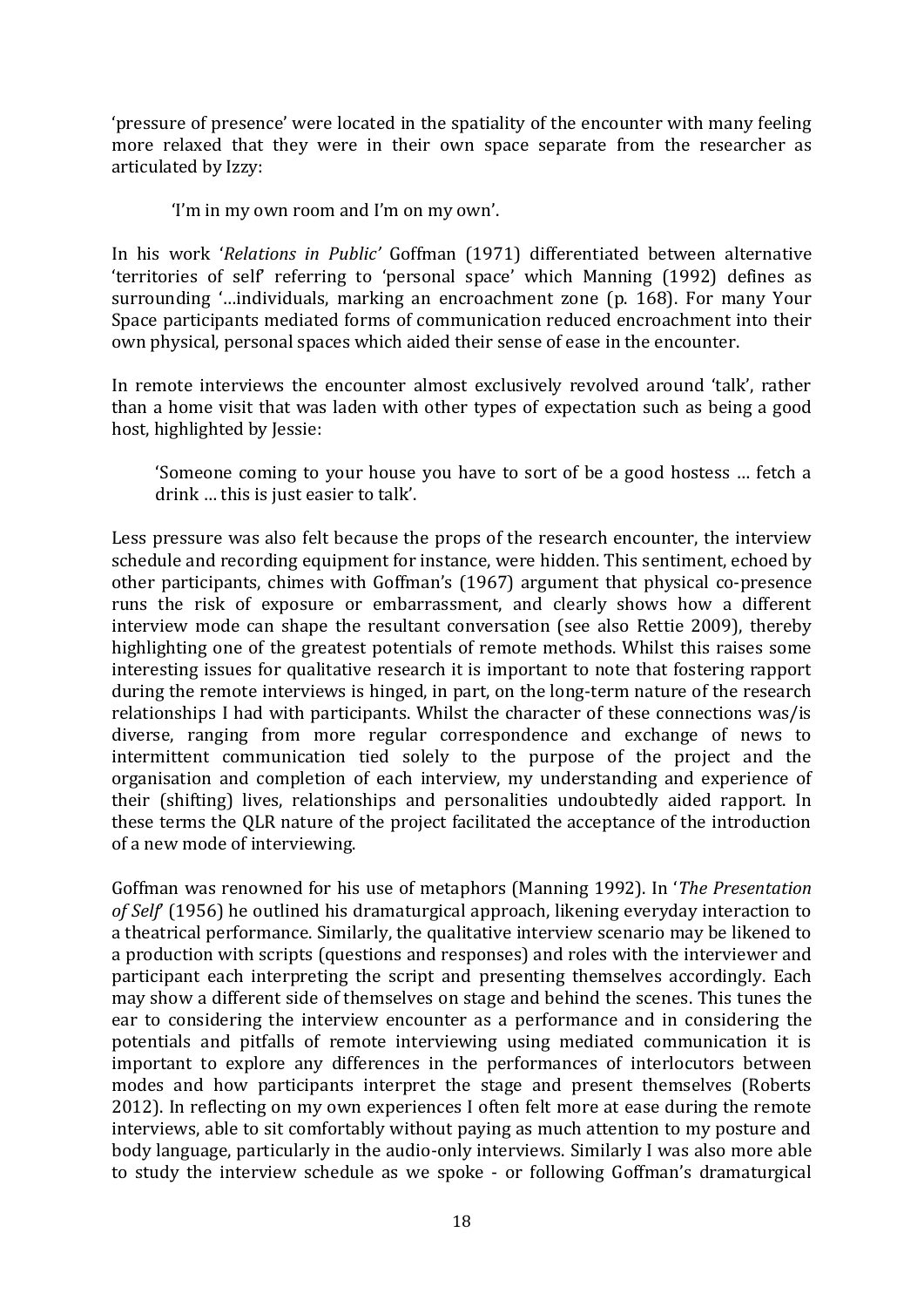approach, follow the script and rehearse my lines - without being concerned to appear either incompetent as an interviewer or that I was not listening to the participant's response. This was of particular significance in the extended interviews where the topic guide was annotated in detail with excerpts from the previous interviews.

I was undoubtedly more self-conscious about what I was doing during the internet video calls than during phone interviews (playing with a pen or adjusting my papers) but perhaps less so than during a physically co-present interview where I am more conscious of my whole demeanour and how I act (and my perceptions of how I am expected to act) within someone else's space especially when parents and other family members – the wider audience each of whom have different ideas about the plot - are present. In the physical co-present interview encounter moments away from the audience were rare, except when a participant leaves the room for instance. Otherwise a researcher's performance is viewed at all times either by the participants or by others in the vicinity. Furthermore, recent drives within the UK to archive the majority of research data for secondary analysis and re-use - as has been the case for the Your Space study since 2007 – might mean that both researchers and participants have an awareness of potential (future) audiences in their presentation of self, shaping their verbal and non-verbal performances during an interview.

The relationship between mediated forms of communication and rapport are therefore complex. Remote modes do not necessarily mean that rapport is more challenging to establish or maintain. 'Remoteness' shifts the encounter in such a way that the physical separation between researcher and participant can facilitate a greater (emotional) connection through participants' increased sense of ease with the setting and mode.

## **Involvement and shared frame**

For Goffman, one of the assumptions underlying everyday interaction was 'involvement' or the predilection to be dis/engaged in an activity. As Manning (1992) professes '…euphoria and involvement occur when participants in an encounter display an appropriate level of engagement with and commitment to a social gathering' (p. 82). Potential impediments to involvement might include self-consciousness or interactionconsciousness or a pre-occupation with matter external to the encounter (Manning 1992). Goffman's notions of 'focused interaction' and 'shared frame' or the extent to which the interlocutors – the researcher and participant - come together with a common purpose in mind, shaping a shared experience and reciprocal exchanges are also useful for assessing the effects of shifting from physical co-present to remote interviewing. Goffman in his 1974 volume '*Frame Analysis*' explored how social experience is organised. According to Manning (1992) 'He believed that our observations are understandable only in terms of the frame we put around them' (p. 118).

Whilst in Goffman's terms 'involvement' concerns interaction in a specific encounter QLR work comprises a series of interactions over time. Your Space participants have a long-standing relationship with the project that has previously comprised physical copresent meetings. For many, the shift in interview mode did not appear to have altered the frame. Indeed, over time and as many went on to study in Higher and Further Education institutions, this strengthened further the focus of the frame. Feedback garnered at the end of the fourth interview highlighted motivations for continued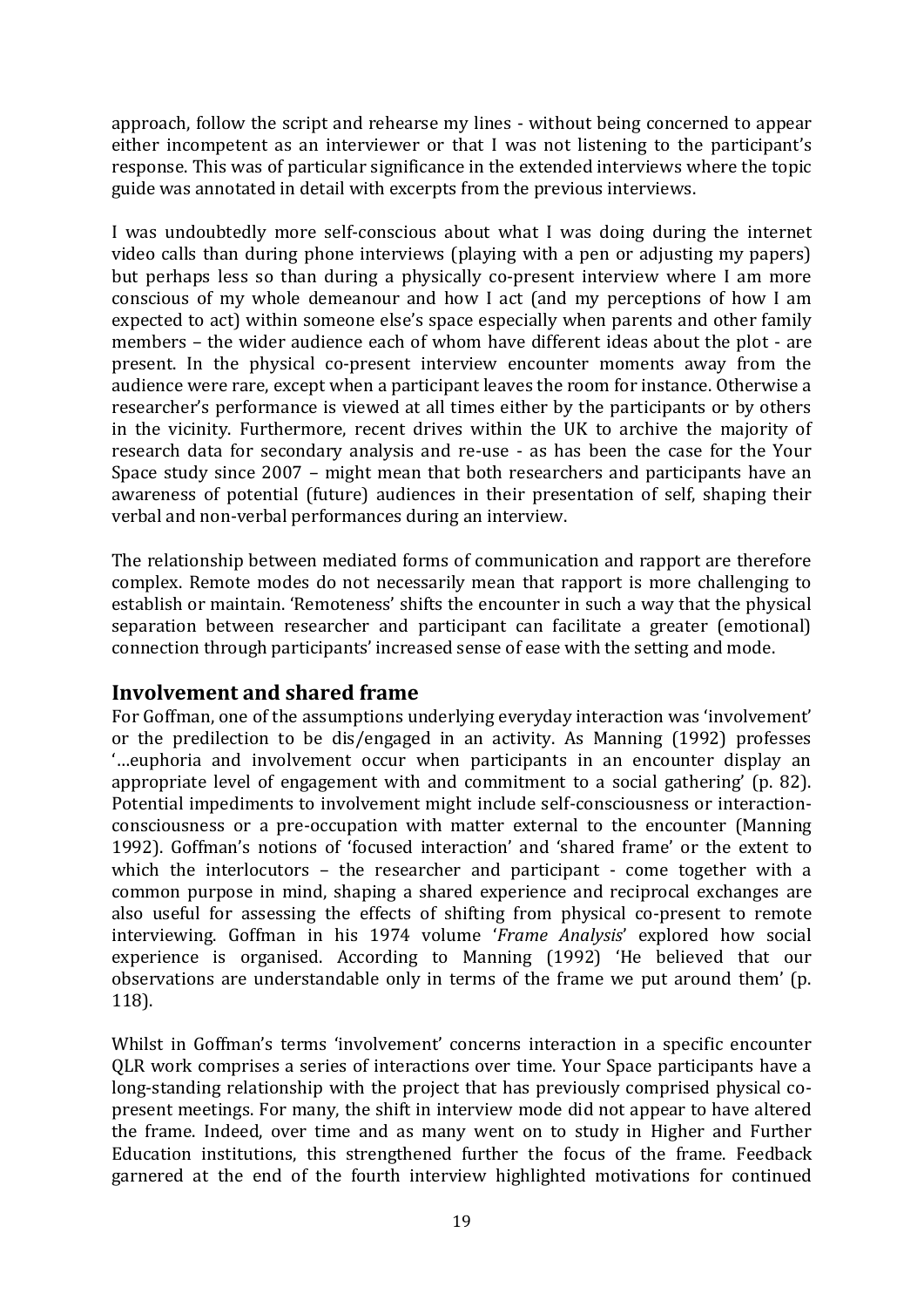involvement that were founded on a personal (long-term) commitment and loyalty to the project and our relationship regardless of mode. A key impetus was a curiosity about their past accounts and a desire to record their stories for posterity, for continuity and for reflection as the following exemplars illustrate:

'… I was just telling my boyfriend that I can't believe you've actually been following me for so long and still following me and I think it's absolutely fantastic' (JazzyB).

'It's amazing though how things have kept up with you though. How are things with the project though? ... 'I just want to apologise. I know you've kept in contact so well and I haven't been as active' … 'I really like that we've caught up like this [Skype] as well…. 'If ever you need anything else from me I'll be happy to take part even if it means having an interview while I'm in [overseas] I'd be happy to do that' (Daniel B).

'I've quite enjoyed it actually. It's nice to hear what was going on a few years ago' (Alannah).

Participant's concern for my own well-being was indicative of the strength of our relationship. Several echoed Deakin and Wakefield's (2014) observations about the advantages of remote interviewing on researcher well-being implying that travelling to visit the nationally distributed sample was in some way burdensome:

'It's probably easier for you … you don't have to travel everywhere' (Daisy).

'I guess as well on the phone is definitely more convenient and for you especially because otherwise you have to travel' (Maya).

For many, the mode of 'catching up' was secondary to their commitment to the project. That said it may be that those who opted out of the fourth interview saw the shift in mode as disruptive to the relationship. Only six young people declined an interview, either overtly or through non-response, with the remainder uncontactable due to obsolete postal and email addresses and phone numbers.

What Your Space participants understand of the research encounter, how they regard the frame of the interaction shaped their assessments of the effects of the shift in interview mode. For instance, one young man, Carl, asserted an understanding of research as a process of 'information gathering':

'… it's [remote interviewing] slightly less personal I guess compared to the other interviews. Er but as a way of getting information it's just as good'.

A point similarly made by Ashley:

'…wouldn't have said that by you coming here or by face-to-face that my answers would be any different'.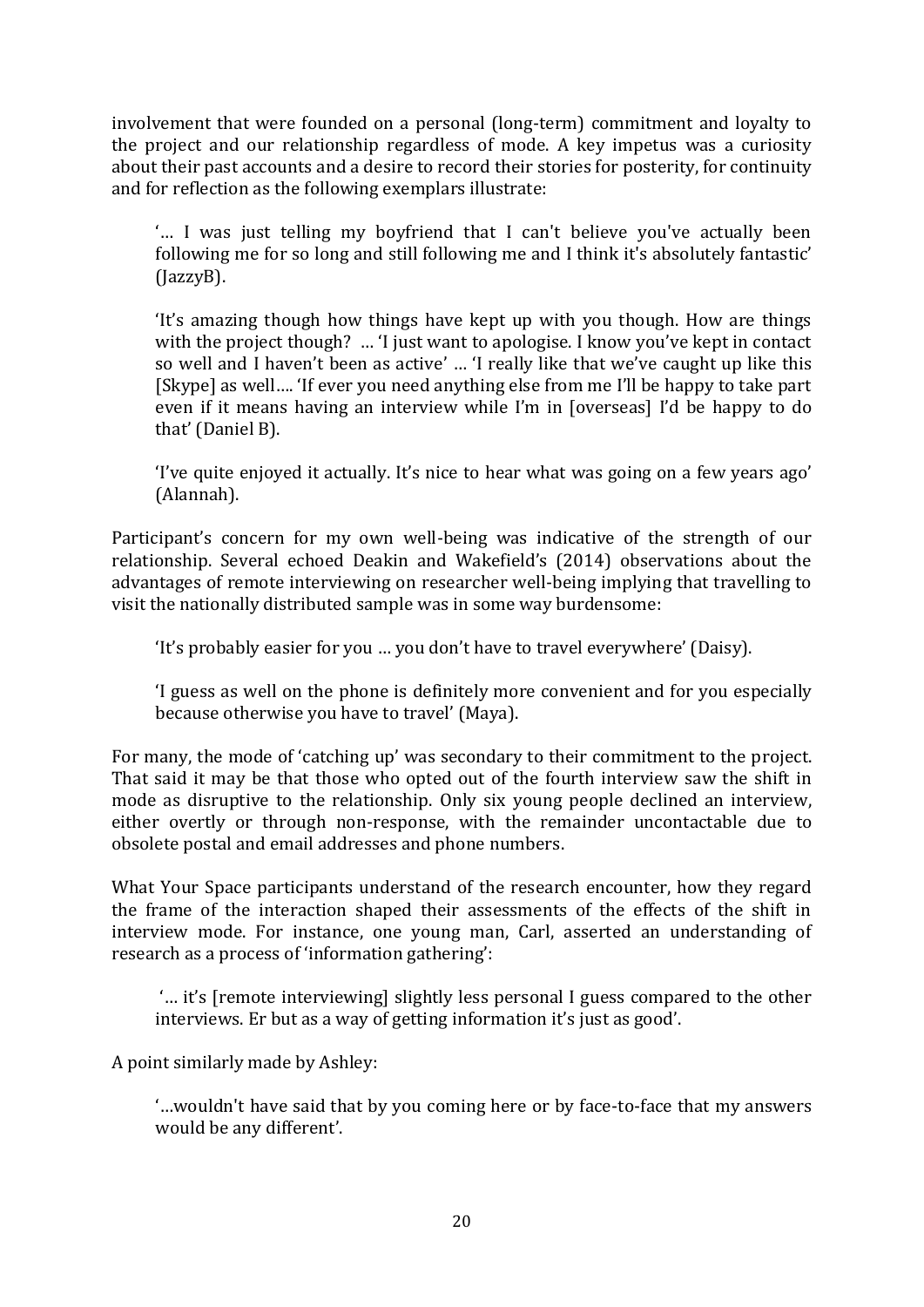Both young men identified aspects of the interaction they believed might be missing from the encounter but their focus on 'information' and 'answers' highlighted their epistemological position; the interview as a tool for 'information gathering'. Participants, therefore, have differing ideas about 'frame' and the purpose of the qualitative research endeavour, which shapes their evaluations of the implications of the shift in interview mode. If the perceived purpose is 'information gathering' then mediated forms of communication are equally legitimate.

Alisha's more detailed exemplar points to the interaction between deep understandings of 'frame', 'impression management' and the nature of the qualitative interview. Alisha, a middle-class, British Pakistani young woman, took part in an extended interview for the fourth wave and elected to participate by phone. She had previously been interviewed in her home in 2003 when she was 11 years-old, and in her mother's shop in 2007 and 2009, aged 16 and 18 respectively. Over time it became apparent that part of the rationale for Alisha's participation stemmed from her interest in and growing passion for Psychology and she moulded the project's purpose and approach fit with her thinking; an example of the manipulation of interaction. During 2013, age 22 she had just gained a first class honours degree in Psychology and was on the verge of applying to medical school to study Psychiatry. Her interest in Psychology was shaped by her mother's aspirations for her and she had, over the years, cited key texts that she had read and much of her narrative surrounding familial relationships and friendships was shaped by a psycho-analytic framework and she demonstrated a consistent couching of her own life in these terms. My knowledge of her interest and her background was implicated in my own performance as I felt under greater pressure to demonstrate competency and legitimacy as a researcher. Furthermore, as a result of several family crises Alisha's sister, and to a lesser extent herself had been in receipt of formal therapeutic care. This experience had also shaped the 'frame' of the encounter in the extent and way she described emotional areas of her life.

Looking back longitudinally Alisha made explicit her way of thinking. In wave 2 she said 'I know psychology so the problem is I psychoanalyse everything', whilst in wave 3 she stated 'I think with Psychology.' The shift to a remote mode of interviewing did not appear to re-shape the lens she applied to each interview significantly. There was slightly less of a psycho-analytic framing in the fourth interview. Nonetheless, her own studies and professional career further embedded her sense that we were in pursuit of similar goals. Over time we were more able to incorporate the specialist language of the research process into the natural flow of conversation, both making assumptions about the understanding of the other. During wave 3 for instance in talking about the project she said:

'And I think the way that you've done it using qualitative data rather that quantitative ... which is great because I think the questions that you ask me are so emotionally attached ... you couldn't put a figure on them ...'

In discussing the internships she had undertaken she spoke of writing academic papers and of concepts such as 'rapport' during the wave 4 interview:

'I contacted individuals and sent papers I had helped to write or I had written myself and things like that or essays and things and they would turn into a rapport that way'.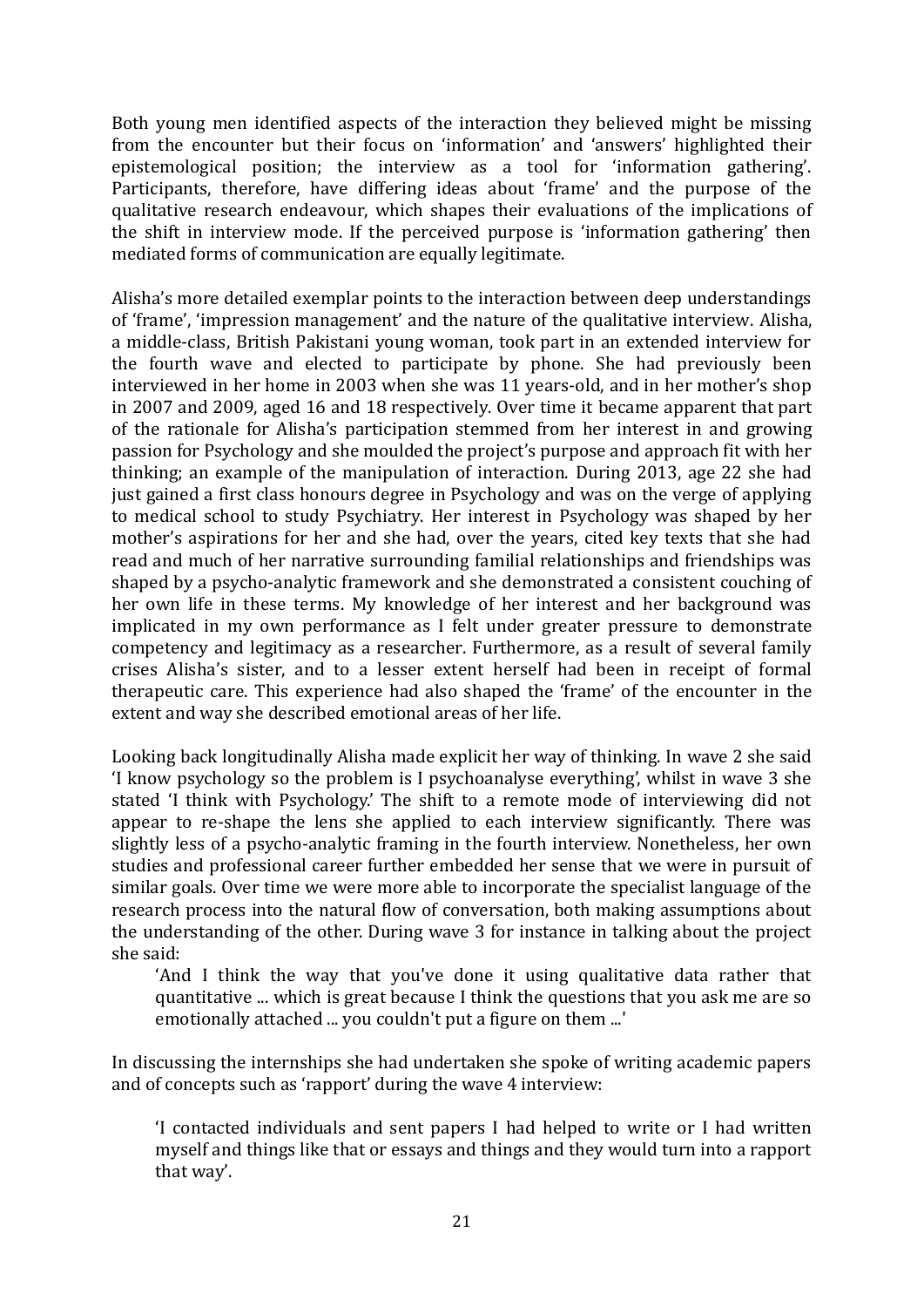Towards the end of the interview she talked about her own experience of phone interviews:

'I did a lot of these sorts of things for my dissertation … so I'm quite used to phone interviews'.

'Situational propriety' or knowledge about how to behave in particular encounters and how this is determined by the context in which it occurs forms one of the assumptions underpinning everyday interaction that Goffman identified. This might include etiquette or sensitivity to posture or body language. The argument is that behaviour can only be understood with knowledge of the context in which it occurred (Manning 1992). In many respects Alisha was well-versed in the script that shapes the qualitative research and therapeutic care encounters. Her assumptions about the focus of our work and her experience of other research including telephone interviews – for her from a psychological perspective – shaped her performance and the way in which she took on the role of participant in each of the interviews as she sought not only to narrate her life experiences but to demonstrate understanding of them on an analytic level. Moreover, Alisha's participation also had a more instrumental rationale manipulating aspects of the interaction for her own purpose. During wave 2 she requested information about the project for her University application form, and during wave 3 she sought opportunities for work experience in my institution. Our practical knowledge about how to behave in different encounters was, for Alisha, firmly fixed by what she saw as our shared frame and this did not alter with the shift in mode.

In considering notions of both 'involvement' and 'shared frame' it is also important to think about the conclusion of a connection and a participant's withdrawal from the process. In QLR work some degree of attrition is evitable as participants move location and despite the best efforts of the researcher connections are lost. Withdrawal from a project, either temporary or permanent, might be considered more straight-forward for participants online (Deakin and Wakefield 2014). The process of withdrawal is perhaps less transparent, as the example from my field notes outlines:

'Nikki seemed happy to take part in another interview and we provisionally arranged a date and time to conduct the interview. She said she'd text me if she could not make it. I was very optimistic as she accepted my request to be a Facebook 'friend'. The day before the interview I sent her a reminder text, as I'd done for many of the other participants, stating that unless I heard otherwise I'd call her the following day at 5pm. I gave her the option to withdraw. Again, I didn't hear from her and at 5pm she didn't answer the phone. There was no option to leave a message. I tried again several times over the next hour or so. I then decided to send her a Facebook message as a last attempt to re-establish contact. When I logged on I discovered she rescinded her online friendship' (Field notes).

As Manning (1992) notes potential impediments to involvement might include selfconsciousness or interaction-consciousness, both of which could relate to the interview mode. This was the only instance of such a withdrawal from the project. The lack of physical proximity meant less personal accountability and/or social pressure on the part of (potential) participants. Nikki did not lose face by withdrawing from a remote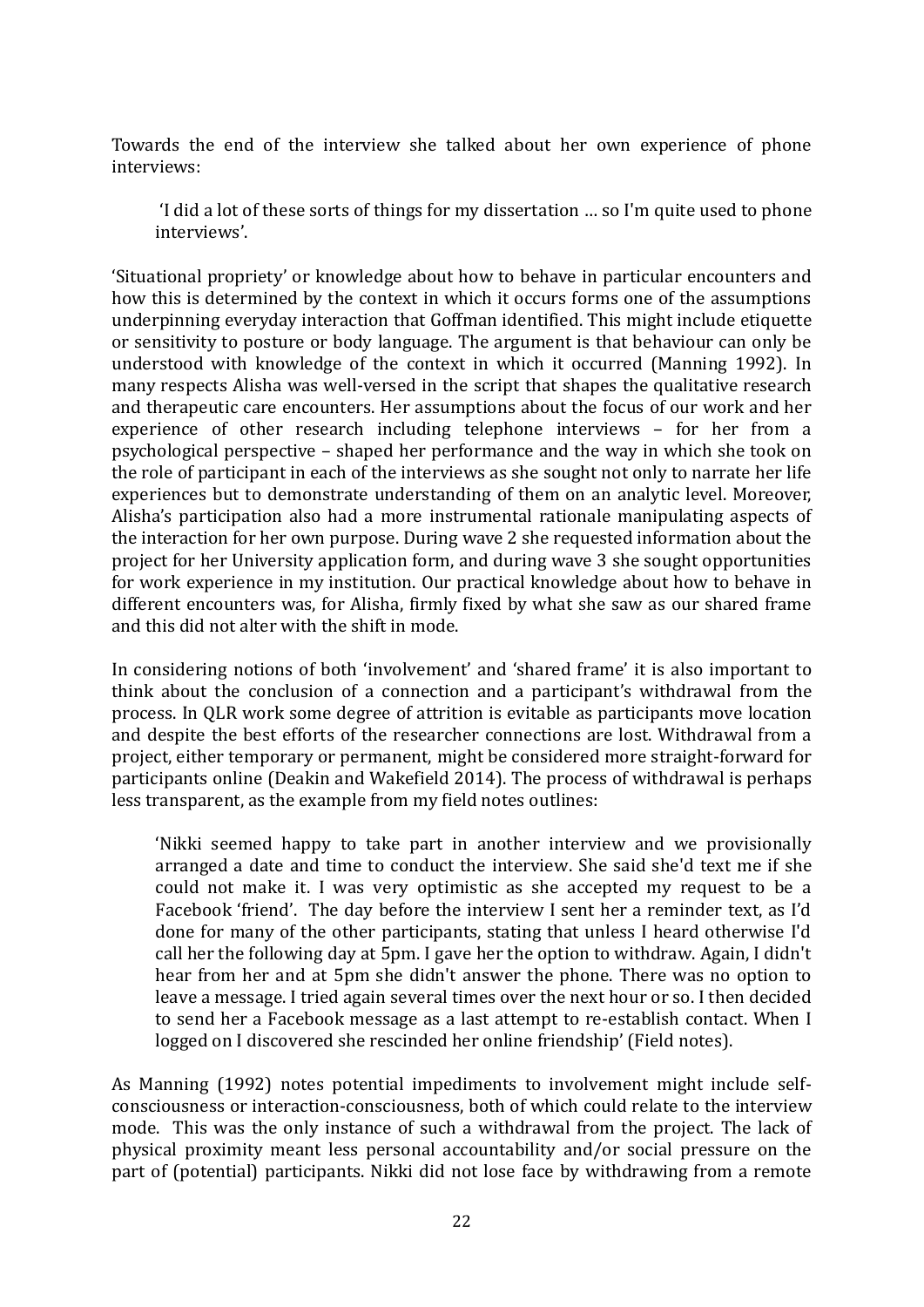interview. In QLR work where research relationships are often long-term connections participants may feel more obliged to proceed when invited to do so in a physical copresent encounter. Meaningful opportunities for withdrawal - either from one aspect of a project or from the study in its entirety – need to be offered to participants to avoid potential coercion.

# **Expressions 'given off'**

The lack of paralinguistic cues and non-verbal forms of communication are commonly considered to be amongst the most significant shortcomings of remote interviewing (Markham 2006). This is reinforced by Deakin and Wakefield (2014) who suggest that '…in the disembodied interview, all the subtle visual, non-verbal cues that can help to contextualise the interviewee in a face-to-face scenario are lost' (p. 605). Yet as Dorit Redlich-Amirav and Gina Higginbottom (2014) suggest, platforms such as Skype '…overcome the problems of losing visual and interpersonal aspects of the interaction' (p. 6, see also Evans, Elford and Wiggins 2008). In his 1955 work Goffman regarded 'face-work' as identity management or "… everything conveyed by an actor during a turn at taking action" with 'moves' constituting verbal and non-verbal face-to-face interaction. Furthermore in '*The Presentation of Self in Everyday Life'* Goffman (1959) distinguishes between expressions 'given', usually the spoken word, and those 'given off'; non-verbal forms of communication such as gestures, facial expressions and body language that can be more revealing than what is actually said. They shape the impressions the interlocutors have of one another, and how what is said is interpreted (Gillham 2005, Rettie 2009, Barr 2013). In physical co-present interviews they are observed, and in video internet calls they may be partially observed depending on the positioning of the participants' webcam and their proximity to the screen. Licoppe and Morel's (2012) aforementioned dominance of the 'talking heads' orientation in internet video calls masks much of the opportunity to observe and react to the expressions 'given off' through body language.

In the Your Space study there was a distinct difference between the Skype-to-Skype video calls and the audio-only Skype-to-mobile/landline discussions, with the former being more closely aligned to the earlier physical co-present interviews in participants' homes. It was opportunities for observing and responding to expressions 'given off' – not permitted in audio-only or internet video calls where the visual element was not sustained by both parties for the duration of the interview – that was key.

Issues that are likely to have implications for data quality were also raised by some participants. In comparing their experiences of both physical co-present and remote interviews some felt that they either did not elaborate upon their responses to the same degree or that simply felt less focused in their thought processes in the remote interviews, as the following extracts illustrate:

'…it's nice if you can speak to someone face-to-face because you feel you can get your points across a lot better than over the phone' (Steven).

'Some of the questions that you asked I probably didn't give a direct answer and whittled on a little bit… but um I've had every opportunity to say what I wanted to say' (Ashley A).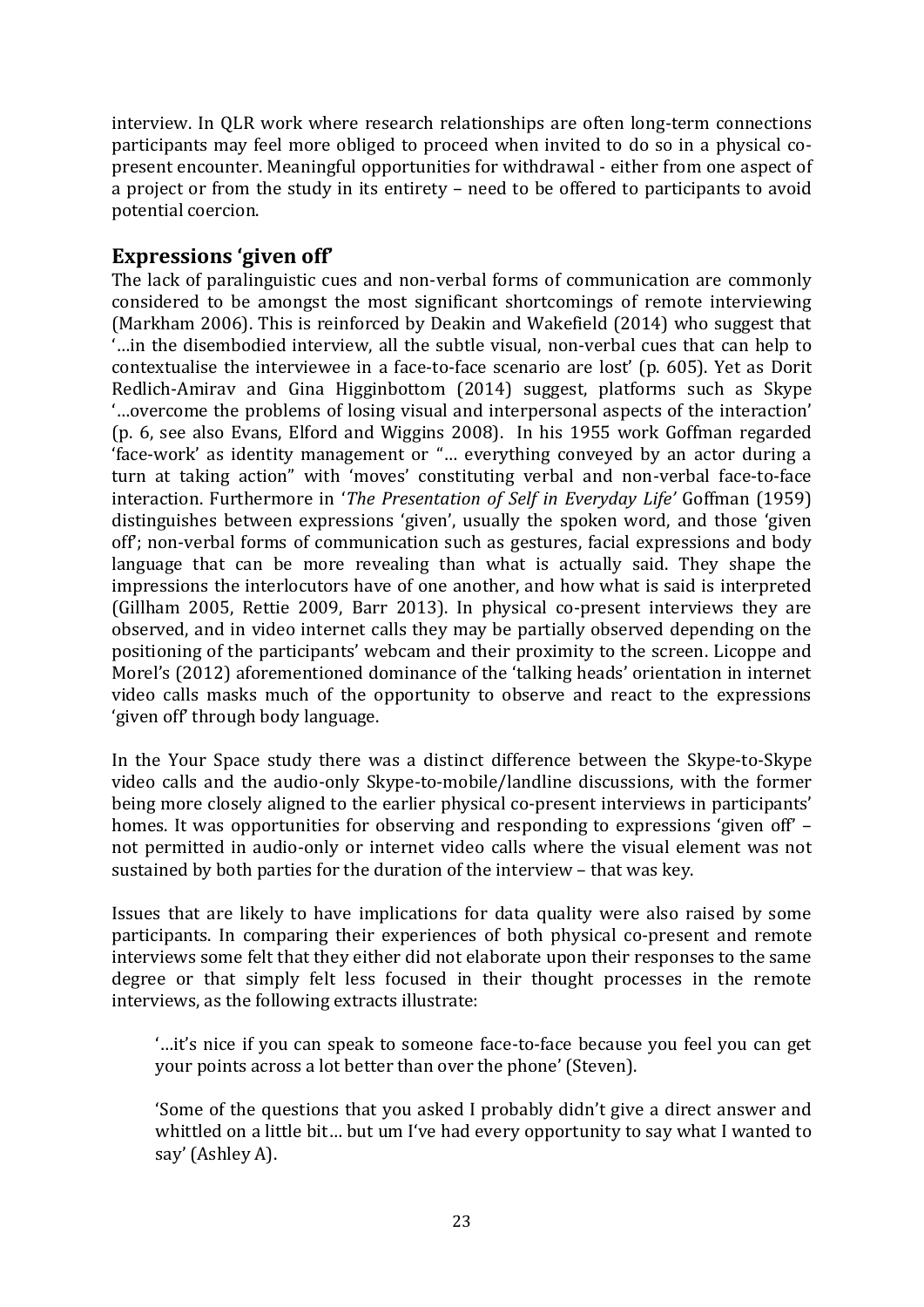'I probably ramble on a bit more when I'm not in front of someone because ... without someone standing in front of you you tend to ramble on a bit more to try and get your point across' (Michael).

Such comments generally came from those who opted to take part in a phone interview. As experienced research participants they demonstrated an understanding of 'shared frame'; that the conversation was for a specific purpose and that some of the constituent elements of interaction – to which physical co-present encounters are more conducive – might be essential to the analytic process.

Furthermore, the presence of the props of the encounter also shaped the interlocutor's ability to use non-verbal forms of communication. The holding of equipment that facilitated the mediated communication, for instance, restricted the movement of Danielle's hands:

'I probably use my hands slightly less because I'm holding my laptop and things'.

This example illustrates the interaction between what, in Goffman's terms might be seen as the 'props' of the encounter, elaborated upon later in the paper, of the different interview modes and their effects on the non-verbal elements of the interview.

The lack of opportunity to observe non-verbal communication was not seen by all participants as a disadvantage. Echoing Goffman's (1967) aforementioned ideas about physical co-present interaction and the risk of embarrassment some expressed a preference for audio-only communication arguing that they felt more comfortable not being able to observe my reactions to their responses:

'…because I can't see your facial expressions and ... so I feel like it's much easier speaking to you [face-to-face]…' (Lady Loud).

'No I think it might be easier [to talk] on the phone ... because I can't see your reaction [chuckles]' (Lizzie).

For participants there were then both advantages and disadvantages to observing expressions 'given off'. Lady Loud and Lizzie's concern did not relate to physical but visible co-presence which, for them, also ran the risk of embarrassment.

Focusing on the minutiae of interaction in an interview can heighten awareness of verbal subtleties attention to which can help compensate for a lack of (clear) visual connection. Listening for hushed tones proved invaluable in understanding subjects about which participants were reticent to discuss or demonstrated instances where they feared others might overhear the conversation. In return I often unconsciously used more muted tones in my attempts to demonstrate care in audio-only interviews. I was also aware of the pace of discussion as an indicator of engagement and disclosure and my attempts, again unconscious at the time, of voice-matching classed accents to reestablish a connection and foster rapport.

What is salient is that in mediated modes of communication the observation of nonverbal gestures is only partial, moulded not only by the reach of the webcam(s) and the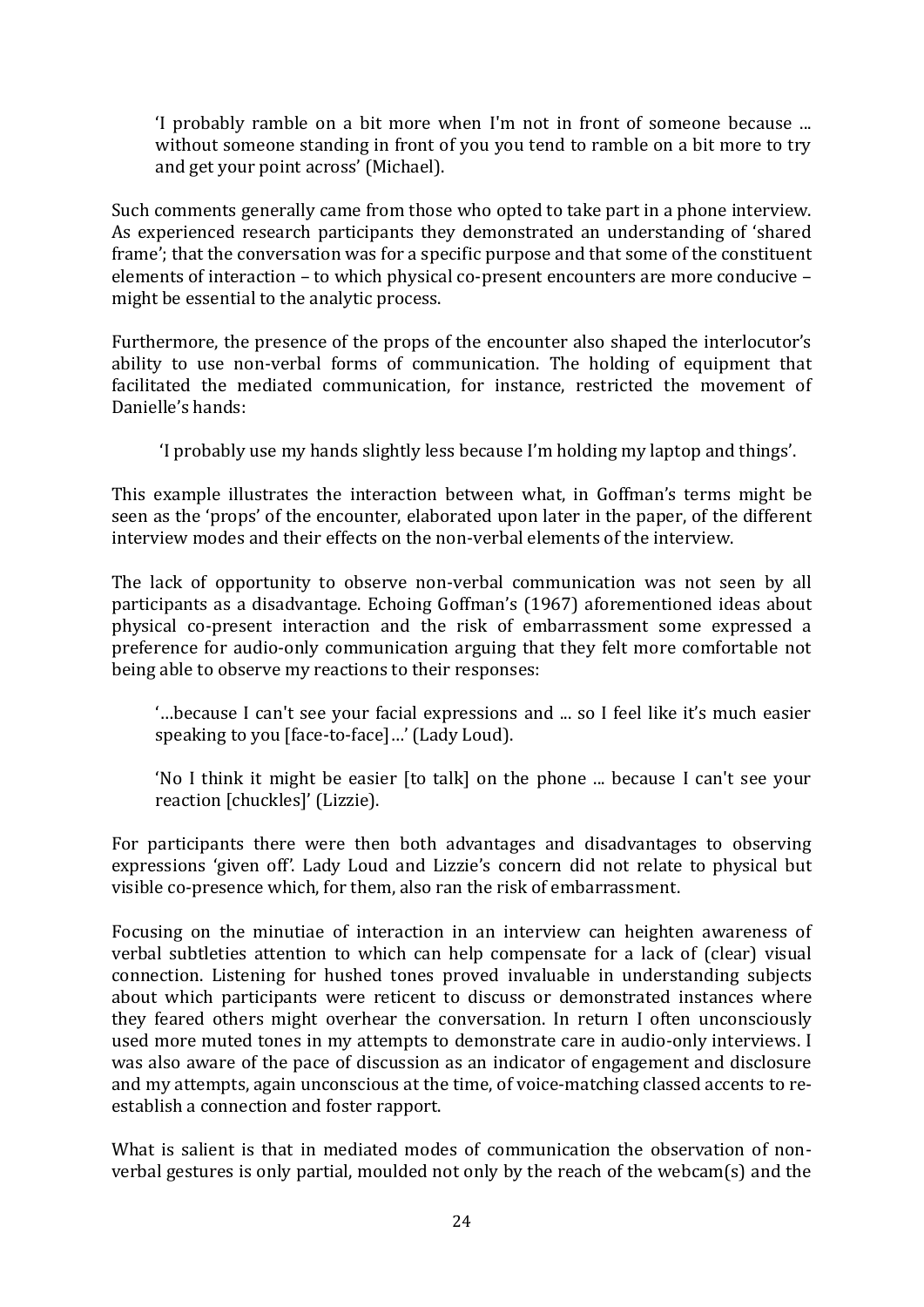type of device used but also by the effect that the presence of such technologies has on the capacity to make such expressions.

# **Willingness to divulge**

For Goffman 'accessibility' or what we permit others to know of ourselves constitutes one of the assumptions underlying everyday interaction. He argued that we generally afford access to friends and sanctioned strangers and that we constantly monitor encounters (Manning 1992). This concept, taken with his aforementioned work on 'involvement shields', is particularly apt for thinking through the implications of shifting from physical co-present to remote modes on issues of disclosure; that an alternative mode of communication shapes what and how much a participant is willing to divulge and the way in which they narrate their lives. Survey respondents stated that they all felt they got on with me just as well during the remote interview as they had done online and believed they were able to tell me as much about their life as they had during my home visits.

With almost half of the sample using a social networking site to stay in touch with the project Your Space participants might commonly, although problematically, be viewed as 'digital natives' and therefore well-versed in sharing parts or versions of their lives online. The ordinariness of mediated communication is likely to be implicated in their willingness to disclose the detail of their lives as the following extracts illuminate. Carl took part in a Skype interview, whilst Claire and Michael opted for Skype-to-mobile phone discussions:

'I don't think I have any qualms about saying stuff over the internet' (Carl).

'I didn't really notice any difference. I'm used to having to talk to people' (Claire).

'I talk to people the same way, regardless of whether they're on the phone or in front of me, if it's an email or a text ... I'll talk to people exactly the same and I'd be as open as I would be normally, so it hasn't made any difference to me to be honest' (Michael).

In reflecting on Goffman's work, Manning (1992) argues that '…talk is not only about the exchange of knowledge and the performance of acts; it is also a way of affirming relationships, and what organises these also organises talk….' (p. 93). Michael's comment in particular highlights how differences in interaction and especially between modes are taken-for-granted. It is nonetheless questionable whether participants would have afforded a new researcher, whom they had not previously met in person, the same level of accessibility.

Moreover, it was not necessarily the substantive focus of the disclosure that was salient but the way in which participants conveyed their lives that shifted between modes, with some believing that non-verbal gestures had analytic value. In this example Ashley A stated that the content of what he divulged over the phone and during a home visit would have had equivalence but that the interaction and as a consequence my analysis might be lacking in richness: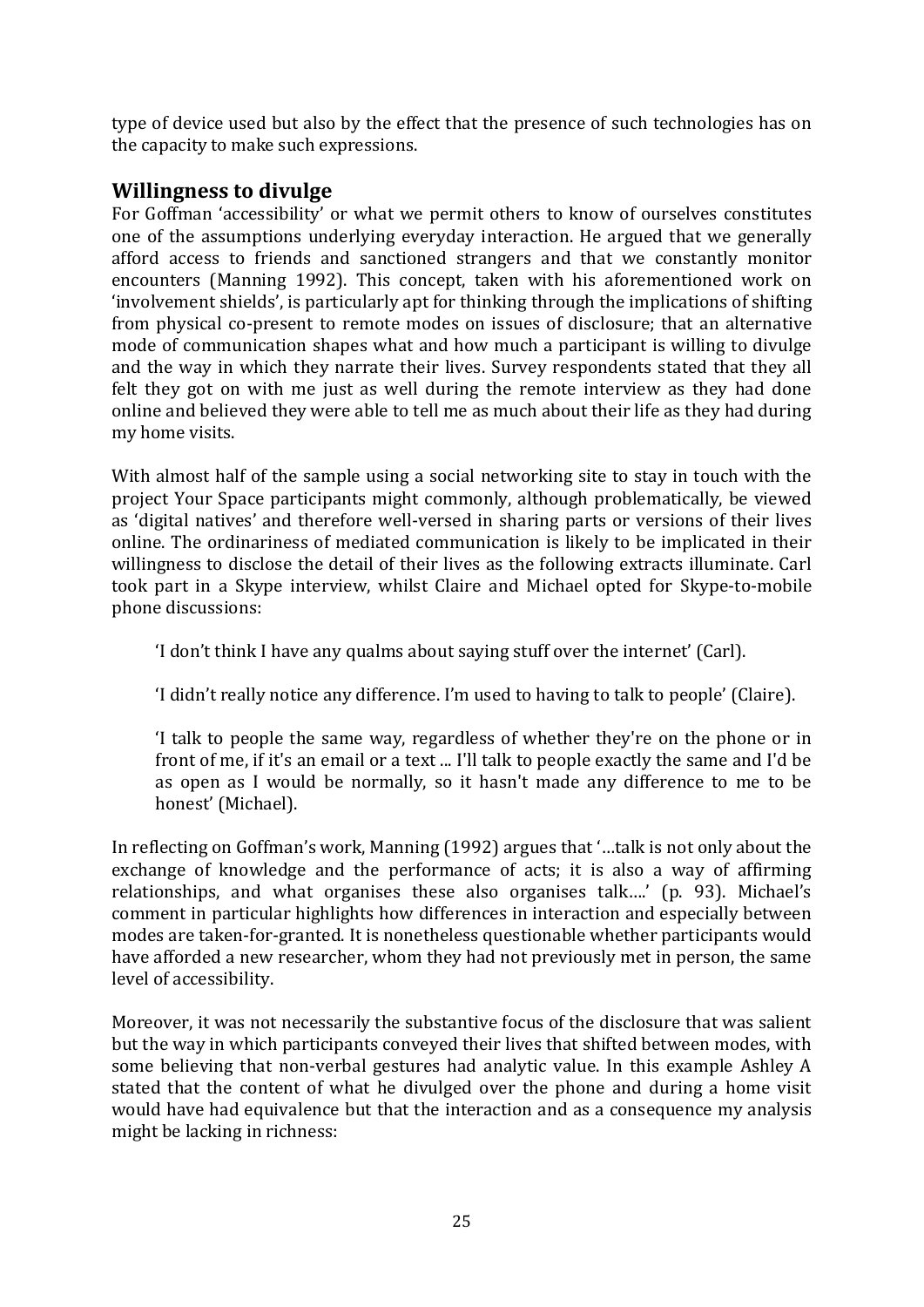'I dunno like sometimes you might have got a bit more from like maybe my expressions … obviously when you have a conversation over the phone like people's initial reactions you're never ever going to get as it's just the sound' (Ashley A).

Participants were asked about the suitability of different modes for either a short 'catchup' discussion or for an in-depth biographical interview, akin to the detailed conversation facilitated during a home visit. In general the phone interviews were regarded as appropriate for 'catch up' discussions whilst some degree of visible copresence, whether physical or remote, was seen as necessary for in-depth interactions. In line with this the internet video calls were on average 16 minutes longer for the catch-up interviews and 21 minutes longer for the extended interviews. Whilst this was, by no means, an indicator of engagement or willingness to divulge it did represent a substantial difference between modes. It seems that visible co-presence – in terms of home visits or online encounters - is key in determining the nature of the interaction.

An extended Skype interview conducted with Florence and Isobel provides a more detailed exemplar. The sisters are from a mixed ethnic and intermediate class background and live in a rural village in Central England. Over the course of the study they have prided themselves on providing rich accounts of their lives with their joint interviews totalling between 2 and 3 hours each in duration. The Skype discussion was no exception with the sisters discussing their lives for just over 2 hours. Difficulties with the connection towards the end of the interview and the loss of video did not impact upon what was divulged but the way it was expressed and some of the sisters' feelings towards the interview, as demonstrated in both my field notes and extracts from their interview:

'We managed to establish a good connection from the outset with clear video and audio. The sisters forewarned me that they had been having problems with their Skype connection of late, especially sustaining the video connection. It actually worked really well for the most part. It broke up for a short period of time on several occasions but resumed without intervention. Unfortunately the video and audio eventually froze about 1hour 20mins into the interview and we had to terminate the call. We tried to re-establish a connection but could only do so with the audio turned on. This was the situation for the remainder of the interview, which was a real shame as I felt it had an adverse effect on rapport. It did, however, really illustrate the significance of seeing one another (from my perspective anyway)' (wave 4 field notes).

- ISOBEL: I don't know… I think it's slightly more easy to open up to someone when it's face-to-face but I think this has been a good alternative to, you know, doing a lot of travelling.
- FLORENCE: But then again like I think we've been open enough, really.
- ISOBEL: There's definitely not anything more we could have added but I'm just saying for some people it might be harder. For me personally I hate talking to people on the phone. I just … I don't know what it is about it but especially if I don't know I just don't like doing it but having the… being able to see you it was a lot easier and there definitely is the second half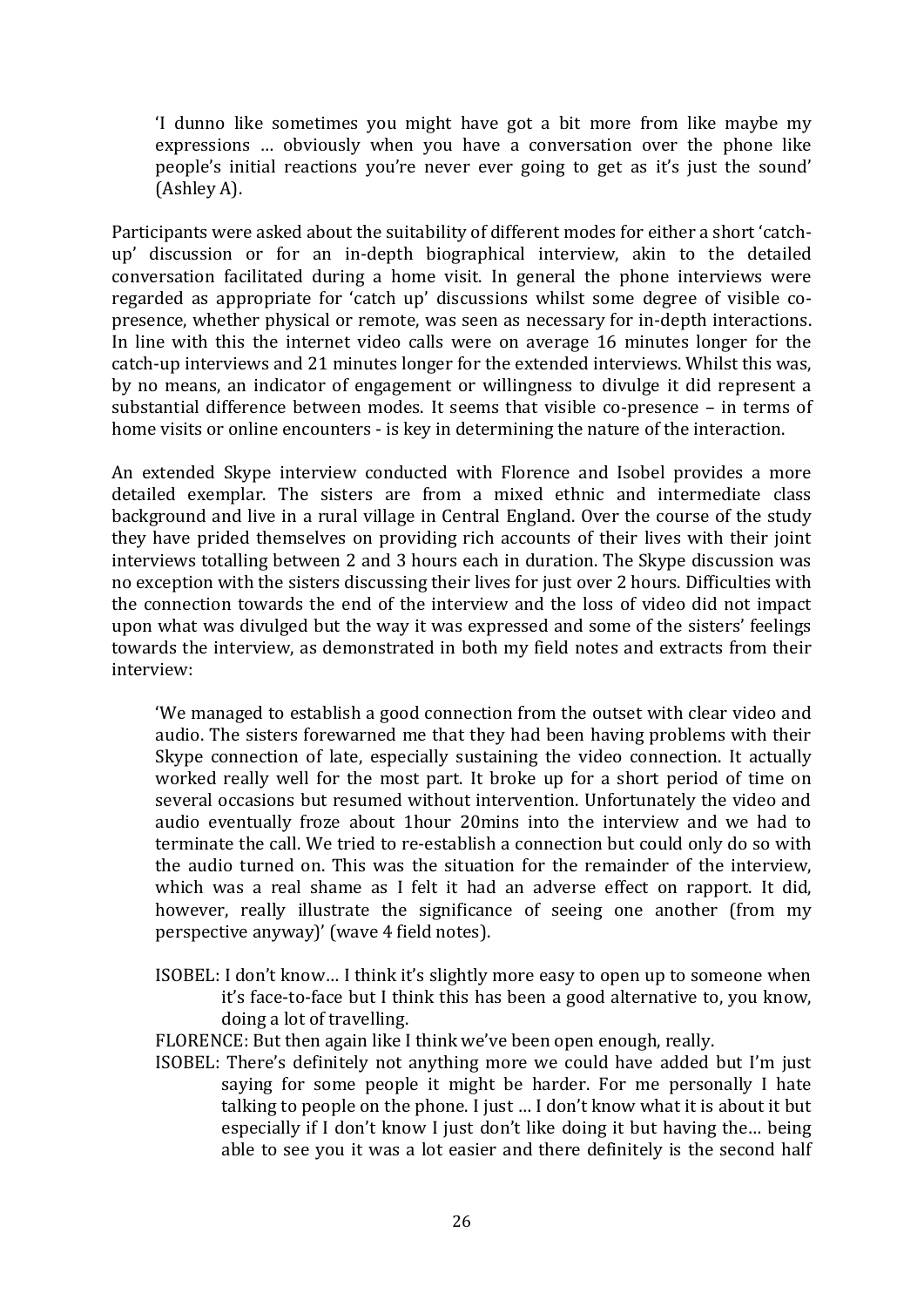when the video cut out it was a bit … it just felt weirder 'cos I'm just talking to your Skype picture.

- ISOBEL: I think … I dunno … Online I think can seem a bit more helpful. I think we've accomplished … I hope we've accomplished a lot today. I don't think anything more could be have been added by you coming over. I suppose you might get impressions … 'cos I remember you took pictures of like our room and stuff.
- FLORENCE: I don't think so.
- ISOBEL: No, I don't think so 'cos me and Florence have a tendency to rant in these interviews anyway.
- FLORENCE: I'm pretty sure you told me that we're the longest running ones or something ... correct me if I'm wrong but this interview has gone over what it's meant to be, hasn't it?

Being able to view the sisters aided my understanding of the power relations between them. In the previous physical co-present interviews Florence had proved the dominant of the two sisters; reinforced both in the narrative and non-verbal communication. During the first part of the Skype interview it was, again interesting to view the dynamic between the sisters. They sat almost side-by-side with Florence in the foreground, again tending to dominate the conversation. I did feel that Isobel was a little more assertive and self-assured this time. But Florence took the pole position ahead of her sister and closest to the screen. Without the video element I would have had to rely on their narrative alone. As Paul Hanna (2012) stated 'It is through this additional visual element offered by Skype (and alternative 'Webchat' software) that the interview can remain, to a certain extent at least, a 'face-to-face' experience' (p. 214).

What participants understand of the encounter may differ between modes. The internet video and phone calls were experienced by many as less formal and, even if made explicit, the operation and presence of the recording equipment was not so apparent. One danger is that some may divulge more than they would have done in a physical copresent encounter. Jean Duncombe and Julie Jessop (2012) talk of the dangers of 'faking friendship' in relation to the commodification of researchers' skills of 'doing rapport' to encourage disclosure. This they contrast to the ''ideal feminist research relationship' where spontaneous and genuine rapport supposedly leads more naturally to reciprocal mutual disclosure' (p. 120) suggesting that most research fits somewhere along the spectrum. Ruth Patrick (2012) also argues with reference to QLR work that 'With repeated research interactions, it is inevitable that the level of personal involvement between researcher and participant will increase and this must be carefully managed such that some professional boundaries are maintained while allowing opportunities for researcher disclosure and reciprocal offers of help and assistance to flow from researcher to participant' (p. 3). Indeed, the temporal nature of QLR muddies the waters somewhat and whilst connections may not be intentionally 'faked' the very particular nature of the QLR research 'friendship' needs to be acknowledged. As such research 'friendships' (generally) blossom over time participants may be more willing or open in what they disclose. In these terms the boundaries between researcher-participant and intermittent research friend become more blurred. Remote modes perhaps then have the potential to downplay the interaction as a research encounter. Your Space participant Daniel B was likely to be less aware of me glancing at the interview schedule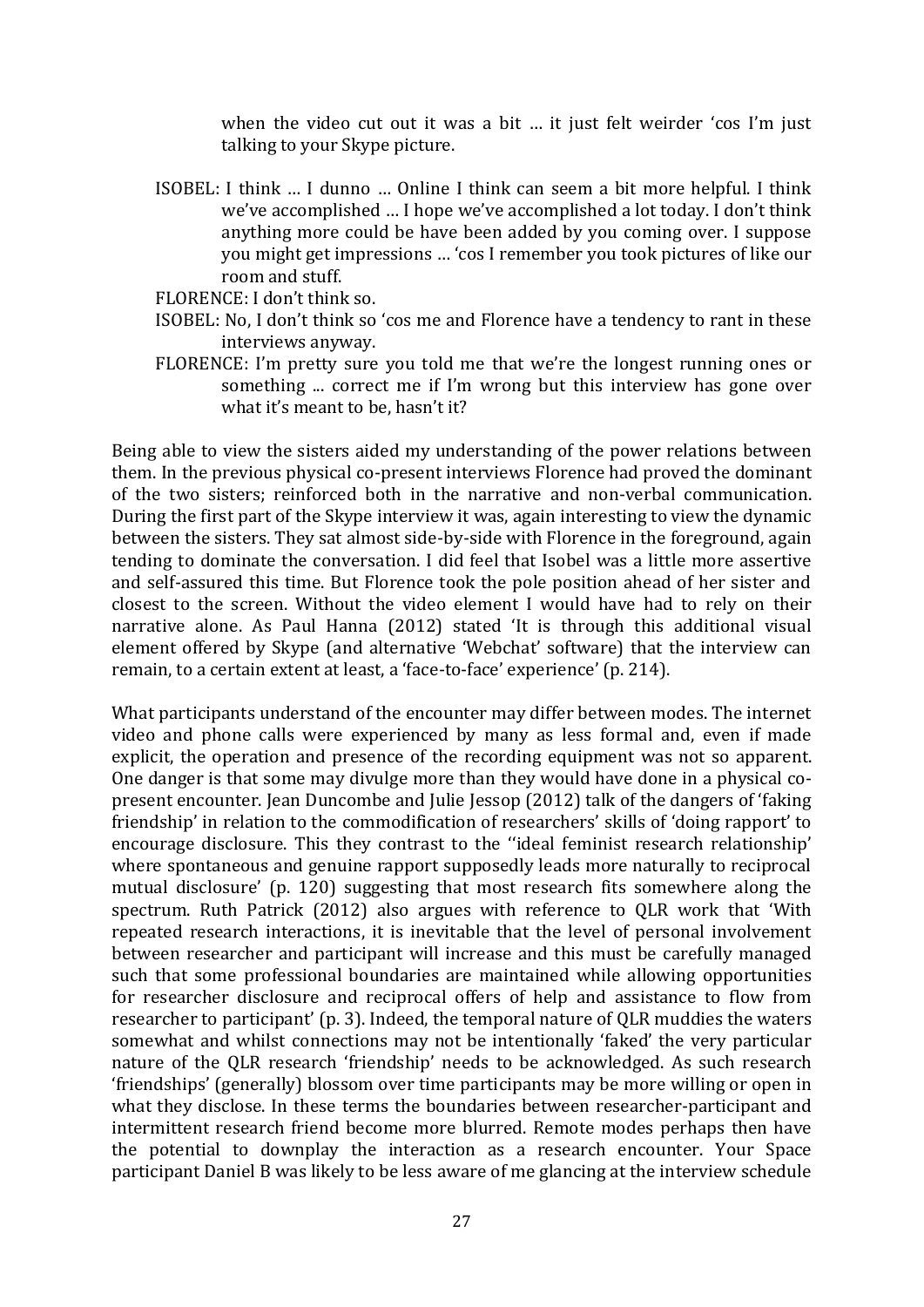and certainly of operating the recording equipment (see also Deakin and Wakefield 2014); a point on which he commented when reflecting on the previous interview:

'… you're so used to using Skype with your friends so it's just like I'm talking to a friend at the moment … I use it constantly with talking to friends from abroad so it's no different when I'm talking to you'.

In these terms such remote modes using mediated forms of communication may encourage participants to divulge more than they would have been willing to do in a physically co-present interview.

One of the ethical challenges for QLR work is the negotiation of the research relationship over time. There is an inherent danger that with the regularity of contact the 'frame' and focus of the interaction is lost. Mediated modes of interviewing might further mask the purpose of both the conversation and the relationship.

# **Disclosure of sensitive issues**

In QLR work that often uses biographical approaches to interviewing the disclosure of sensitive or distressing experiences cannot always be anticipated. When it came to discussing emotional or traumatic experiences such as homelessness, bereavement or illness, remote modes, especially audio-only interviews, seemed inadequate in that they lacked the opportunity to demonstrate the ethic of care that has framed our approach to the Your Space project in a meaningful manner (see also Seitz 2015). Participants were unable to see my facial expressions of empathy, sympathy or kindness. That said the physical distance between researcher and participant might make some feel more at ease discussing difficult issues (Deakin and Wakefield 2014, Edwards and Holland 2013). For some the absence of other people, particularly family members that mediated communication afforded may have even aided disclosure and participants' ease at sharing such accounts.

For Seitz (2015) 'Skype may be characterized as 'presenting an emotional barrier'' (p. 4). In contrast to her reflections in the few cases where particularly harrowing accounts were discussed Your Space participants did not appear to have disclosed their experiences in any less detail than they did in the past. This may be a reflection of our long-standing research relationship. Alisha, discussed earlier in this paper, is a prime example of this. Looking back longitudinally much of her narrative across the interviews focused on very detailed accounts of the traumas her family had faced and some of the problems her friends had encountered; the substantive focus of which was consistent albeit updated over time. At times I felt I was intruding into very personal matters but Alisha offered many things freely. In detailing her relationship with her sister and the impact of her sister's illnesses on their connection she was equally as lucid across the interviews as the following two extracts from the wave 3 and 4 interviews highlight:

SUSIE: She was doing Biomedicine the last time I spoke to you.

ALISHA: Yeah she was. She's still doing it. She wants to go to Medical School ... do a transfer course but ... at the moment she's finding it very difficult to continue because ... well she lost nine or ten stone in a year [sic]...

SUSIE: Oh wow.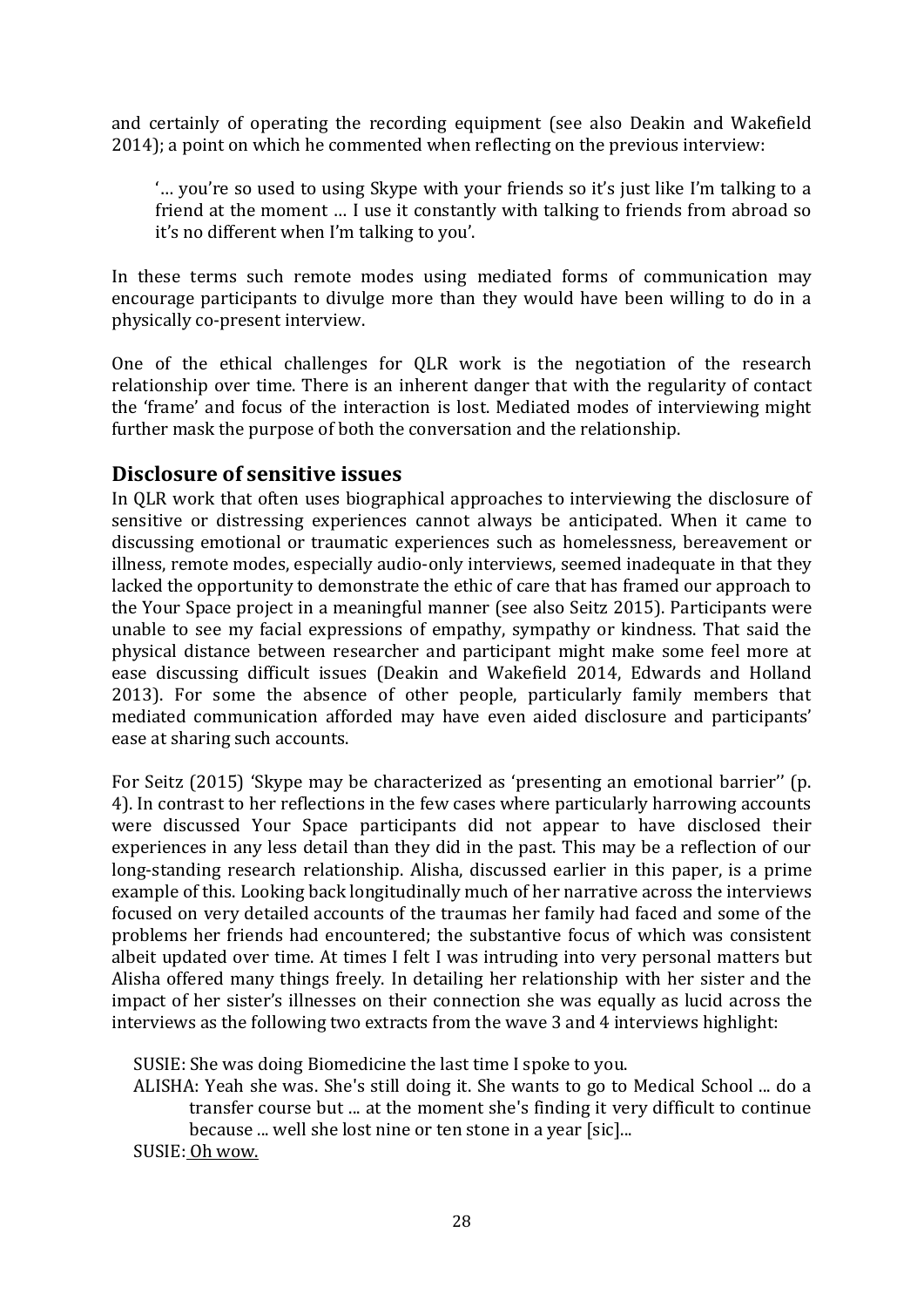ALISHA: She didn't go completely underweight but she was quite underweight and she was obviously compensating for trying to maintain her weight in different ways and then she became quite unhealthy mentally ... she wasn't admitted [to Hospital] ... they wanted to admit her but my Mum spoke to them and they said ...'She's twenty-two and she isn't being admitted into a hospital with eating disorders and other mental health problems' ... it's actually more unhealthy being around ... if you have a relatively healthy mentality in some ways [then] being around people who have such problems it sort of feed into you

SUSIE: Yeah

ALISHA: …and so he said it would be better if she just went to Therapy and eating disorder clinics. So she is trying really hard at the moment and she is actually at an appointment at the moment and she's going to ... so she's working her way up after she hit rock bottom so ... yeah.

SUSIE: So she comes and stays with you every few days? ALISHA: Yeah.

(wave 3, mother's shop)

SUSIE: Okay now you told me a lot about the difficult situation your sister was in and the support that you were providing for her in light of her eating disorder and sort of related illnesses and I just wondered what your relationship with your sister has been like over the last four years.

ALISHA: Umm I'd say it has deteriorated to some extent.

- SUSIE: Uh huh.
- ALISHA: She should be still at university attempting to do her degree. She did Biomedicine and she did her second year of Biomedicine and didn't finish that and then her third year ... she did her second year I think two or three times
- SUSIE: Mmm.

ALISHA: And she didn't finish that and then she met her partner at University…

SUSIE: Ah OK.

ALISHA: And they've been together a few years and then she was quite ... she ran away for about a year and didn't come back and this and that happened and then she developed ... her eating disorder got a lot worse so she was Sectioned

.. SUSIE: Oh dear.

ALISHA: ... she was in an eating Disorder unit for a few months, she should have been in there for much longer but this was three or four months before her wedding, so she was allowed out the day before her wedding. She got married and then she was meant to go back in but she refused to and then she moved to Leeds for a little while ... obviously she was about 35 kilos ....but she put on weight through I think more bulimia than sort of healthy eating. So she had put on enough weight and she got pregnant and so she had my niece, she is now 15 months

SUSIE: Oh.

ALISHA: But <niece> was born at 29 weeks and she was very, very, very poorly.

SUSIE: Oh gosh.

ALISHA: She was in an intensive care unit for quite a long time

SUSIE: Oh dear.

And so the conversation continued … (wave 4, phone)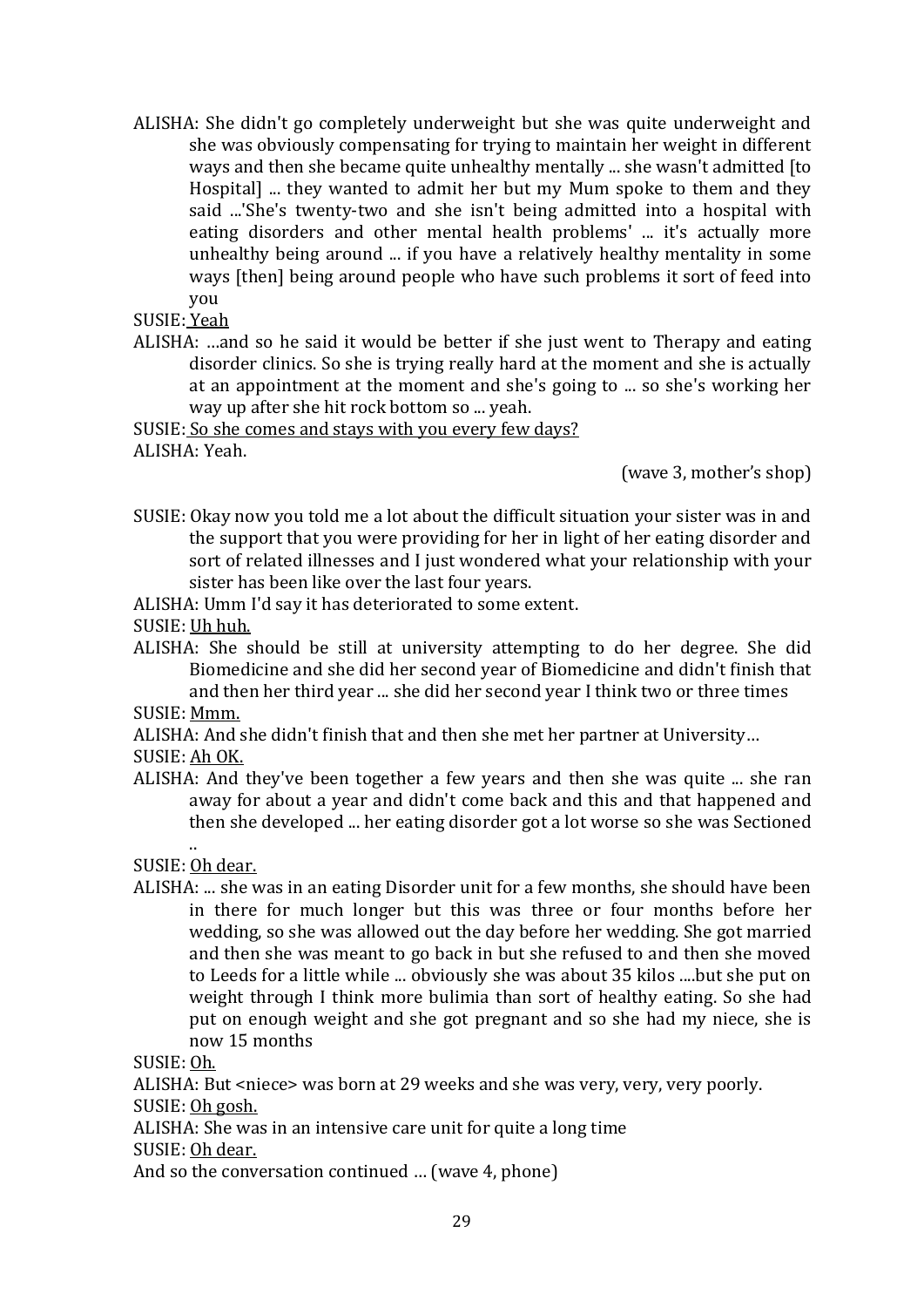The shift in mode does not appear to be implicated in her willingness to divulge such personal issues. What is significant is the frequency with which I interject (every 48 words for the remote discussion and every 78 words for the physical co-present interview). In the wave 4 interview to compensate for the lack of non-verbal communication I found myself making discrete interjections (as underlined in the above extracts) to try to convey a sense of care but these often felt superficial or even artificial. Phrases such 'Uh huh', 'oh dear' were used to demonstrate my engagement and to allude to my sense of sympathy; a conscious course of action that had not been required in the physical co-present interviews as I was able to express this through body language. As noted earlier, for Goffman (1959) expressions 'given off' often expose more than what is actually said. Whilst I experienced some feelings of inadequacy and helplessness across all of Alisha's interviews on hearing these accounts the audio-only discussion felt wholly unsatisfactory. In interactional terms there were key differences in my responses and the way in which I attempted to demonstrate care with a lack of visible co-presence. My intermissions were substitutes for the lack of non-verbal communication and ultimately disrupted Alisha's flow more frequently than had been the case in previous physical copresent encounters.

There were clear instances when, in Goffman's (1963) terms, despite generally giving candid examples, Alisha erected an 'involvement shield'. Commonalities across her interviews included her guardedness around her interests and hopes for the future, her own health and one key relationship. As an example the shield around her interests was illustrative of the tension between her mother's own expectations for her that did not allow her to pursue her passion for the arts as a legitimate career. These involvement shields were manifest in uncharacteristically curt responses including 'yes' or 'no', obviously intended to shut down the conversation. Examples included:

SW: And I remember you saying last time your mother was quite hopeful you'd either go into Law or Medical school... ALISHA: Yes ... (Wave 4).

SW: ... you were always very interested in poetry; is that something you've continued? AS: Yes (Wave 3).

'I write a lot of poetry and just in general and I do a lot of Drama so they are my main interests' (Wave 2).

The silences and lack of narrative were revealing of the sub-plot to her interviews and again, there was general consistency across the different modes.

When the approach to a QLR study is framed by an ethic of care that seeks to nurture and respect relationships over time then the discussion of distressing and sensitive issues using a medium that does not permit visible co-presence and the use of nonverbal forms of communication seems inappropriate. It is, however, not easy to gauge if or when a participant might wish to illustrate their responses with such stories. That said, despite researcher misgivings feedback from participants did not indicate significant concerns about the appropriateness of remote interviewing and, again, the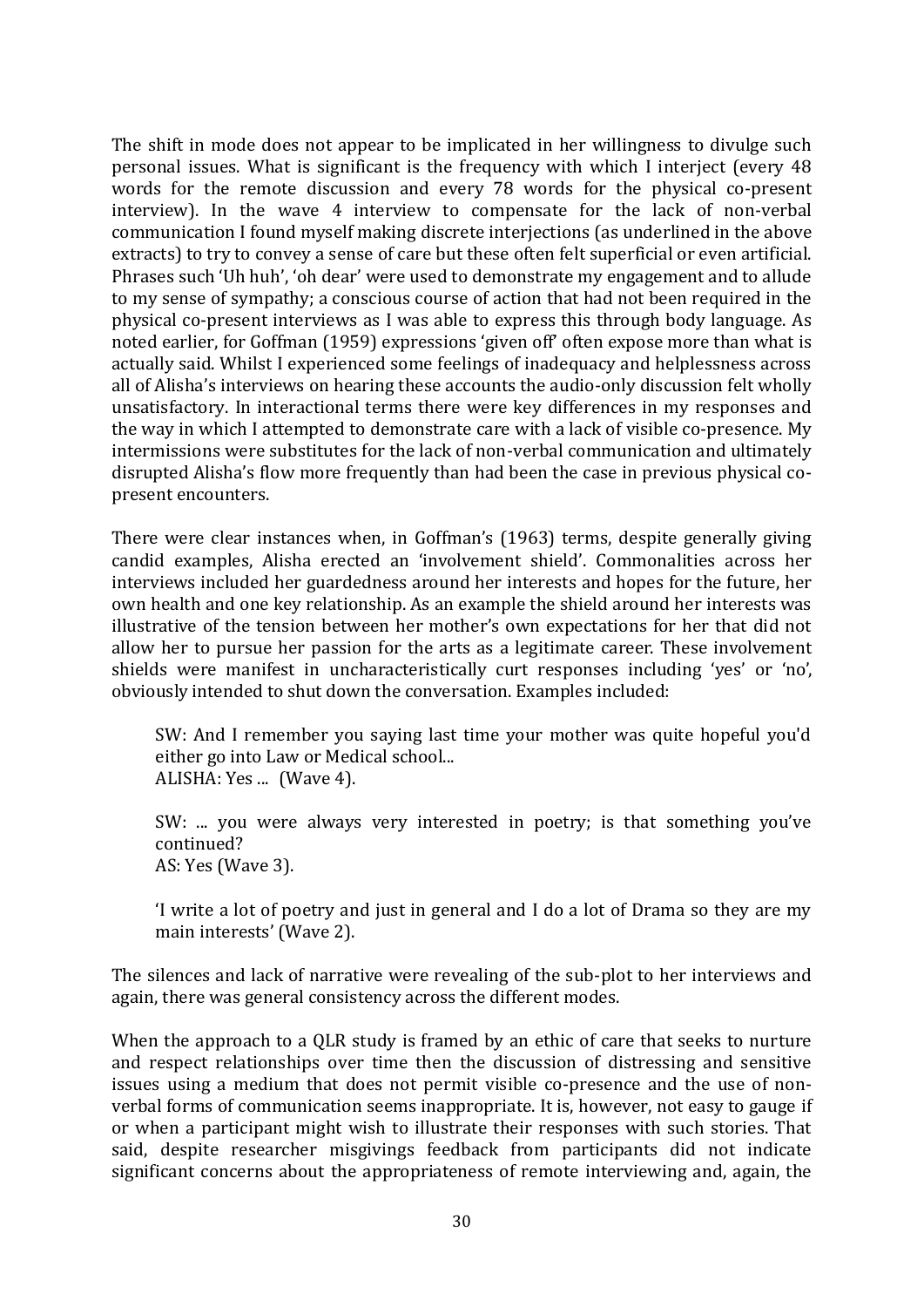less pressurised encounter fostered through mediated communication may be more conducive for such disclosure. What does appear to be salient is the way in which researcher attempts to articulate non-verbal communication through interjections alters interaction within the interview.

# **Breaking rules and remedial interchanges**

Deakin and Wakefield (2014) argue that facets such as pauses or repetitions are not markedly different in physical co-present and online interviews. Yet, little work has taken a nuanced approach to exploring interactional differences. In '*Relations in Public'* Goffman (1971) refers to 'breaking rules' and 'remedial interchanges' which can be drawn upon to consider whether different modes encourage/mitigate disruptions to the interview order that break the frame (e.g. researcher asks/participant answers) and repair work (e.g. apologies). In mediated communication a sustained audio and preferably video connection is essential for mitigating disruptions and interruptions in the flow of conversation. Otherwise, much energy is consumed by both interlocutors in listening diligently.

In considering the implications of disruptions to the interaction order drawing on the example of Your Space participant Misha is insightful. Misha is a British Asian young woman from a socially mobile background who took part in an extended phone discussion for her fourth interview. Each of the previous encounters had taken place in her home in North London. In the phone interview we experienced poor quality audio from the outset and a delay to the start of the interview due to a fire evacuation in my office. On establishing a connection I asked Misha to confirm whether she was happy to take part. Reflecting on my field notes highlights the disruptions we experienced:

'The first line of questioning opened and Misha had to ask me to repeat what I was saying as she temporally lost mobile phone reception. The pause and what I was doing was documented. I let out a 'tut' followed by very practical response; the frantic tapping of keyboard as I tried to reset and redial. It was obvious that I was frustrated and impatient not with Misha but the technology. I can detect frustration and impatience in my tone of voice but (hopefully) an outward presentation of a calm but determined self. We reconnected and I donned the mask of a 'professional researcher'; or at least my perception of one, putting aside my irritations when my audience came into 'view''.

I had felt apologetic and perhaps a little incompetent even though the issues were out of my control. She responded with 'these things happen' and blamed her own mobile phone. Throughout the interview the audio-quality impeded interaction despite our best efforts to improve the situation. We frequently had to ask one another to clarify what had been said or to apologise. As an exemplar, Misha said quite tersely:

'Okay ... you'll have to repeat that as we lost reception halfway'.

This resonates to some degree with Kathryn Roulston's (2014) article on interactional problems in research interviews. Her work has shown 'how keenly interviewers and interviewees monitor one another's talk—continually orienting to what came before in efforts to understand one another, and demonstrating turn-by-turn orientation to the categories employed and the sequential work of asking and answering questions for the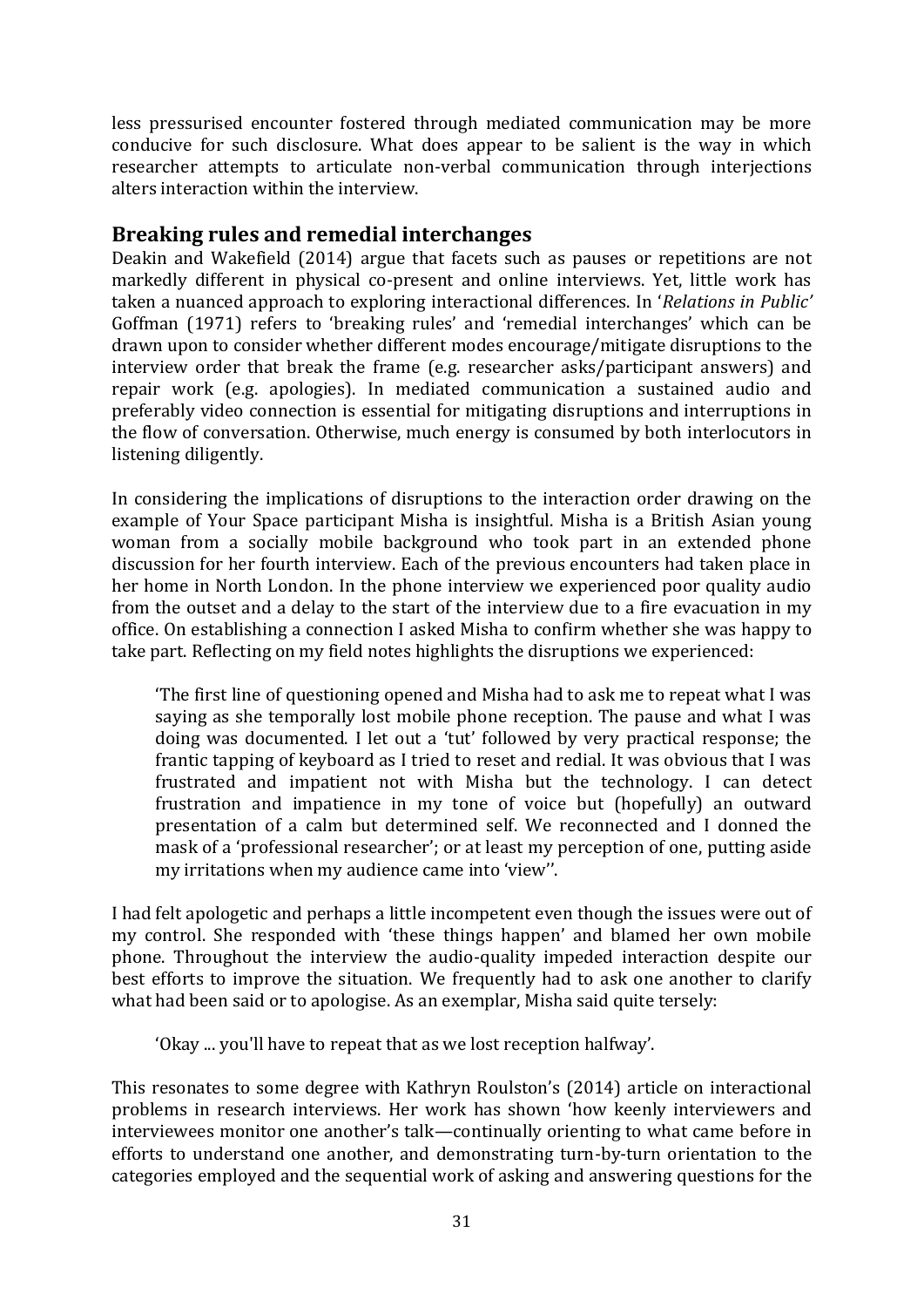purposes of doing research interviews' (p. 289). For Misha the technical issues we faced rather than the shift in mode meant that she felt she was unable to concentrate on thinking through her responses but rather focused on making sure she had captured the essence of the question:

'To be honest Susie I think I'm comfortable both ways [modes] equally and it's not a problem but obviously because there was such a bad connection ... and that's all it was, I was more concentrating on listening to what you were saying rather than thinking about my answers ... It was maybe a little bit distracting but otherwise I had no problems with it at all, no'.

Unlike some of the other participants she believed that had she participated in another physical co-present interview she would have divulged more detail about her life and attributed her reticence to the technical issues, which resulted from the false start to the interview, the truncation of some parts of the conversation and a greater propensity to talk over one another; hindrances to interaction we did not encounter in the previous physical co-present interviews. She said:

'I think maybe in person I probably would have extended a bit more'.

This has obvious implications for data quality and demonstrates how the interview mode shapes the resultant conversation.

For Misha then it was not the case that physical co-presence risked embarrassment, in Goffman (1967) terms, but rather would have enabled more detailed offering of her life experiences. The lack of visible co-presence encouraged disruptions that essentially broke the frame. The propensity to interrupt one another was far greater in the audioonly interviews. Challenges centred on our ability to judge when the other had finished speaking. This was partly determined by technology and the audibility of Skype-tomobile calls, where in a number of cases the audio was hindered by an echo or participants experienced intermittent reception. To apologise during a phone interview would have disrupted the participant again as it would have involved a verbal apology rather than a gesture that would encourage continuation.

Speech is interpreted visually as well as audibly, so seeing a participant speak aids understanding. Philippa Barr (2013) points to the potential for misinterpretation when communication is mediated by technology (see also Seitz 2015). She also argues that 'Anything that disrupts our ordinary speech rhythms, as well as the way we process tone of voice, facial expression and other physiological cues, can affect interpretation of the speech act and transform meaning' (Webpage). If the interview is audio-only or the video patchy then the interview lacks the richness that comes from non-verbal communication (see also Saumure and Given n.d.). Misha's most recent interview was a definite example of an unreliable mode that altered the interaction order and was detrimental to rapport, disclosure and, therefore data quality. Akin to the previous interviews we also experienced interruptions from family members. These disturbances did not appear to affect the flow of conversation to the same degree. The key issue is the unpredictability of some of the technologies. The danger for QLR research is that a poor experience of an interview mode new to the study could have implications for the likelihood of future engagement.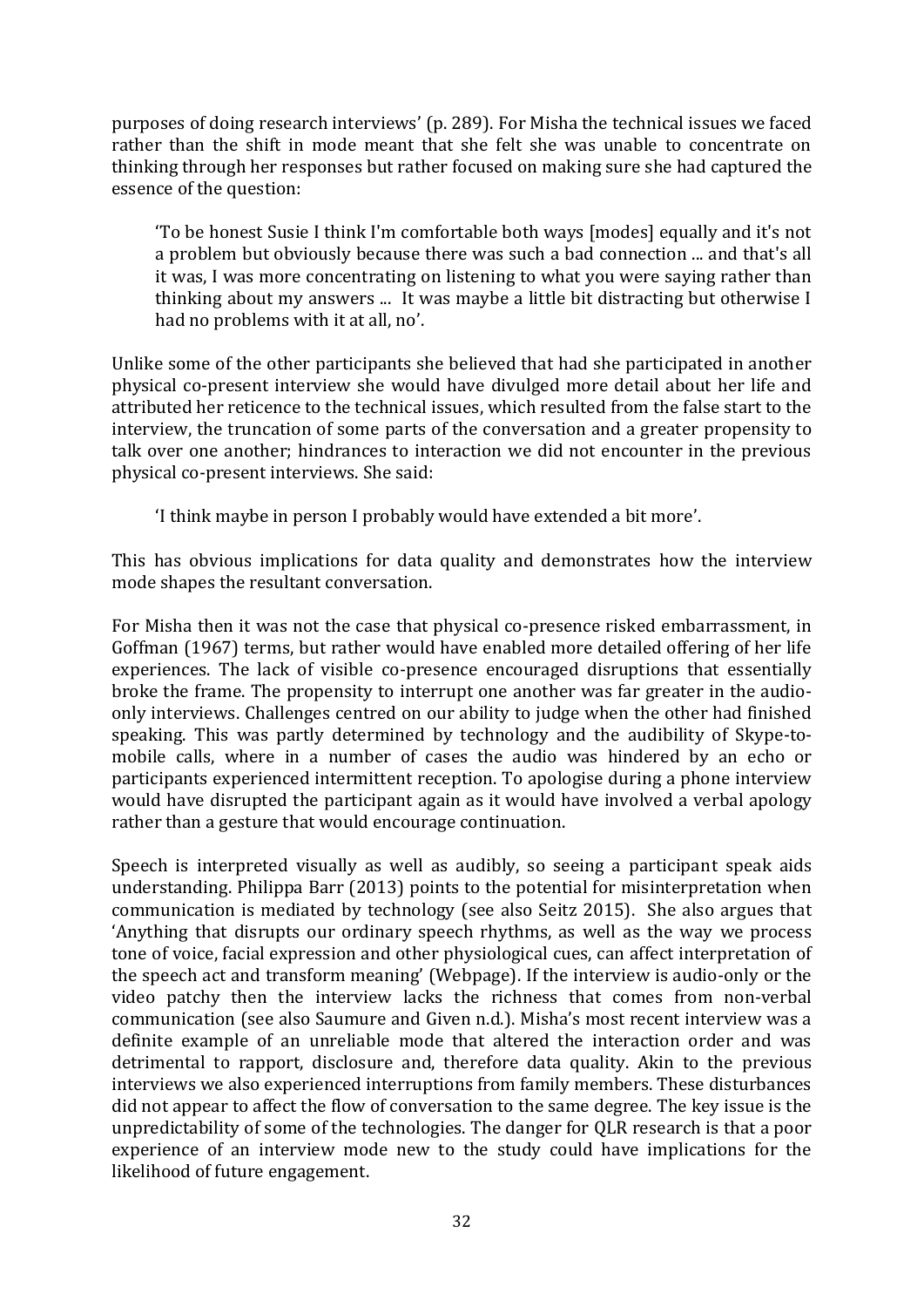# **Supportive interchanges**

In his 1981 work '*Forms of Talk'* Goffman argued that everyday talk was perfunctory; that conversations both formal and informal comprised 'identifiable procedures for completing various interactional tasks …. However trivial this game appears to be, it structures our view of the social world, and we spend our lives playing it' (Manning 1992: 14). In the Your Space study examining 'supportive interchanges' - or interpersonal rituals such as 'greetings' or 'leavings' - permitted the illumination of differences in interaction across the modes. This aspect of the analysis might be seem to direct attention to the mundane or trivial, even be regarded as a distraction or aside from the stuff that is the substantive focus of the research. In QLR work such interactions are vital in scaffolding the long-term research relationship. Initial impressions and the building of rapport, along with the (albeit temporary for QLR) exit from an interview has a bearing on participant's perceptions of their worth and of the researcher's general interest in their lives. It is only in focusing on the finer detail of the interview that the significance of differences between greetings and leavings in physical co-present and remote modes become apparent.

Much work occurs prior to the commencement of any interview not least an internet video or phone call. Licoppe and Morel (2012), in their work on mediated communication, talk of pre-openings that '… provide an occasion for participants to rearrange their body and thus to display a) how they orient with respect to the spatial frame of the shot, perceivable through the control image; and b) their expectations regarding how they should appear properly' (p. 405). The aim of this is to achieve a position enabling the other interlocutor to view a close-up facial image in what they describe as a 'talking heads' orientation. They suggest that 'talking heads' is the default orientation for 'openings' and that even if the camera is moved to allow the viewing of an object or environment the camera lens is usually returned to this orientation to create a sense of intimacy. This was certainly the case for the majority of the Your Space Skype interviews.

In the internet video calls greetings were, at times, truncated as the interview encounter with Felix highlights. Felix, is a White, middle-class, young man, who took part an extended Skype interview for the fourth wave of discussions. All previous interviews had been conducted in his home in an increasingly affluent area of North London. As in many of the other internet video calls when a connection is established there are often some hesitant exchanges as the audio and video clarity are checked. Felix and I established an audio connection with relative ease but there was a momentary delay in the video meaning that our initial greeting was without facial expression or body language. I then sought clarification of the connection quality, instead of continuing with the exchange of pleasantries:

SUSIE: Hello! [Picture appears after 4 seconds]. How are you? FELIX: I'm good thanks. SUSIE: Can you see and hear me okay? FELIX: I can ... yes. It's fine.

The detail of the greetings and leavings during the physical co-present interviews are largely unrecorded digitally as they occurred prior to the commencement of the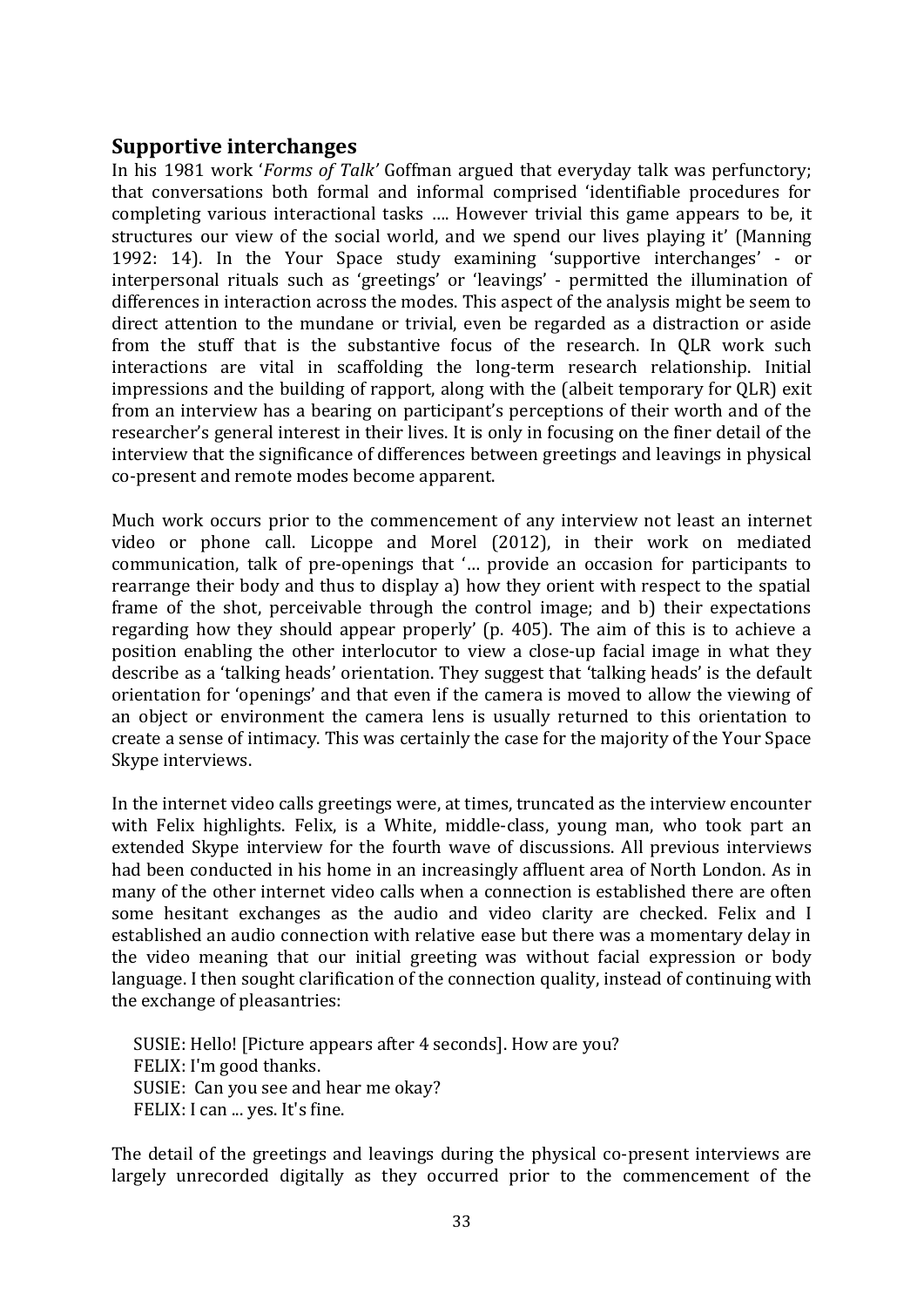interview. Reflection documented in field notes did log in relative detail the nature of pleasantries, small talk, and the exchange of hospitality. These notes served to highlight their absence during the remote interviews. Rather, the initial focus in the internet video calls was on ensuring a good quality video connection, and in phone interviews auditory clarity. Returning to the introductory sections of the interview with Felix what was also apparent was the way in which I focused on pursuing the purpose of the interview, rather than continuing with small talk; interaction in which I would have engaged whilst setting up equipment or receiving refreshment in a participant's home:

- SUSIE: Excellent ... thanks ever so much for agreeing to take part in another interview today. Are you happy for me to record the interview?
- FELIX: Yeah, yeah that's fine ...
- SUSIE: I'm doing an audio recording but I've also got some software that records the video as well and I'll talk to you a bit more about that at the end about what I might do with that. [Felix nods] ... I'll just start with a little introduction to the interview. So, today, I'd really like to hear about what has changed and what has stayed the same in your life since we spoke four years ago and I'll be asking similar questions to last time, so for example your plans for the future. You don't have to answer all the questions, just say if you DON'T want to, there's no right or wrong answers I'm just interested in what you have to say [Felix nods] and if you want to stop the interview or you'd rather not take part in the project anymore that's fine too, just let me know and so ... I'm going to record it, as I mentioned already, and you may remember we have always protected your privacy in this project, so I've never used your real name, any of your family member names, any friends' names ... anything like that in Reports and you've always been known as Felix [smiles] throughout the duration of the Project ... I don't know if you remember that?
- FELIX: I think I do, yeah [leans towards camera and smiles ... with a confidence and rapport] ...

My prologue continued for another few minutes whilst I covered issues of importance such as consent. On reflection, whilst Felix demonstrated ease and rapport, my focus seemed stilted; not akin to a more 'natural' flow of conversation. It was, at times, hard to do justice to the introductory section of the interview as many in pursuit of a more natural conversation seemed impatient to tell me about their lives. In some of the interviews this aspect felt amplified by the remote nature of the interviews and indeed, as Deakin and Wakefield (2014), remark that interview prologue whilst necessary was not always conducive to fostering rapport.

At the end on departing I started to become attuned to the distinctive nature and subtleties of the interaction in the remote interviews, particularly internet video calls. Towards the end of my Skype discussion with Felix his girlfriend made an appearance. She stood in the doorway at the back of the room with her arms folded but within the frame of the camera. She did not impose on the interview but Felix sensed her presence and turned to acknowledge her. He said 'Hi!' to her and in turning his head back towards the screen introduced her as his girlfriend pointing backwards casually with his thumb. We waved at one another; a gesture instigated by me and then she left the room. The interview continued.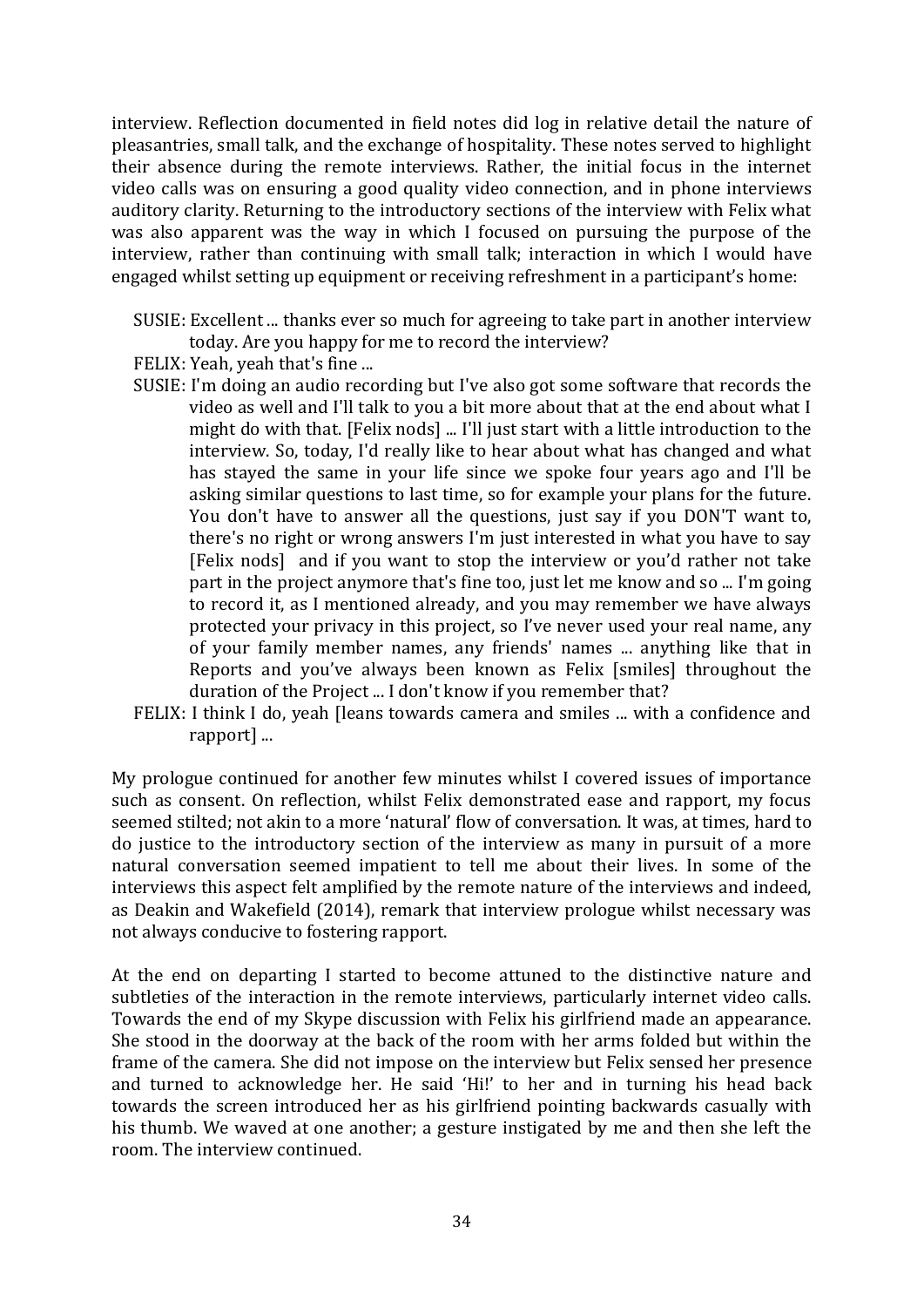Skype 'leavings', more so than phone 'leavings', were often protracted as it was not always easy to gauge the appropriate moment to say the final farewell and to press the red button to terminate the call; an action that either party can make. In physical copresent interviews 'leavings' can also be drawn out with discussion and hospitality continuing with the participant or other members of the household after the recording has ceased. Nonetheless, the action of leaving is generally directed by the researcher. As I began to realise the multitude of differences between supportive interchanges in the physical co-present remote interviews the universal 'Skype wave' stopped escaping my notice. It was not an expression of closure that I would have used on exiting a participant's home but it was something which we exchanged in many of the internet video calls. A wave commands to be reciprocated; otherwise it may be deemed as a snub. In some of the phone interviews I noticed a difference in tone with my voice reaching a crescendo as I tried to achieve closure with the participant's voice fading. In many of the interviews my final remarks often included a sense of optimism that the project would continue into the future and in response many wished me success or asked me a variety of questions about the study. Until reflecting on this process I engaged in such interactions 'on autopilot', overlooking, in Goffman's terms (1956), the abiding by sets of 'rules' that shape the way we do things.

Analysing seemingly trivial supportive interchanges was illuminating especially the taken-for-granted conventions around them, and how the introduction of a technology to facilitate such interaction can shift the emphasis or introduce new facets. Drawing on the work of Goffman elucidates such interactions; that do not form the focus of the interview, yet encase the encounter. They are vital to the establishment and maintenance of rapport and, of salience to QLR work, the research relationship.

## **Settings**

In framing my analysis I have been particularly interested in the salience of 'settings' across physical co-present and remote modes. Over the course of the study I have gained much from wandering around the areas in which participants live, absorbing myself in the scenery of their homes, experiencing customs and hospitality, and meeting family and friends. The valuable contextual material that enriched my understanding of participants' lives was missing from the interviews recorded remotely (see also Deakin and Wakefield 2014). This has implications not only for my understanding of context but also rapport. There is an interrelationship between rapport and setting articulated through participants' assumptions about (a shared) understanding of the broader spatial context in which their lives were located. Your Space participant DJ Kizzel, a White, working-class young man, took part in an extended discussion by mobile phone for our fourth wave of interviews. The previous interviews had been conducted in his home during which he had expected and assumed that I would know something of his local area – a disadvantaged neighbourhood on the outskirts of a city in South West England - when narrating his life. My, albeit sketchy, knowledge undoubtedly helped to re-establish and reaffirm rapport. The following extracts from wave 2 allude to this, although the presentation of his words in written form does not convey the way DJ Kizzel gesticulates to indicate the location of different places. I have underlined where this occurred:

DJ: I sometimes go to ... basically stand in the street and go to the shops and go next door.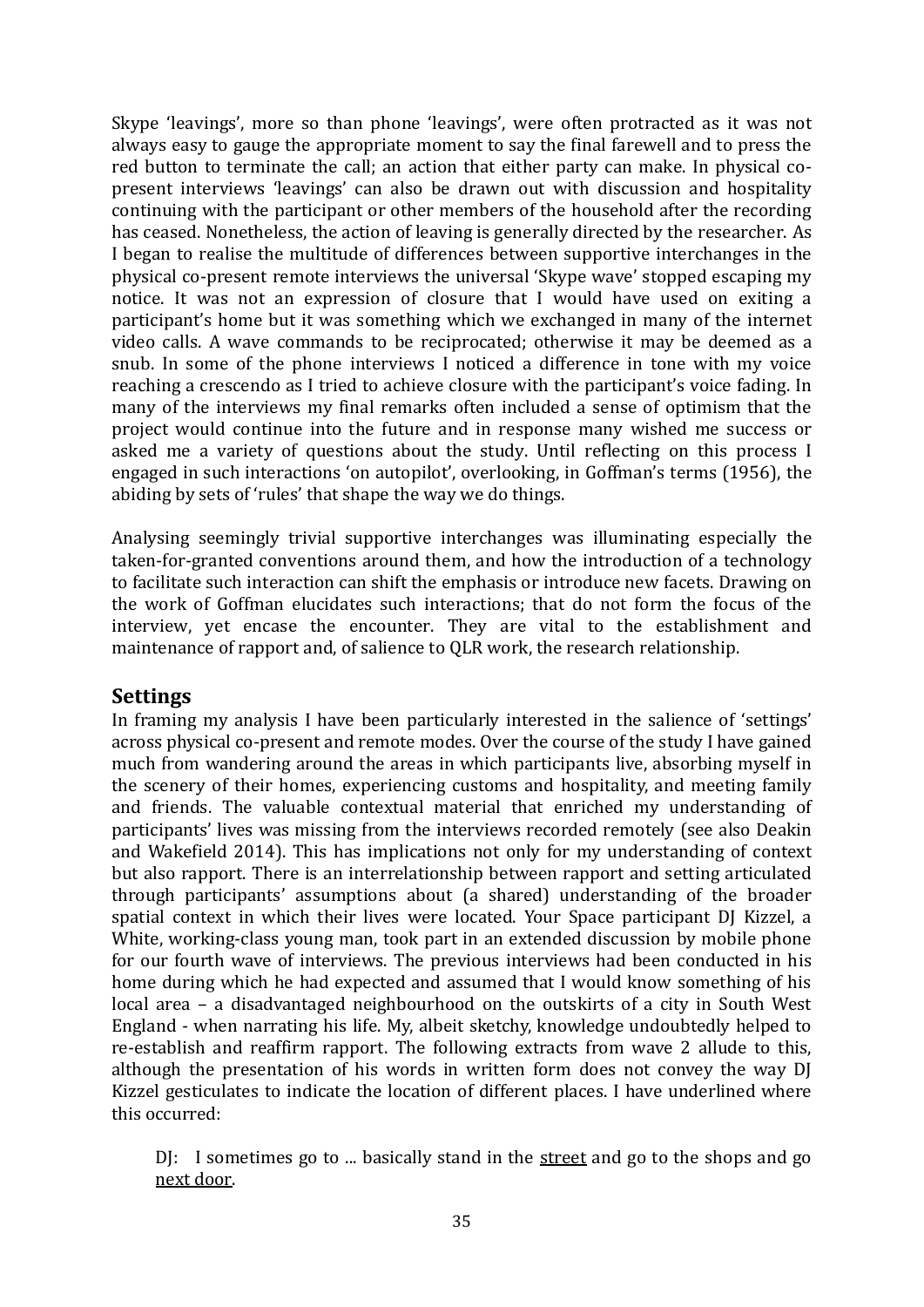SW: Okay, the friend next door, in this street here ... in this bit ... and down to the local shops.

DJ: Yeah….. Also I will go down to the woods

Viewing the spatial context of participants' lives ultimately shaped what I asked of them. The most recent interview with DJ Kizzel was, however, conducted by phone. He was located in his grandmother's house, but had just moved into a hostel for homeless young people about 20 miles from his previous home. I had no sense of the area or the new context to his life. Remote modes did not permit engagement with the locale; their street, neighbourhood or school for instance and whilst I often found myself (re)visualising their homes and settings during the remote interviews many had moved away to university, to live independently or for work. A sense of their new setting could not be ascertained using remote modes. Instead my understanding was shaped by the reach of the webcam and this was dependent on how they positioned the lens and the device used (Licoppe and Morel 2012). That said interviews conducted using video calls did offer me some insights into spaces within the home that I might not have otherwise seen. Participants gained glimpses of my workplace and observing me in the very formal setting of a meeting room with a large board-room style table; not the impression I wished to offer participants in terms of both fostering rapport and helping to mitigate inequalities in power relations between us. The configuration of the technological infrastructure in my work place – fixed high on a wall - did not permit the intimacy of the aforementioned 'talking heads' orientation (Licoppe and Morel 2012).

Akin to earlier discussions about the pressure of presence, space was implicated in the participants' sense of ease during the encounter. Authors such as Hanna (2012), Redlich-Amirav and Higginbottom (2014) and Seitz (2015) talk of the comfort of being in one's own space, a point echoed by Your Space participant Carl:

'You get to sit in the comfort of your own home. It's not like its demanding'.

This sense of ease is echoed in Hanna's (2012) work in which he argues that '… both the researcher and the researched are able to remain in a 'safe location' without imposing on each other's personal space' (p. 241, see also Seitz 2015). Similarly, feedback from participants suggested some liked the idea that remote modes did not tie the encounter to a specific place:

'… it's useful because it means obviously I don't have to be at home' (Holly).

'It was convenient as house didn't have to be tidy' (Anon, survey response).

Importantly, in assessing the implications of shifting from physical co-present to remote issues what seemed to matter was visible co-presence or the feeling of co-presence rather than being physically situated in the same place. With good quality video and where the participant feels comfortable and at ease these circumstances result in facsimile. Your Space participant Anne for instance described her experience of a Skype interview as:

'… pretty much like you sitting in the kitchen with me [laughs] ... it's been nice, I like it'.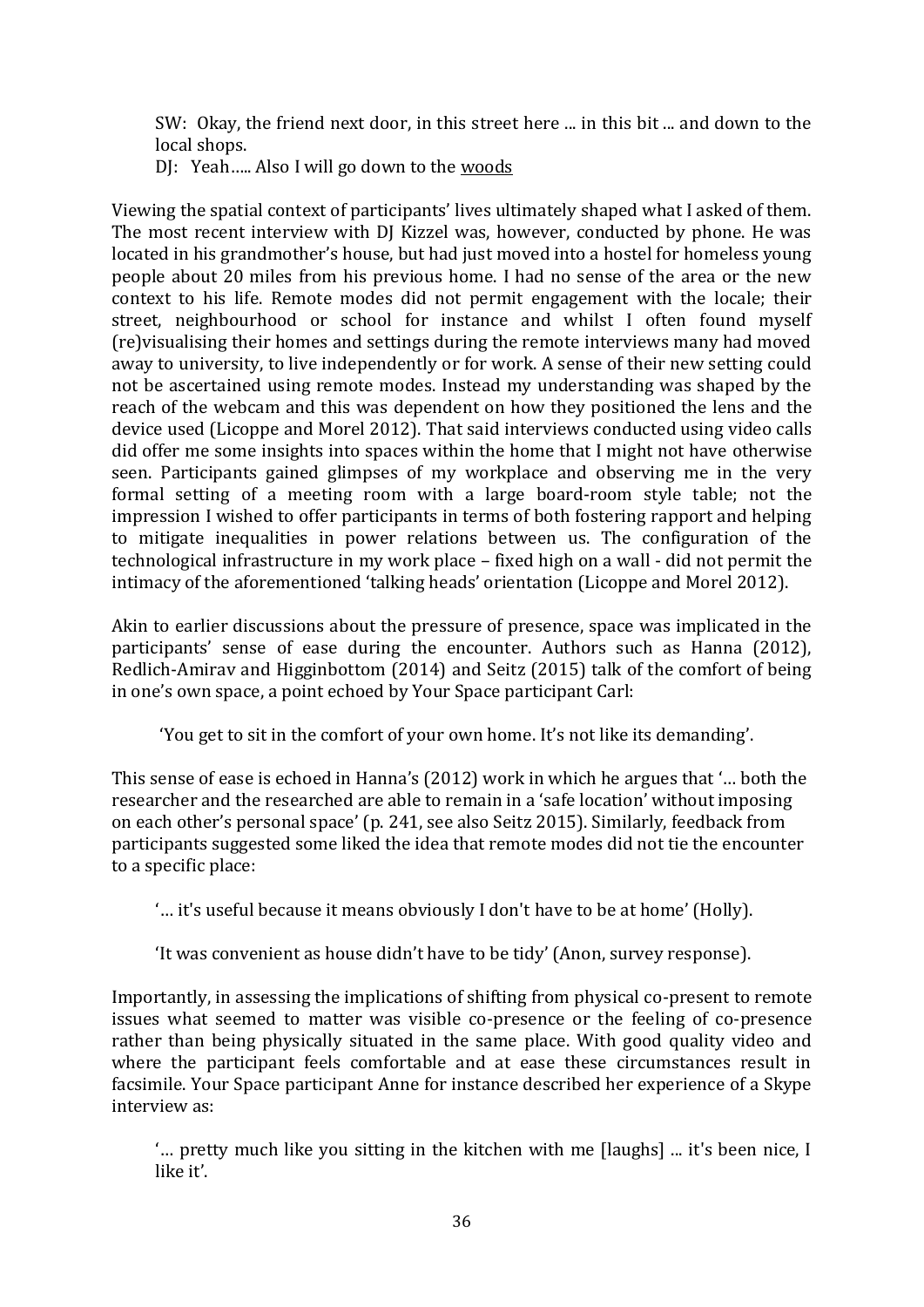For some it is, therefore, a sense of co-presence that transcends the actual physical locations of researcher and participant to a more emotional connection that is salient.

Following Goffman, it is possible to consider both 'front' and 'back' stages in the interview encounter. In some physical co-present interviews the presence and contributions of family members felt like all interaction melded onto one stage, with indistinct boundaries. Remote modes, however, differ. Ruth Rettie (2009) argued that a phone conversation may have one visual front stage but more than one audio front stage depending on who is present (see also Gergen 2002). I was also – and especially for audio-only interviews – less aware of 'backstage' interactions, the presence of 'hidden' audiences, the level of privacy afforded by others, and whether participants felt able to talk or pressured to give a particular impression by the presence of others (Rettie 2009). In this respect there is a critical interaction between the interview mode and the space(s) in which it occurs. The shift in mode afforded some more privacy enabling them to locate themselves within a more secluded space within the family home such as their bedroom, whereas a home visit would most likely have taken place in a (potentially more public) communal space. For example, in all of her physical copresent interviews Your Space participant Daisy, a White middle-class young woman from rural Wales, was continuously interrupted by her father. By the fourth interview she had left home and was temporarily living with a relative whilst searching for her own rental accommodation. We did not experience such disruptions and were able to talk at ease for the duration of the interview using a Skype-to-mobile call. She commented:

'Yes, it's been easier to talk over the phone than face-to-face I think'.

The failure of one technology and the resultant need to shift to an alternative technology, mainly a fixed landline phone, meant that some interviews were conducted in more public spaces within participants' homes than they would have preferred. I conducted the majority of the interviews in our research centre meeting room that was equipped with basic teleconferencing equipment. The room was situated at the back of the building off of a secluded corridor and for the much part offered a private and quiet space. On a small number of occasions I did experience interruptions from neighbouring offices and was sometimes concerned that the conversation, due to the volume of our voices, could be heard by colleagues, in the adjacent room.

This critical interaction between mode and space is also shaped by the other occurrences within that space. The overhearing or even fear of eavesdropping caused concern, especially as Malaky pointed out, hushed tones are not always so easily captured in remote modes necessitating the need to raise one's voice which runs the risk of being overheard, a point reiterated by Holly:

'… as long as there was nobody listening ... at the other end of the phone [laughter]'.

This was also of concern to Maya who felt she would be afforded more privacy and the conversation subject to less disruption had I visited her home: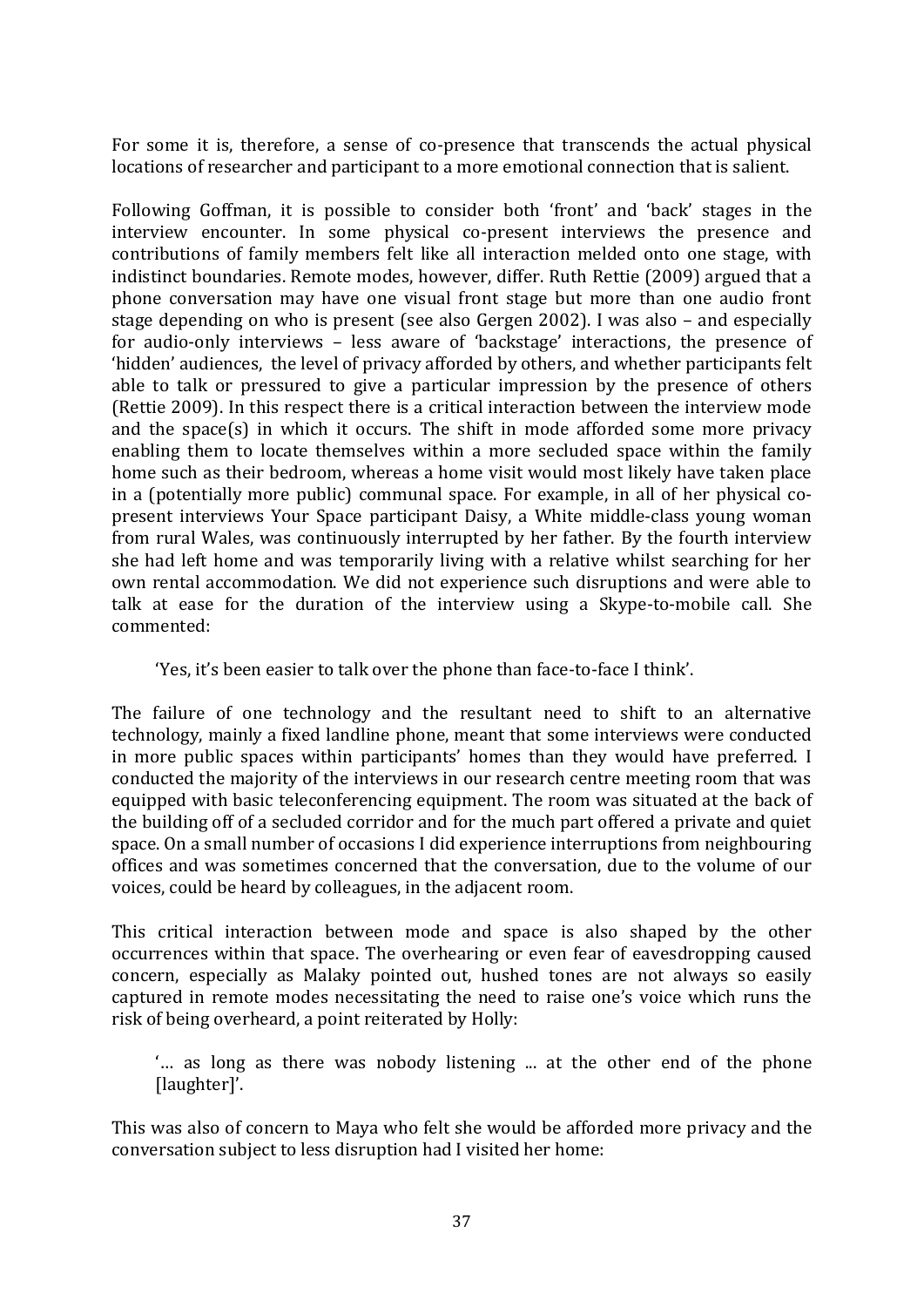'when you're in the house I think having a longer conversation is easier because, you know, other people already know you're having an interview and everything. I was worried my Mum was going to be calling me downstairs all the time when I was on the phone'.

In wave 4 a small minority of participants took part in a remote interview in a noticeably public place. Richard elected to be interviewed via Skype in his local sports club and experienced interruptions on several occasions. Sam opted to be interviewed by phone in the pub. Others were walking between venues. It is likely that the life circumstances of participants shaped these encounters rather than the interview mode, except that the mobile nature of the technologies used enabled many to continue with aspects of their day-to-day lives and participate in an interview. Reflecting back to comments made by participants earlier in the paper video telephony and phone interviews can render the encounter more mobile and transient.

The critical interaction, therefore, lies between the setting, the interaction that is permitted in that setting and the propensity for disruption, which could result in shifts in impression management that, particularly with an audio-only interview, go unnoticed or are impossible to ascertain by the researcher.

# **From artefacts to props**

Drawing on Goffman's (1956) dramaturgical approach I have been interested in the 'props' used to sustain interaction in the different interview modes. In many respects artefacts of the research encounter or those used within the interview setting are often taken-for-granted. Props can be employed by the researcher, participants or others present to help sustain focus, hold or reaffirm the frame. I consider there to have been two classifications of prop used across the interviews. One set comprised the formal props of the interview such as information leaflets and consent forms, hard copies of the interview schedules and notes, recording equipment and the activities incorporated into the discussion during waves 1 to 3. In framing my analysis using Goffman's conceptual tools I have been able to focus on the seemingly banal. Some participants noted the momentous moment when I switched on the recording equipment during a home visit:

'I still remember when you switched on the recording as well and I was like, 'Oh its official!' [laughter]' (Daniel B).

'I guess it makes a difference as well when you don't see the equipment being set up in front of you, which gives the impression in the end that you're just having a normal conversation with the person interviewing you' (Anon, survey).

This also makes reference to the aforementioned 'pressure of presence' noted by participants.

Similarly the activities used in the earlier interviews, circle maps, timelines, vignettes, photography (see Weller and Edwards, with Stephenson 2011 for further details), seemed to continuously reaffirm the frame, reminding participants that this was an interview encounter for the purposes of research, rather than a catch-up with an old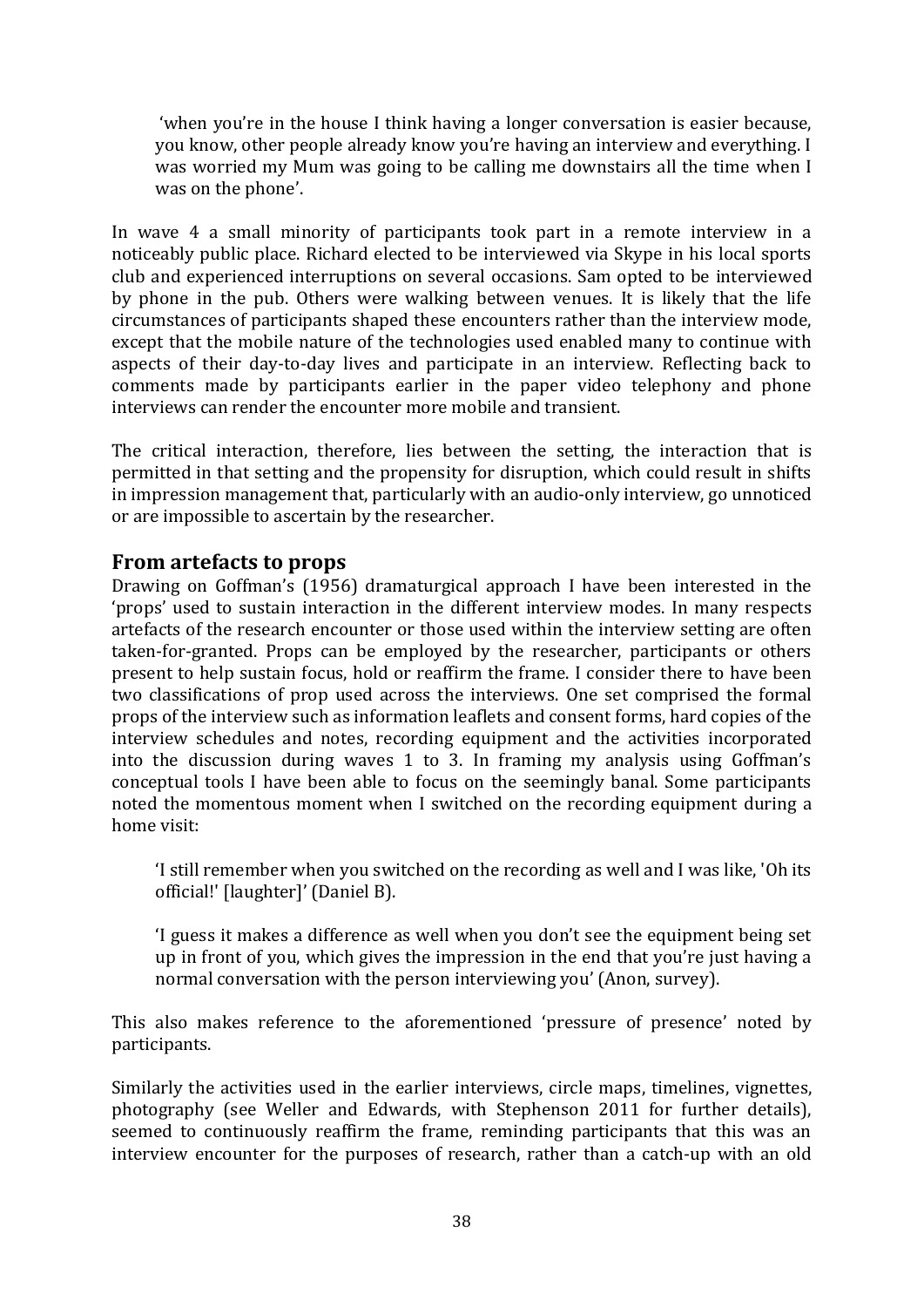friend or acquaintance. These props were lacking in the remote interviews and their absence was noted by several including sisters Florence and Isobel:

- FLORENCE: I think it [circle map activity] does help you visualise things a bit, you know, 'cos you don't really think of these things really …
- ISOBEL: You're friends with your friends but then trying to sort them out into who you feel more friendly with is a lot easier when you can visually like have sections to put them in.

A point similarly expressed by Isobel at the end of her (physical co-present) wave 3 interview:

Yeah [activities are useful] because you never really think about it before. Who is your better friends and who you feel more closer to because, at the moment, they're just yer friends and when you put them in things like this you see who you feel more closer to and that so ...

It was not the shift in mode that was salient per se but the re-shaping of the content of the interview from 'talk and activities' to 'just talk' that was significant. Feedback garnered during the wave 3 interview had suggested that activities such as the circle map, a simple means of visualising emotional proximity to family and friends, had helped many to think about their relationships in ways they had not done before. The omission of activities that have formed an integral part of all previous interviews may have implications for data quality as participants have become used to using them as tools to aid the construction of their responses. In these terms it is the forms of communication that the interview mode permits that are important.

Participants also offered a range of informal props. During my home visits, everyday artefacts helped some to narrate their stories, even though they had not necessarily been invited to share them. Mobile phones or other such devices featured as part of stories about friendships, whilst examples of school-work said much about selfconfidence. They acted as aide memories, tangible signifiers of life events, or props I used to help focus the mind on the interview or, to sustain the conversation. Whilst I was still able to observe such items online, they were rarely offered and I was unable to interact with them. DJ Kizzel, drawn upon earlier in this paper, was one participant for whom everyday artefacts were used as props to help narrative his life. Their interrelationship with setting was significant. He participated in three interviews in his parental home, whilst the fourth (phone) interview took place in his grandmother's home, although he was residing in a hostel for homeless young people.

In the earlier physical co-present interviews artefacts were drawn upon in an impromptu 'show and tell' fashion, often before the recording commenced or after the interview was complete. For instance, during the wave 2 interview, when he was 12 years-old, his proud display of computer games said much about his interests, material status and connection to his father. In this extract he exuded a sense of pride:

DJ: I like PlayStation games. As you can see ... all my PlayStation ...

SUSIE: Oh they're all your PlayStation games? So is that something you would do with your brother and your sister?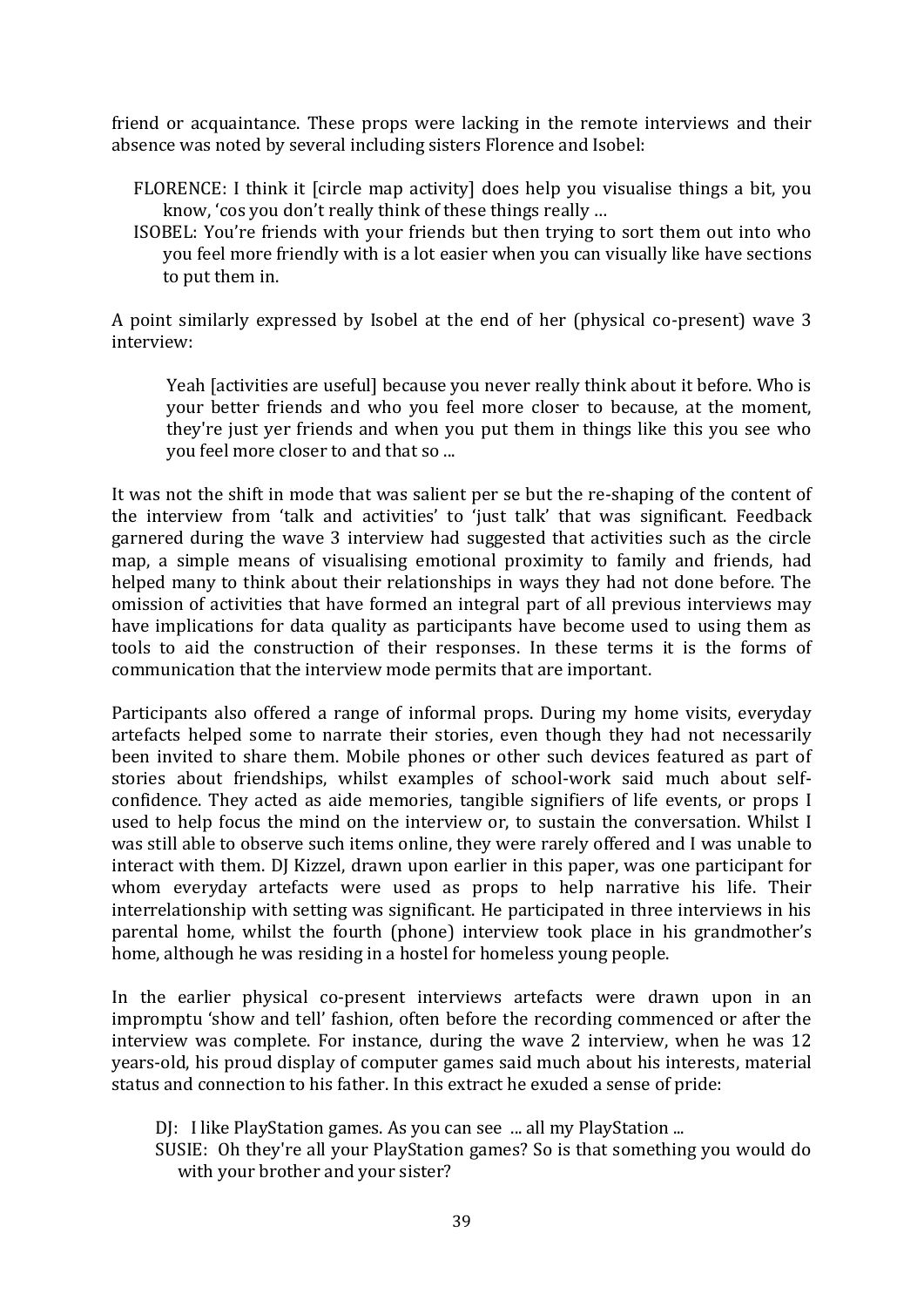DJ: I play that with my dad really.

Similarly during wave 3 he asked permission to leave the interview momentarily to retrieve a prize possession:

DJ: Can I quickly show you a picture that I done in photography? SUSIE: Yeah. [DJ goes off to locate his camera] A little later… SUSIE: Shall I tell you who you talked about last time? DJ: Well my friend [name], I got a picture of him on my camera cos he does photography with me, do you want to see a picture of him? SUSIE: Okay. DI: In photography we get a picture of each other ... SUSIE: So are you doing photography for one of your GCSEs then? DJ: Yeah.

DJ Kizzel broke from the interview briefly to get his camera to show me some of the photographs he had taken for his GCSE. On his return he proudly displayed the images he had recently captured. His concentration then waned as he became distracted by the sideshow of his siblings' actions, and then became quieter and more focused again especially when talking about photography. The real salience of the presentation of this prop was that DJ Kizzel had been given the camera in order to undertake a GCSE in photography. Looking back diachronically it was apparent that he had faced many challenges at school. Showing me his camera and photographs said much about his sense of pride in his educational achievement. I was able to observe the computer games close up and hold the camera whilst he scrolled the photographs showing each of them to me. Moreover, in both instances the props spoke much about the value he placed on these material possessions given his apparent lack of toys and other gadgets. As well as symbolic value such artefacts can also signify the acceptance of a researcher. In his work '*Relations in Public'* Goffman (1971) talks of 'possessional territory' or a space in which an individual lays out objects to mark territory. By bringing objects to me and demonstrating their significance in his life I felt that DJ Kizzel was inviting me into his territory.

The fourth interview lacked the richness that the experience of artefacts brought with remoteness not offering opportunities to observe and engage with objects or props. One example of my awareness of the use of artefacts during this interview proved to be a distraction rather than an aid. About a third of the way through the interview his mother arrived and as soon as she did so he pursued her for a cigarette.

DJ: Oh my Mum's just come back [continues with narrative for a few minutes] DJ: Oh two seconds sorry … two secs… Mum: ... Susie Weller [heard faintly in the background] SUSIE: Hi DJ: Oh up sorry… Uh yeah … sorry about that I'm still waiting for a ciggie… SW: OK. Do you feel you've had choice and opportunities in your life to do different things? DJ: Yeah… Mum, can I have a fag please?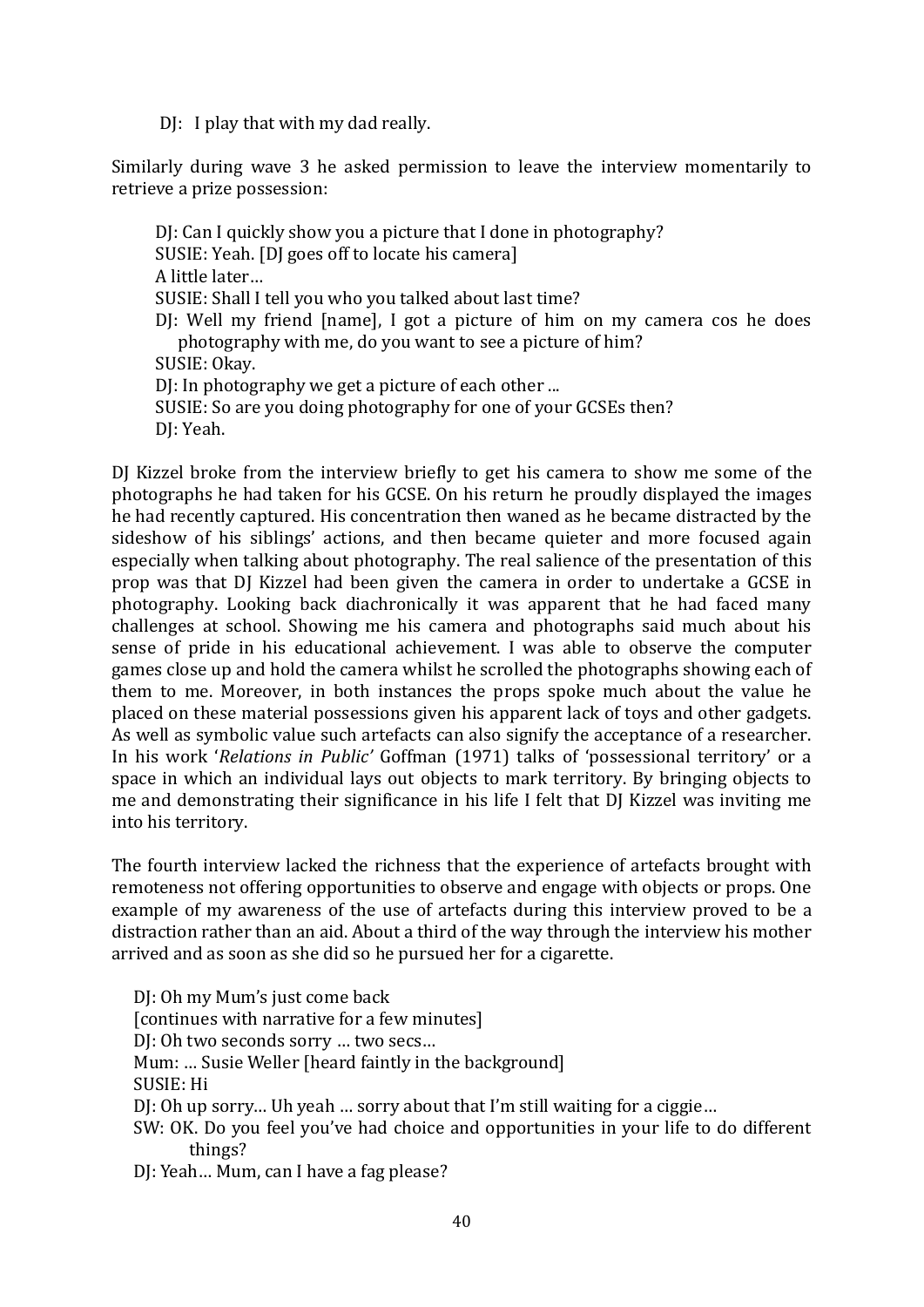MUM: No! DJ: I haven't got tobacco. MUM: For god's sake… DJ: Thank you. Sorry. Sorted. Sorry what was that you were saying?

This is not to say that we did not experience many disruptions in the earlier interviews, especially from his siblings but that the only evidence of an object in the interview detracted the focus. For that moment my remoteness or sense of being 'in the dark' from DJ Kizzel became all too apparent and I was shut out of the focus of the conversation in a way that I had not experienced in earlier interviews where artefacts were shared with me and used as part of the interview interaction.

Further, remote modes enable the possibility of a participant engaging in other activities and using props of which the other is not necessarily aware. Rettie (2009) points to 'parallel back stages' and the 'polyfocality of multitasking' in relation to mobile phone interviews. In the internet video calls in particular I was aware of participants engaging in sideshow activities such as receiving message notifications on their computers or mobile devices, making coffee, eating lunch/dinner and shuffling papers. This is not to say that participants do not engage in other activities or conversations whilst taking part in a physically co-present interview but that a researcher may not be fully aware of them when using remote modes.

In physical co-present interviews participants could present objects, often spontaneously, to help narrate their lives. Such 'props' helped sustain focus, and acted as aide memories, or tangible signifiers of life events. Whilst it was possible to observe such items online, they were rarely offered and the researcher could not interact with them.

## **The value of an audio-visual analytic lens**

**.** 

In assessing the differences between interview modes I have been working with comparable audio recordings of the spoken word exploring them diachronically for each participant. For those who participated in internet video calls, however, the possibility of capturing video footage of the interaction between researcher and participant was made feasible by software such as 'Pamela for Skype'. As Deakin and Wakefield (2014) highlight participants may have reservations about anonymity as a video recording captures much more of their physical identity than the audio recording common to most qualitative interviews. Survey responses from Your Space participants suggested that those who elected to take part in a video telephony interview were happy for the audio and visual elements to be recorded. Having this video material offers an additional or alternative lens on the analytic process that has been absent from previous waves of Your Space data (Jewitt 2012) where recollections of the interview encounter and those documented in field notes were relied upon (with the exception of a photography exercise participants were invited to complete during wave  $3$ <sup>6</sup>.

The studying of video footage in the process of analysis is much slower and more deliberate, as is the task of transcription. It does, nonetheless heighten the intensity of re-visiting the interview encounter enabling a richer focus on the minutiae. Analysing

 $6$  Participants were invited to photograph and then talk about important places in their homes.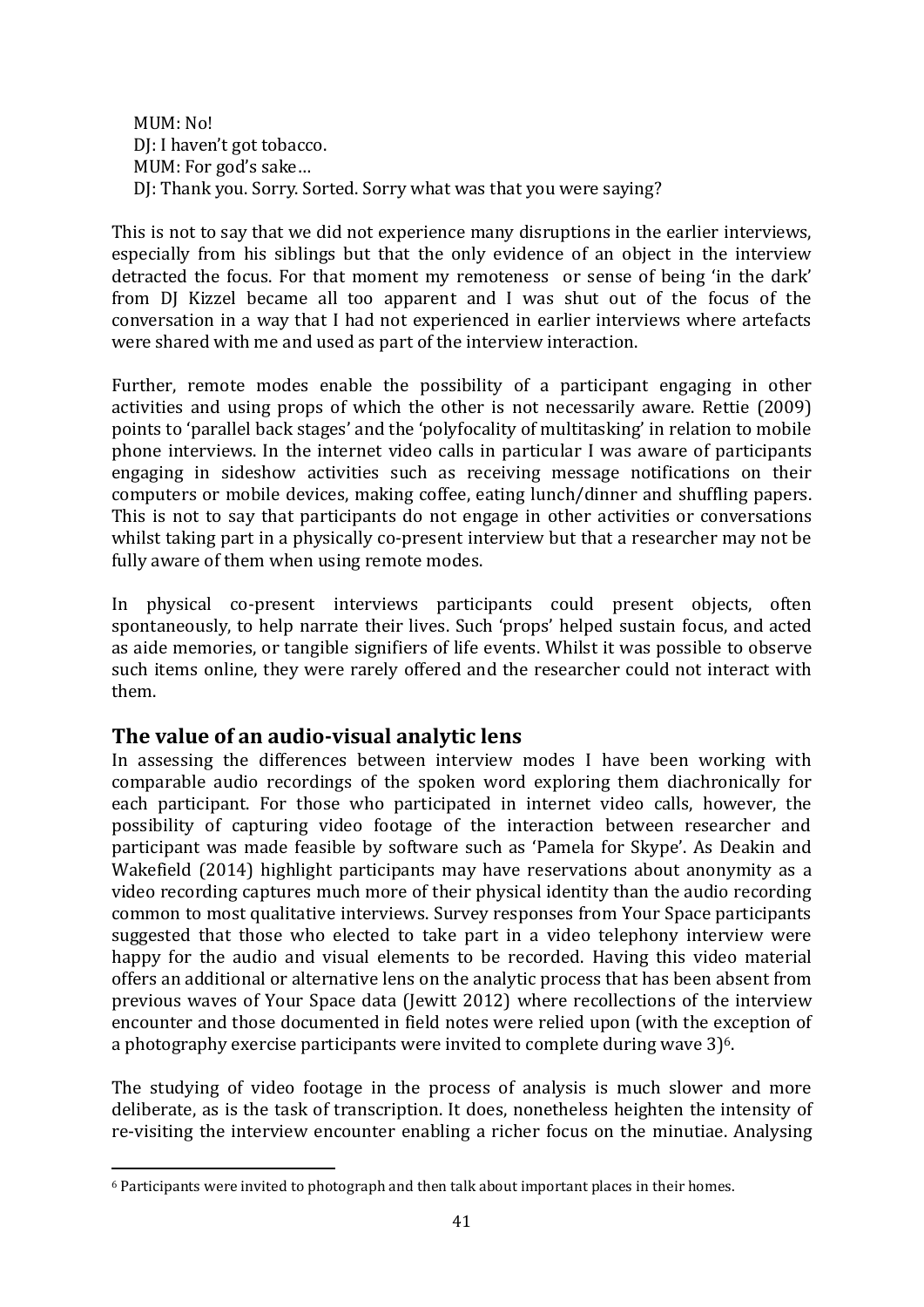such visual material permits the researcher to notice aspects of the encounter that were 'lost' in the moment. For instance, siblings Jessie and Captain Underpants, from a middle-class, mixed ethnic background, chose to participate in an extended Skype interview for the latest wave of data collection. They had previously taken part in interviews in their own home, situated on the edge of a small city on the South Coast of England, with their elder sister Kelly7. As with each of the interviews I listened to and/or watched the encounters in the process of analysis. In earlier phases of the project I would have relied on analysing the verbatim transcripts. A remark recorded during the wave 2 interview highlights the lack of visual documentation and the conscious effort I made during discussions to provide commentary on action to ensure it was captured on the audio recording:

'I can't capture this on the recorder but the looks that Kelly is now getting (from Jessie)!'

Interspersing the interview with such observations has the potential to disrupt the flow of conversation and shape the resultant interaction. Recordings of the internet video and phone calls, however, enabled me to explore different aspects of the encounter, particularly the interaction dynamic in sibling group interviews. For example, the ways in which Jessie and Captain Underpants supported one another and worked together to produce a team performance during the interview became apparent. At the beginning, for example, they turned to one another and smiled before answering a question about their elder sister. Four minutes later they looked to one another when talking about their mother and then again after a further 90 seconds they smiled together when reflecting on past friendships. Observing their facial expressions even over this short space of time revealed much about the sibling dynamic and the way they sought to organise the interview interaction order communicating non-verbally who would respond to general questions about the family. A small turn of the head gestured the other to respond, a smile fostered rapport and a sense of connection between the two. It drew my attention to the occasions when I was invited to take part fully in the interaction when conversion and gestures were directed towards me, and when they engaged in private exchanges between the siblings. On studying the transcripts alone it would appear that Jessie often dominated the discussion. Observing non-verbal interaction revealed much about Captain Underpants' role in supporting and reaffirming his sister's responses. Although an overview detailing such could have been recorded in field notes the subtleties and nuances are likely to have been absent. Furthermore, such detail may not be consciously observed during the interview, only identified in the process of re-visiting the material for analysis.

In addition using internet video calls can intensify the focus of the interaction. During a physical co-present interview there is the opportunity to shift gaze, to observe the setting in detail and participants' body language in its entirety. In earlier waves Jessie and Captain Underpants had been sitting in different locations within their lounge. My gaze moved around the room as each took a turn to speak. During the completion of activities I was able to observe interaction between them, and to study the décor and artefacts within their home. In the Skype interview Jessie and Captain Underpants were

**<sup>.</sup>** <sup>7</sup> At the time of their fourth interview their elder sister was living in another city whilst studying. She took part in a phone interview at a later date.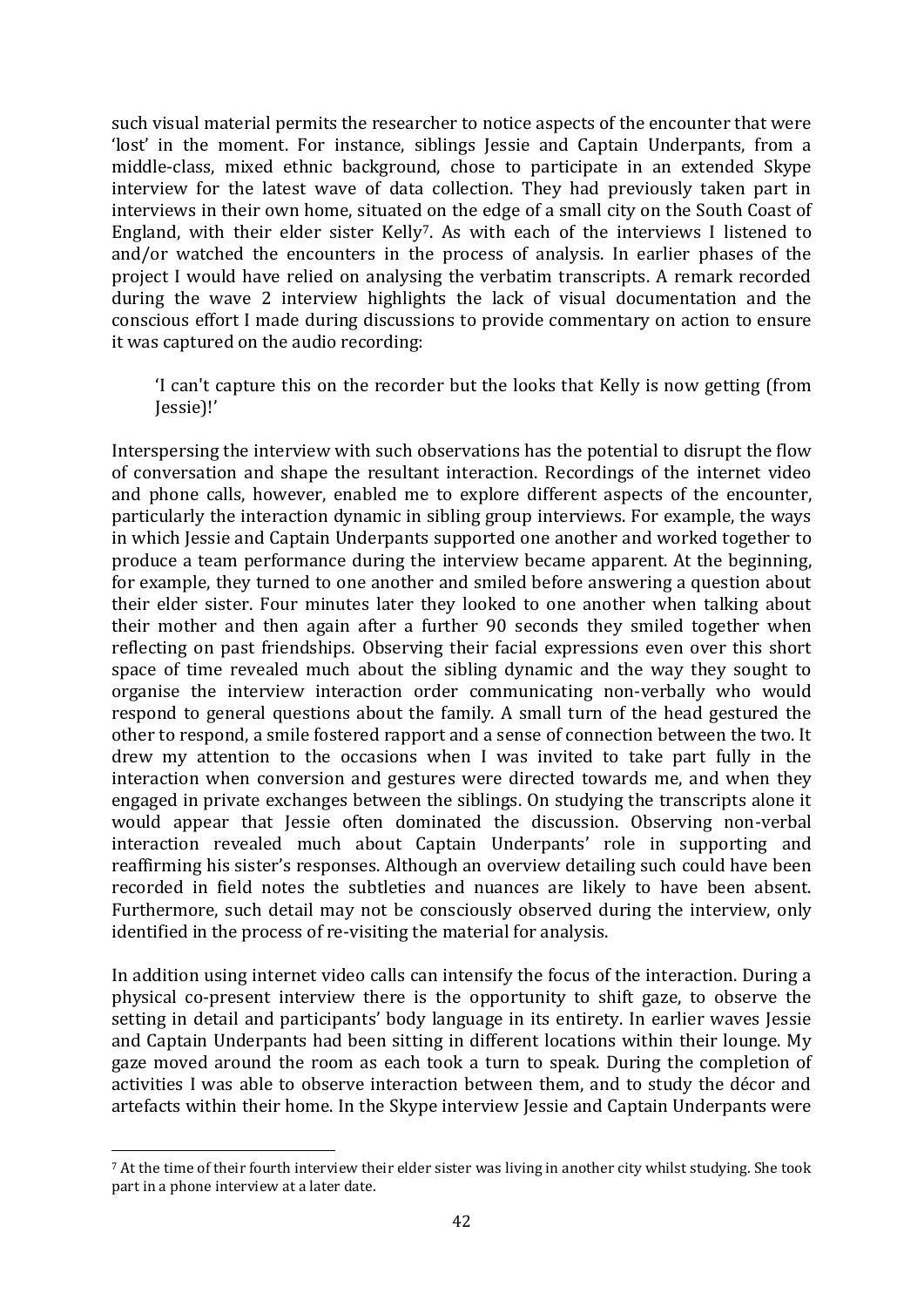sat at a table, which was supporting their laptop. They were both fairly close to the screen so I could see their head, shoulders and some of their torsos but not always their hand and arm movements (see also Cater 2011, Licoppe and Morel 2012, Janghorban et al. 2014, Seitz 2015). Jessie fidgeted a lot and I did not detect this in the moment but only when reviewing the video footage.

While as an alternative physical co-present interviews could be recorded. In light of participants' aforementioned remarks about 'pressure of presence' and the visibility of research props video cameras are likely to be viewed as even more intrusive (Jewitt 2012). The visual material that the recording of internet video calls provided changed the way I conceived of the analytic process. Engagement with auditory and visual material heightens the senses to other aspects of interaction that are often lost within translation of the interview into written word, such as interrupting or talking over one another, and where some aspects of interaction are not easily transposed, despite the best efforts of the transcriber. Indeed, in listening to the earlier interviews whilst simultaneously reading the transcripts it was apparent that some of the auditory nuances of the encounter were absent. These might often be considered banal or insignificant and, perhaps not deemed relevant to the substantive focus of those phases of the project. This type of analysis heightened my awareness of the role of the researcher in shaping the flow and focus of the interview. Often we concentrate on what the interviewee is saying, perhaps glossing over what we have said or the way in which we have spoken or posed a question. Again, by analysing text as opposed to audio or video this can be overlooked. The opportunity to look back longitudinally and methodologically has led me to question some of the current conventions surrounding the praxis of analysis in both qualitative and QLR research.

## **Conclusions**

The aim of this paper was to assess whether internet video calls might be a viable alternative to physical co-present interviews for a long-established QLR study. I was interested in their use-value either as a means of conducting short 'catch-up' interviews between the main waves of data collection, or as an alternative way of carrying out case study intensive interviews. By focusing on the minutiae of interaction in physical copresent, internet video and audio-only interviews my awareness of some of the shortcomings of physical co-present interviews, commonly regarded as the 'gold standard' for qualitative researchers, has been heightened. Remote modes are not necessarily a second-rate or 'quick and easy' alternative.

By synthesising participant's own reflections on the shift in mode with an approach to analysis that draws on Goffman's interactionist conceptual tools it is apparent that no definitive mode emerged as favourable. Remote modes do offer convenience and flexibility welcomed by many participants who were leading busy or transient lives having started University or a new job, or living between the parental home and University, or residing in more precarious circumstances. Remote modes were for some, the only means by which they could continue to take part. They also had the potential to encourage re-engagement with the project amongst those who opted out of previous interviews.

QLR is increasingly understood as a sensibility and orientation rather than a specific research design (Thomson and McLeod 2015). This emphasis on the temporal is crucial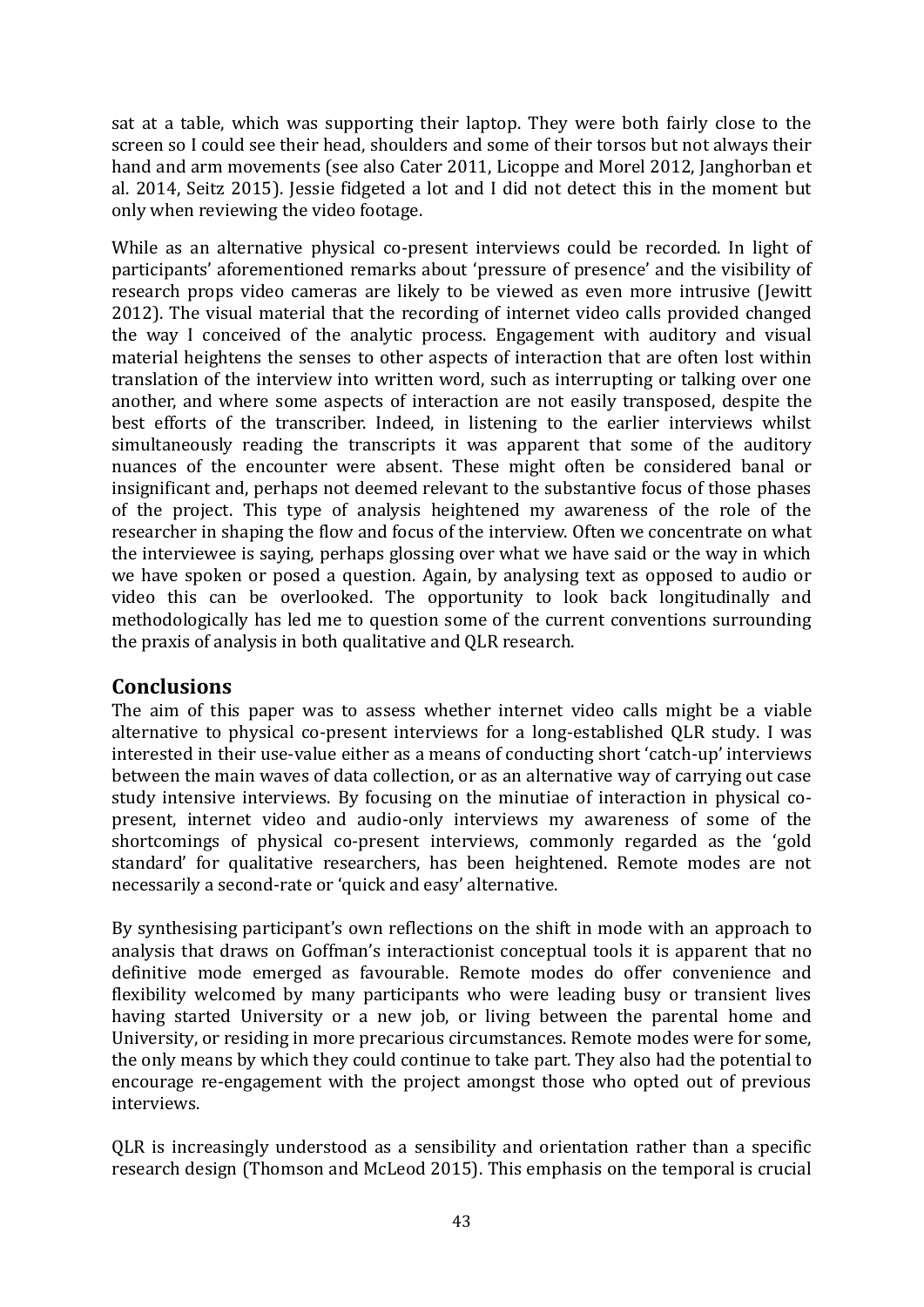with modes that enable synchronous communication with visible co-presence having the potential to emulate the physical co-present interview. As Rettie (2009) argues drawing on the work of Garfinkel it is '…shared time, rather than physical co-presence, [that] is relevant to the experience of an occurrence *as a shared event'* (p.426). That said, by comparing mediated modes that included both video and audio-only interactions it was the feeling of co-presence through a clear and sustained video connection that was most conducive to detailed disclosure. Indeed, the lack of 'pressure of presence' and the encroachment of the researcher on the personal territory of participants aided rapport and disclosure for many. There were, however, some shortcomings particularly the suitability of remote modes for the discussion of especially sensitive or traumatic subjects, the lack of opportunities to engage in a more sensory interview experience, and the effects of mode on the performances of the interlocutors.

The application of some of Goffman's conceptual tools has been particularly illuminating. Although criticisms of his work centres on his own misgivings about the possibility of actually developing a universally applicable theory of face-to-face interaction and for over-emphasising the minutiae the theoretical importance of his analysis has been widely noted. As Manning (1992) stated 'We can understand his work as a kind of map to the uncharted world of everyday life. Goffman saves us from overfamiliarity, allowing us to see the complexity, stability, and importance of apparently mundane social interaction' (p. 4). In short, studying the minutiae of interaction across the different interview modes has been very revealing. Internet video calls can be technically challenging but if the audio and video quality are good and the researcher and participant are comfortable with the mode then they offer a degree of flexibility and informality that physical co-present interviews can lack.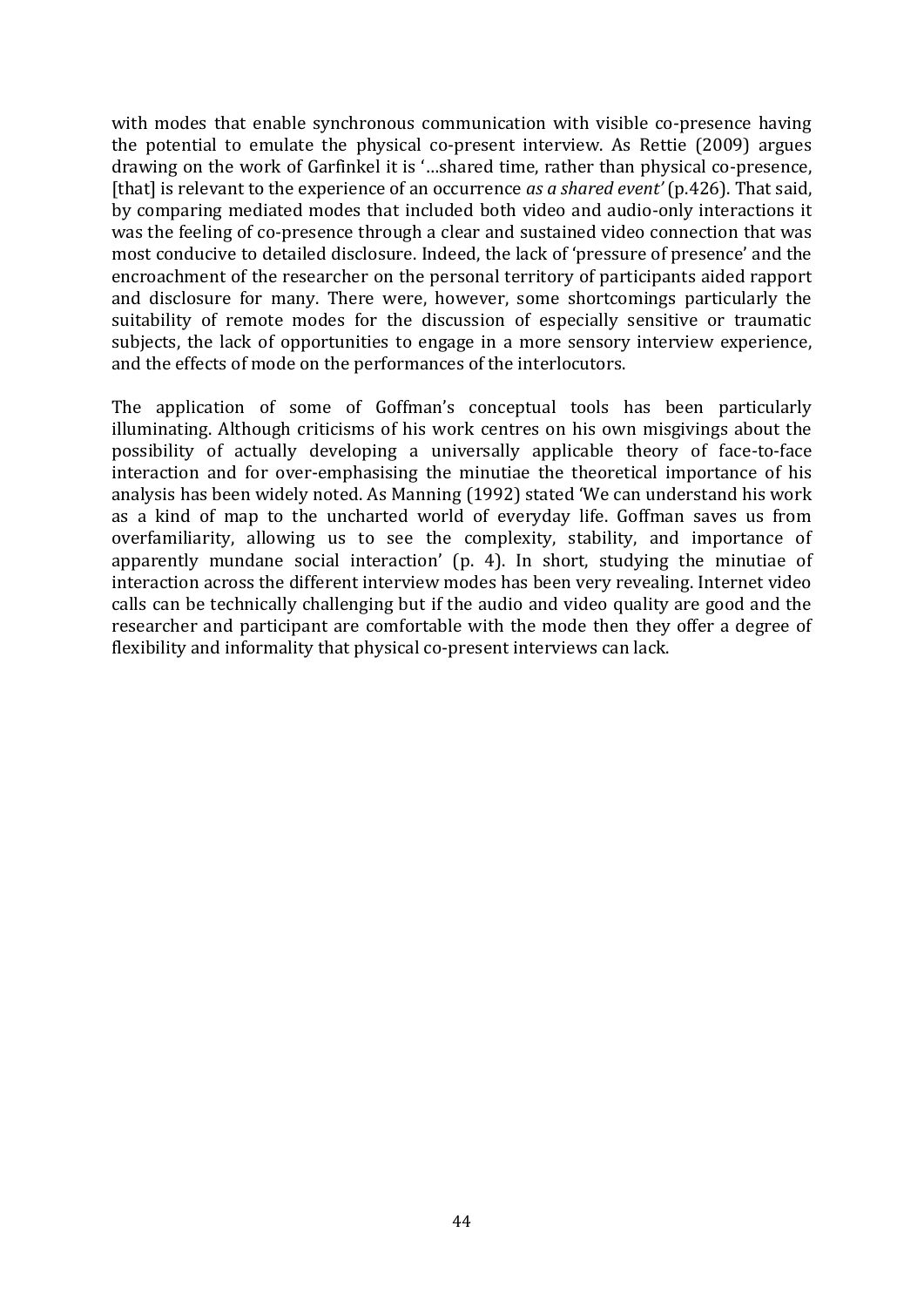#### **References**

- Alderson, P. (2001) 'Research by children', *International Journal of Social Research Methodology*, 4(2), 139–153.
- Barker, J. and Weller, S. (2003) ''Is it fun?' Developing children-centred research methods', *International Journal of Sociology and Social Policy*, 23(1/2), 33–59.
- Barr, P.N. (2013) 'Does Skype help or hinder communication', *The Conversation*, 27th December 2013, retrieved from [http://theconversation.com/does-skype-help](http://theconversation.com/does-skype-help-or-hinder-communication-21121%20on%203rd%20February%202015)[or-hinder-communication-21121 on 3rd February 2015.](http://theconversation.com/does-skype-help-or-hinder-communication-21121%20on%203rd%20February%202015)
- Battles, H.T. (2010) 'Exploring ethical and methodological issues in internet-based research with adolescents', *International Journal of Qualitative Methods*, 9(1), 27- 39.
- Bertrand, C. and Bourdeau, L. (2010) 'Research interviews by Skype: A new data collection method', in J. Esteves (Ed.), *Proceedings from the 9th European Conference on Research Methods,* Spain: IE Business School: 70-79.
- Birch, M. and Miller, T. (2002) 'Encouraging participation: Ethics and responsibilities' in M. Mauthner, M. Birch, J. Jessop and T. Miller. (Eds.) *Ethics in Qualitative Research*. London: Sage, 91-106.
- Boden, D. and H.L. Molotch (1994) 'The Compulsion of Proximity', in R. Friedland and D. Boden (Eds.) *NowHere: Space, Time and Modernity*, Berkeley, CA: University of California Press, 257–86.
- Carley-Baxter, L. (2012) 'Respondent-interviewer rapport', in P.J. Lavrakas (Ed.) *The SAGE Encyclopaedia of Survey Research Methods*: [http://srmo.sagepub.com/view/encyclopedia-of-survey-research](http://srmo.sagepub.com/view/encyclopedia-of-survey-research-methods/SAGE.xml?rskey=ldSTk7&row=2)[methods/SAGE.xml?rskey=ldSTk7&row=2](http://srmo.sagepub.com/view/encyclopedia-of-survey-research-methods/SAGE.xml?rskey=ldSTk7&row=2)
- Cater, J.K. (2011) 'SKYPE A cost-effective method for qualitative research', *Rehabilitation Counselors and Educators Journal*, 4(2), 3-4.
- Chu, J.Y. (2014) *When Boys become Boys: Development, relationships and masculinity*, New York: New York University Press.
- Coad, J. and Evans, R. (2008) 'Reflections on practical approaches to involving children and young people in the data analysis process', *Children & Society*, 22, 41–52.
- Coppock, V. (2010) 'Children as peer researchers: Reflections on a mutual journey of discovery', *Children & Society*, Early View, Retrieved from <http://onlinelibrary.wiley.com/doi/10.1111/j.1099-860.2010.00296.x/abstract> on 18th October 2010.
- Couper, M.P. (2012) '*Assessment of Innovations in Data Collection Technology for Understanding Society',* A report to the Economic and Social Research Council: <http://eprints.ncrm.ac.uk/2276/>
- Croghan, R., Griffen, C., Hunter, J., and Phoenix, A. (2008) 'Young people's constructions of self: Notes on the use and analysis of the photo-elicitation methods', *International Journal of Social Research Methodology*, 11(4), 345–356.
- Deakin, H. and Wakefield, K. (2014) 'Skype interviewing: reflections of two PhD researchers', *Qualitative Research,* 14(5), 603–616.
- Dex, S. and Gurney, J. (2011) '*On the Experience and Evidence About Mixing Modes of Data Collection in Large-Scale Surveys Where the Web is Used as One of the Modes of Data Collection'*, National Centre for Research Methods Review Paper: <http://eprints.ncrm.ac.uk/2041/>
- Duncombe, J. and Jessop, J. (2012,  $2<sup>nd</sup>$  edn) "Doing rapport" and the ethics of "faking friendship"', in T. Miller, M. Birch, M. Mauthner and J. Jessop (Eds.) *Ethics in Qualitative Research*, London: Sage.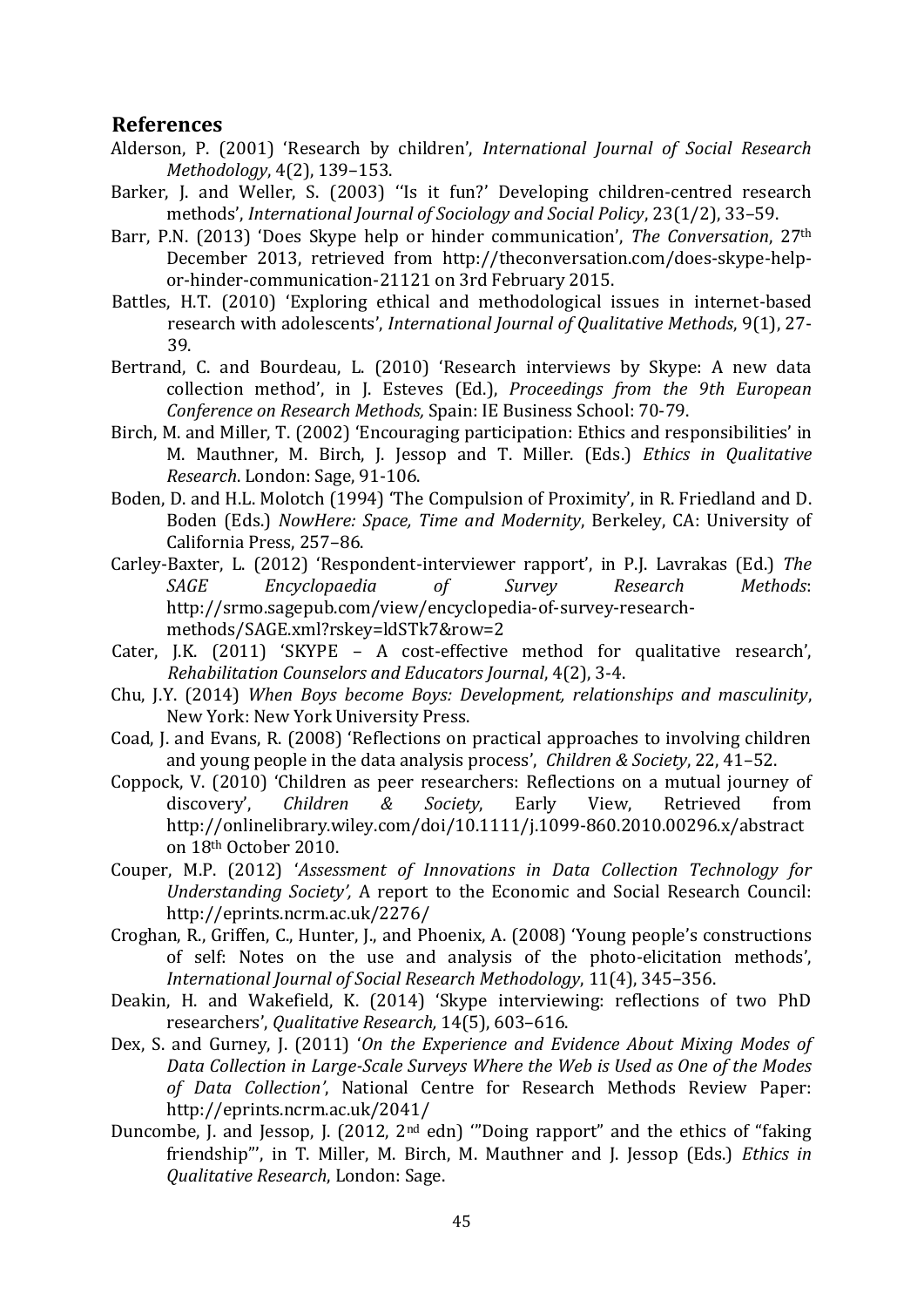- Edwards, R. and Holland, J. (2013) *[What is Qualitative Interviewing?](http://eprints.soton.ac.uk/359806/)*, London, GB, Bloomsbury Academic.
- Edwards, R. and Mauthner, M. (2002) 'Ethics and Feminist research: Theory and practice', in M. Mauthner, M. Birch, J. Jessop and T. Miller. (Eds.). *Ethics in Qualitative Research.* London: Sage.
- Edwards, R. and Weller, S. (2012) 'The death of a participant: moral obligation, consent and care in qualitative longitudinal research', in K. te Riele and R. Brooks (Eds.) *Negotiating Ethical Challenges in Youth Research*, Abingdon: Routledge, Ch. 10.
- Evans, A., Elford, J. and Wiggins, D. (2008) 'Using the internet for qualitative research', in C. Willig and R. W. Stainton (Eds.), *The Sage Handbook of Qualitative Research in Psychology,* London: Sage, 315-333.
- Farrall, S., Hunter, B., Sharpe, B. and Calverley, A. (2015) 'What 'works' when retracing sample members in a qualitative longitudinal study?', *International Journal of Social Research Methodology*, published online 4th March 2015.
- France, A. Bendelow, G. and Williams, S. (2000) 'A "risky" business: Researching the health beliefs of children and young people', in A. Lewis and G. Lindsay (Eds.) *Researching Children's Perspective,* Buckingham: Open University Press
- Gergen, K.J. (2002) 'The Challenge of Absent Presence', in J.E. Katz and M. Aakhus (Eds.) *Perpetual Contact*, Cambridge: Cambridge University Press, 227–41.
- Gibson, L. (2010) '*Using email interviews: Realities toolkit # 09*' retrieved from: [http://www.socialsciences.manchester.ac.uk/realities/resources/toolkits/email](http://www.socialsciences.manchester.ac.uk/realities/resources/toolkits/email-interviews/09-toolkit-email-interviews.pdf%20on1st%20September%202010) [-interviews/09-toolkit-email-interviews.pdf on1](http://www.socialsciences.manchester.ac.uk/realities/resources/toolkits/email-interviews/09-toolkit-email-interviews.pdf%20on1st%20September%202010)st September 2010
- Gillham, B. (2005) *Research Interviewing: The range of techniques*, Berkshire: Open University Press.
- Gillies, V. and Robinson, Y. (2012) 'Developing creative research methods with challenging pupils', *International Journal of Social Research Methodology*, 15(2), 161-173.
- Goffman, E. (1955) 'On Face-Work: An Analysis of Ritual Elements in Social Interaction', *Psychiatry: Journal of Interpersonal Relations,* 18(3), 213-231.
- Goffman, E. (1956) *The Presentation of Self in Everyday Life*, New York: Doubleday.
- Goffman, E. (1959) *The Presentation of Self in Everyday Life*, Anchor Books edition.
- Goffman, E. (1963) *Behavior in Public Places: Notes on the social organization of gatherings*, New York: Free Press.
- Goffman, E. (1967) *Interaction Ritual*. New York: Doubleday.
- Goffman, E. (1971) *Relations in Public: Microstudies of the public order*, Harmondsworth: Penguin.
- Goffman, E. (1974) *Frame Analysis: An essay on the organisation of experience*, New York: Harper Row.
- Goffman, E. (1981) *Forms of Talk*, Oxford: Oxford University Press.
- Goffman, E. (1983) 'Interaction order', *American Sociological Review*, 48, 1-17.
- Groves, R.M. (2011) 'Three eras of survey research', *Public Opinion Quarterly*, 75(5), 861-71.
- Hammersley, M. (2012) *What is Qualitative Research?*, London: Bloomsbury Academic.
- Hanna, P. (2012) 'Using internet technologies (such as Skype) as a research medium: a research note', *Qualitative Research*, 12(2), 239-242.
- Hay-Gibson, N. (2009) 'Interviews via VoIP: Benefits and disadvantages within a PhD study of SMEs', *Library and Information Research,* 33(105), 39-50.
- Henderson, H., Holland, J., McGrellis, S., Sharpe, S. and Thomson, R. (2007) *Inventing Adulthoods: A Biographical Approach to Youth Transitions*, London: Sage.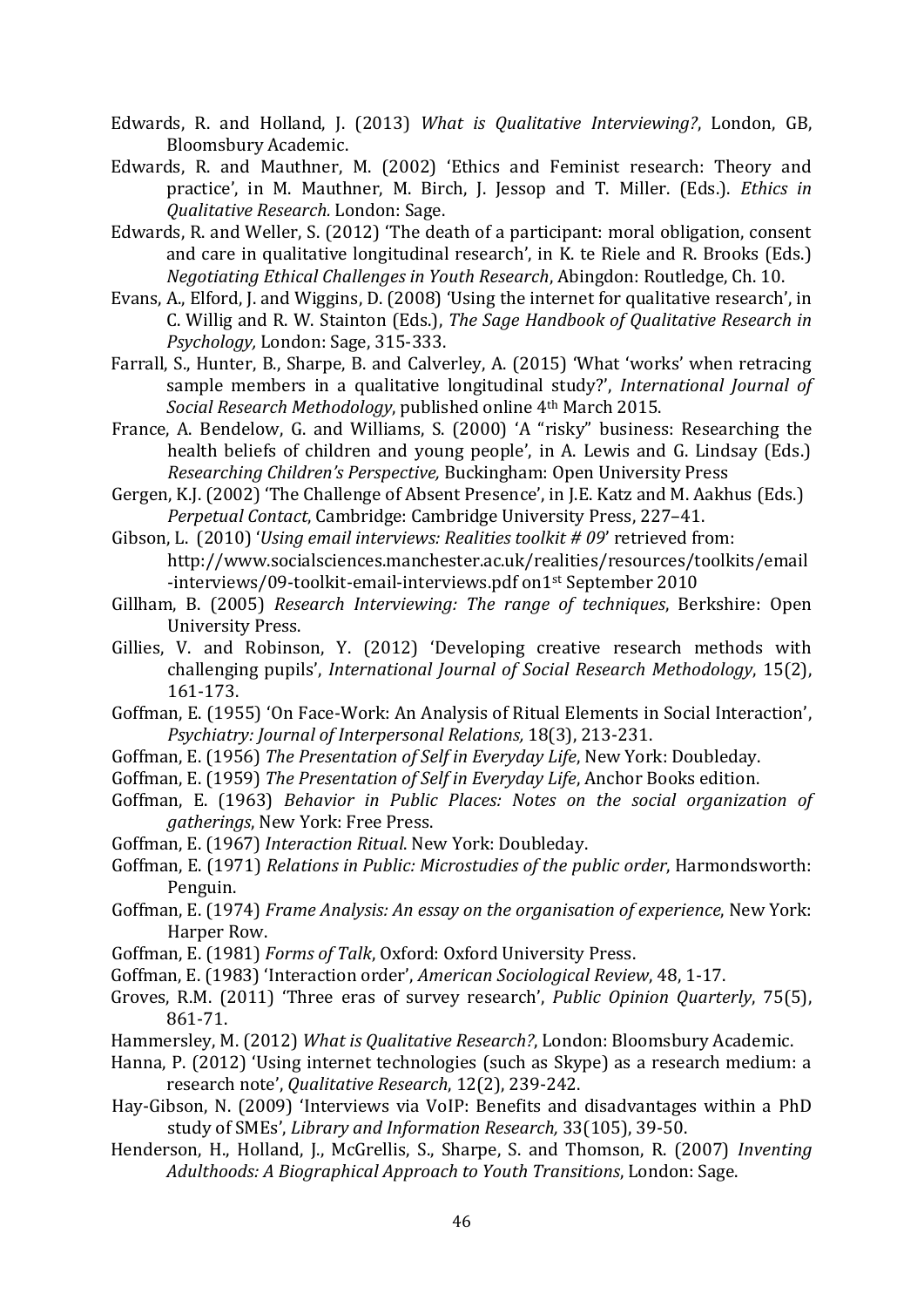Hewson, C., Yule, P., Laurent, D. and Vogel, C. (2003) *Internet Research Methods: A practical guide for the Social and Behavioural Sciences,* London: Sage.

- Hine, C. (2000) *Virtual Ethnography*, London: Sage.
- Hine, C. (2005) *Virtual Methods: Issues in Social Research on the internet*, Oxford: Berg.
- Hine, C. (2008) 'The internet and research methods', in N. Gilbert (Ed.) *Researching Social Life*, London: Sage, 304-320.
- Holland, J., Thomson, R., Henderson, S. (2006) 'Qualitative Longitudinal Research: A Discussion Paper', *Families & Social Capital ESRC Research Group Working Paper* No.21, London: London South Bank University.
- Janghorban, R., Latifnejad Roudsari, R. and Taghipour, A. (2014) 'Skype interviewing: the new generation of online synchronous interview in qualitative research', *International Journal of Qualitative Studies on Health and Well-being* 9. DOI:10.3402/qhw.v9.24152.
- Jewitt, C. (2012) '[An Introduction to using video for research](http://eprints.ncrm.ac.uk/2259/)', *NCRM Working Paper Series, 03/12*
- Jones, C. (2011) 'Ethical issues in online research', *British Educational Research Association on-line resource*, retrieved from [https://www.bera.ac.uk/wp](https://www.bera.ac.uk/wp-content/uploads/2014/03/Ethical-issues-in-online-research.pdf)[content/uploads/2014/03/Ethical-issues-in-online-research.pdf](https://www.bera.ac.uk/wp-content/uploads/2014/03/Ethical-issues-in-online-research.pdf) on 10th June 2015.
- Kellet, M. (2005) *How to Develop Children as Researchers: A step-by-step guide to teaching the research process*, London: Paul Chapman.
- Kvale, S. and Brinkman, S. (2009, 2nd edn) *InterViews: Learning the craft of Qualitative Research*, London: Sage.
- Licoppe, C. and Morel, J. (2012) 'Video-in-[interaction: "Talking heads" and the](http://www.tandfonline.com/doi/abs/10.1080/08351813.2012.724996)  [multimodal organization of mobile and Skype video calls](http://www.tandfonline.com/doi/abs/10.1080/08351813.2012.724996)', *[Research on Language](http://www.tandfonline.com/toc/hrls20/45/4)  [and Social Interaction](http://www.tandfonline.com/toc/hrls20/45/4)*, 45(4), 399-429.
- Mand, K. (2012) 'Giving children a 'voice': arts-based participatory research activities and representation', *International Journal of Social Research Methodology*, 15(2), 149-160.
- Mann, C. and Stewart, F. (2000) *Internet Communication and Qualitative Research: A Handbook for Researching Online*, London: Sage.
- Manning, P. (1992) *Erving Goffman and Modern Sociology*, Cambridge: Polity Press.
- Markham, A.N. (2006) 'Internet communication as a tool for qualitative research', in D. Silverman (Ed.) *Qualitative Research: Theory, Method and Practice*, London: Sage, 95-124.
- Markham, A. and Buchanan, E. (2012) 'Ethical Decision-Making and Internet Research: Recommendations from the AoIR Ethics Working Committee' (Version 2.0), retrieved from<http://aoir.org/reports/ethics2.pdf> on 10th June 2015.
- Murphy, E. and Dingwall, R. (2007) 'Informed consent, anticipatory regulation and ethnographic practice', *Social Science & Medicine*, 65, pp.2223–2234, retrieved from http://www.sciencedirect.com/science/journal/02779536 on 20th September 2007.
- Murthy, D. (2008) 'Digital ethnography: an examination of the use of new technologies for social research', *Sociology*, 42(5), 837-855.
- Neale, B. (2013) 'Adding Time into the Mix: Stakeholder Ethics in Qualitative Longitudinal Research', *Methodological Innovations Online*, 8(2), 6-20.
- Neale, B. and Hanna, E. (2012) '*The ethics of researching lives qualitatively through time',* TimescapesMethods Guides Series: 9 ISSN 2049-923. [www.timescapes.leeds.ac.uk/knowledgebank/methodsguides](http://www.timescapes.leeds.ac.uk/knowledgebank/methodsguides)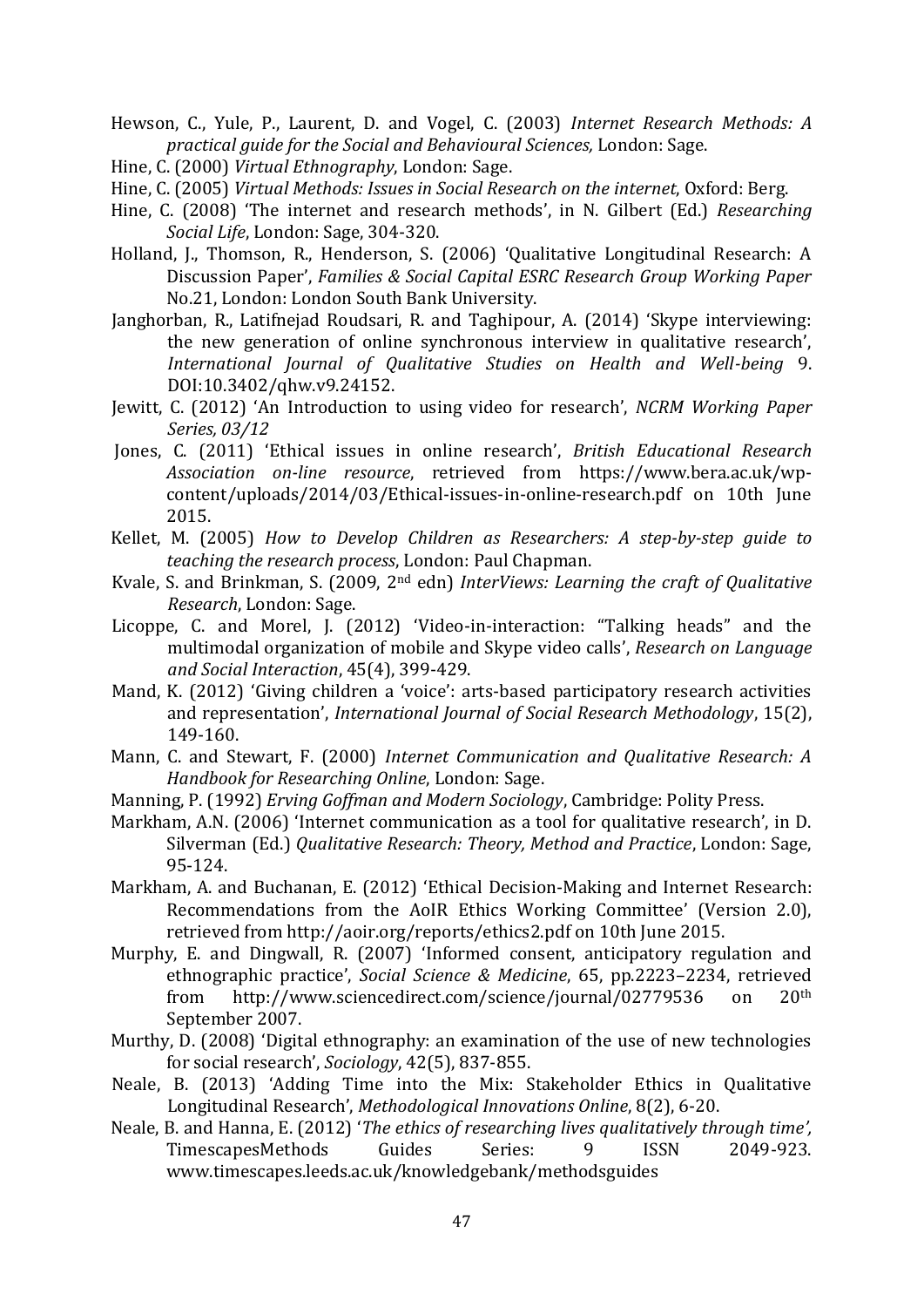- Novick, G. (2008) 'Is there a bias against telephone interviews in qualitative research?' *Research in Nursing and Health*, 31, 391–398.
- Oakley, A. (1981) 'Interviewing women: a contradiction in terms', in H. Roberts (Ed.) *Doing Feminist Research*, London: Routledge.
- Patrick, R. (2012) '*[Recruiting and Sustaining Sample Populations Over](http://www.timescapes.leeds.ac.uk/assets/files/methods-guides/timescapes-ruth-patrick.pdf) Time: Possibilities [and Challenges](http://www.timescapes.leeds.ac.uk/assets/files/methods-guides/timescapes-ruth-patrick.pdf)'*, Timescapes Methods Guides Series, Guide No. 3
- Percy-Smith, B. and Thomas, N. (2010) *A Handbook of Children and Young People's Participation: Perspectives from theory and practice*, Abingdon: Routledge.
- Punch, S. (2002) 'Interviewing strategies with young people: The 'secret box'. Stimulus material and task-based activities', *Children & Society*, 16, 45–56.
- Redlich-Amirav, D. and Higginbottom, G. (2014) 'New emerging technologies in qualitative research', *The Qualitative Report, 19*, 1-14, retrieved from <http://www.nova.edu/ssss/QR/QR19/redlich-amirav12.pdf> on 10th June 2015.
- Rettie, R. (2009) 'Mobile phone communication: extending Goffman to mediated interaction', *Sociology*, 43(3), 421-38.
- Roberts, K. (2012) *Sociology: An introduction*, Cheltenham, Glos: Edward Elgar.
- Roulston, K. (2014) 'Interactional problems in research interviews', *Qualitative Research*, 14(3), 277-293.
- Saumure, K., & Given, L. (n.d.). *Using Skype as a research tool: Lessons learned from qualitative interviews with distance students in a teacher-librarianship program*. retrieved from [http://lrsv.umd.edu/abstracts/Saumure\\_Given.pdf](http://lrsv.umd.edu/abstracts/Saumure_Given.pdf) on 31st May 2015.
- Sedgwick, M. and Spiers, J. (2009) 'The use of videoconferencing as a medium for the qualitative interview', *International Journal of Qualitative Methods,* 8(1), 1–11.
- Seitz, S. (2015) 'Pixilated partnerships, overcoming obstacles in qualitative interviews via Skype: a research note', *Qualitative Research*, early online publication, DOI: 10.1177/1468794115577011
- Sullivan, J. R. (2012) 'Skype: An Appropriate Method of Data Collection for Qualitative Interviews?', *The Hilltop Review*, 6(1), 54–60.
- Thomson, R. and McLeod, J. (2015) 'New frontiers in qualitative longitudinal research: an agenda for research', *International Journal of Social Research Methodology*, 18(3), 243-250.
- Van Blerk, L. and Ansell, N. (2007) 'Participatory feedback and dissemination with and for children: Reflections from research with young migrants in Southern Africa', *Children's Geographies*, 5(3), 313–324.
- Weller, S. and Edwards, R. with Stephenson, R. (2011) Researching children's lateral relationships over time: methodological & ethical lessons from a qualitative longitudinal study, *Families & Social Capital Research Group Working Paper*, No. 30, London: London South Bank University.
- Weller, S. (2012) 'Evolving creativity in qualitative longitudinal research with children and teenagers', *International Journal of Social Research Methodology*, 15(2), 119- 133.
- Weller , S. (2010) 'Time(s) to be Creative! Sustaining Young People's Engagement in Qualitative Longitudinal Research', in F. Shirani and S. Weller (Eds.). *Conducting Qualitative Longitudinal Research: Fieldwork Experiences*. Leeds: Timescapes, Working Paper Series No. 2, 34-48. www.timescapes.leeds.ac.uk
- Weller, S. (2006) 'Tuning-in to teenagers! Using radio phone-in discussions in research with young people', *International Journal of Social Research Methodology*, 9(4), 303-315.